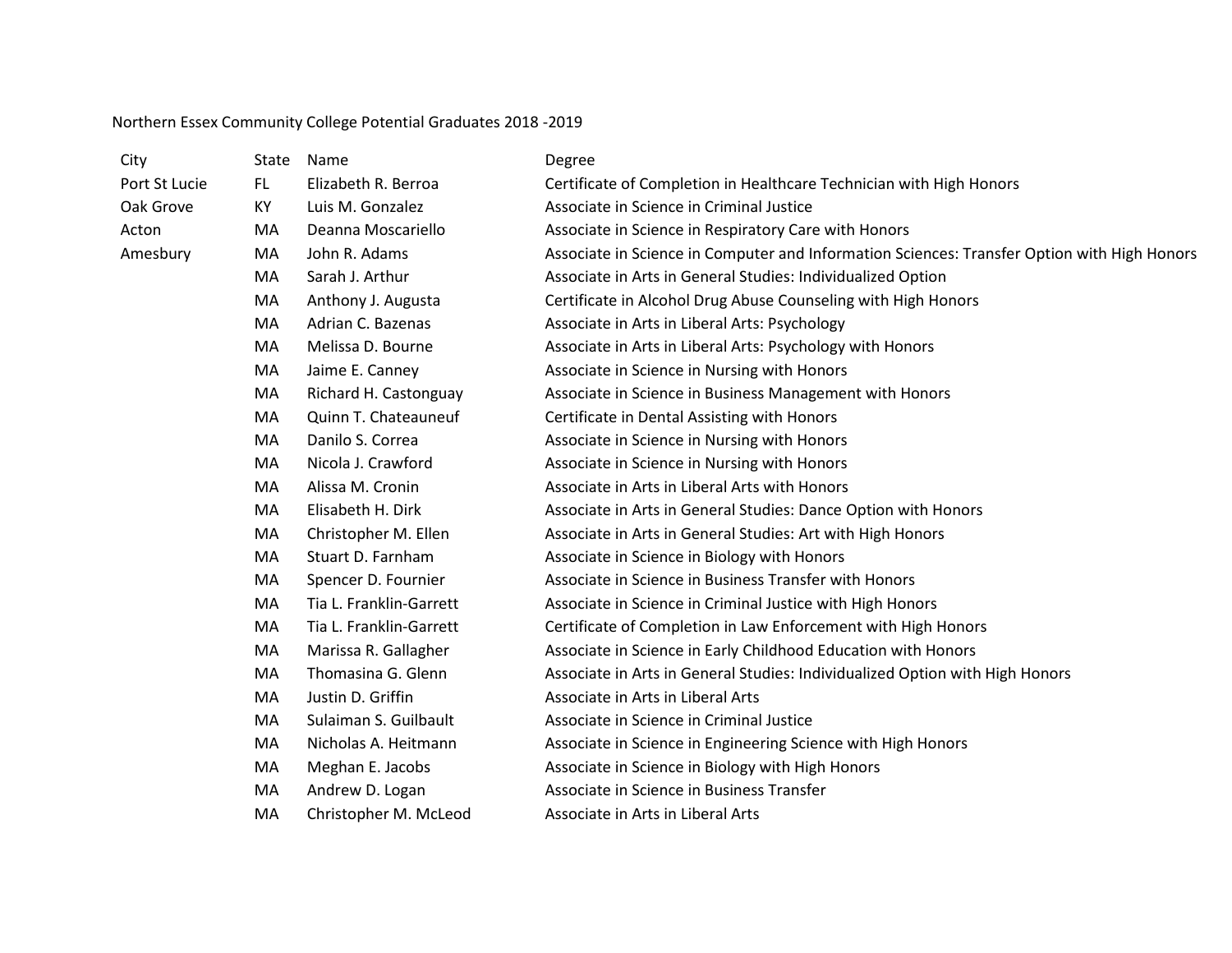|         | MA | Nicholas R. Mele      | Associate in Science in Business Transfer                                                        |
|---------|----|-----------------------|--------------------------------------------------------------------------------------------------|
|         | MA | Jessica A. Moisan     | Associate in Science in Computer and Information Sciences: Information Technology                |
|         | MA | Amara K. Nguyen       | Associate in Arts in General Studies: Music Option with High Honors                              |
|         | MA | Stephanie M. Nihan    | Certificate in Practical Nursing with Honors                                                     |
|         | MA | Aidan J. O'Dea        | Associate in Arts in Liberal Arts: Writing with High Honors                                      |
|         | MA | Riya S. Patel         | Associate in Science in Biology with High Honors                                                 |
|         | MA | Adelia Purdy          | Associate in Science in Business Management: Healthcare Practice with High Honors                |
|         | MA | Richard A. Reidy      | Associate in Science in Business Transfer with High Honors                                       |
|         | MA | Richard A. Reidy      | Associate in Science in Engineering Science with High Honors                                     |
|         | MA | Jessica L. Richardson | Associate in Science in Radiologic Technology with Honors                                        |
|         | MA | Denise N. Ruhmann     | Certificate of Completion in Medical Billing with Honors                                         |
|         | MA | Renee L. Schultz      | Certificate of Completion in Medical Billing with High Honors                                    |
|         | MA | Keegan P. Sheehan     | Associate in Arts in Liberal Arts: Journalism/Communication with Honors                          |
|         | MA | Caitlyn P. Spadafora  | Associate in Science in Early Childhood Education with Honors                                    |
|         | MA | Ava R. Tomaso         | Associate in Science in Business Transfer with High Honors                                       |
|         | MA | Caitlin C. Wiley      | Associate in Arts in Liberal Arts                                                                |
|         | MA | Cassandra B. Young    | Associate in Arts in General Studies: Health Specialization with Honors                          |
| Amherst | MA | Genevieve M. Scherer  | Associate in Arts in Liberal Arts: Journalism/Communication with Honors                          |
| Andover | MA | Jane H. Biddle        | Certificate in Alcohol Drug Abuse Counseling with High Honors                                    |
|         | MA | Scott R. Bowman       | Associate in Science in Business Transfer with Honors                                            |
|         | MA | Aishlynn K. Carmona   | Associate in Arts in Deaf Studies                                                                |
|         | MA | Mugdha Deshpande      | Certificate of Completion in Clinical Research Coordinator Advanced Certificate with High Honors |
|         | MA | Wilian R. Dlusniewski | Associate in Science in Business Transfer                                                        |
|         | MA | David A. Kessler      | Associate in Applied Science in Laboratory Science with Honors                                   |
|         | MA | Robert J. Moeller     | Associate in Science in Engineering Science with Honors                                          |
|         | MA | Spencer Park          | Certificate of Completion in Test B: Electronic Equipment Technology-Raytheon with Honors        |
|         | MA | Jada E. Pasho         | Associate in Science in Criminal Justice with Honors                                             |
|         | MA | Jada E. Pasho         | Certificate of Completion in Law Enforcement with Honors                                         |
|         | MA | Susan B. Pesaturo     | Certificate of Completion in Sleep Technologist with High Honors                                 |
|         | MA | Madelyn Sang          | Associate in Science in Accounting with Honors                                                   |
|         | MA | Madelyn Sang          | Associate in Science in Business Transfer with Honors                                            |
|         |    |                       |                                                                                                  |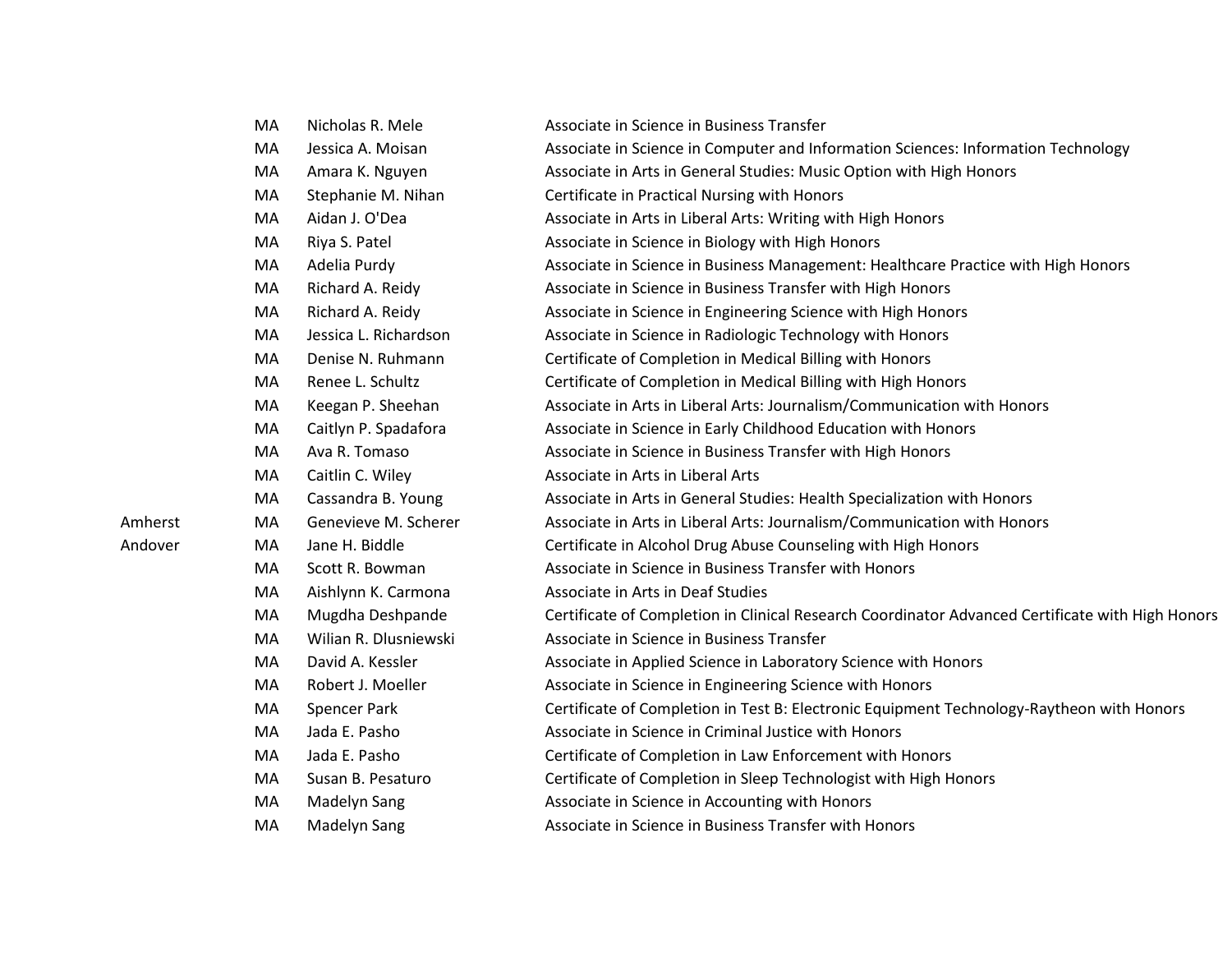|                  | MA | Aida R. Santana            | Associate in Science in Business Management                                       |
|------------------|----|----------------------------|-----------------------------------------------------------------------------------|
|                  | MA | Nashaly Santana            | Associate in Science in Business Management: Healthcare Practice with Honors      |
|                  | MA | Darmin Then                | Associate in Science in Accounting                                                |
|                  | MA | Shannon R. Williams        | Associate in Arts in Liberal Arts: Psychology with Honors                         |
| Beverly          | MA | Kellan A. Marvel           | Associate in Science in Business Transfer                                         |
| <b>Billerica</b> | MA | Valery J. Miranda          | Associate in Science in Business Management with Honors                           |
|                  | MA | Rashidah Namutebi          | Certificate of Completion in Community Health Worker with High Honors             |
| Boston           | MA | Elizabeth Finnerty         | Certificate in Deaf Studies: Sign Language Interpreter with High Honors           |
| Boxford          | MA | Jeanette T. Giusto         | Associate in Arts in General Studies: Individualized Option with High Honors      |
| Boylston         | MA | <b>Heather Burkhardt</b>   | Associate in Science in Medical Laboratory Technology with Honors                 |
| <b>Bradford</b>  | MA | Wendy M. Castro            | Certificate of Completion in Community Health Worker with High Honors             |
|                  | MA | Tiana L. Delandy           | Associate in Science in Human Services with High Honors                           |
|                  | MA | Tiana L. Delandy           | Certificate in Community Support Human Services Practitioner with High Honors     |
|                  | MA | Kelly A. Harriman          | Associate in Arts in General Studies: Individualized Option                       |
|                  | MA | Minerva L. O'Neill Belfort | Associate in Science in Business Transfer with High Honors                        |
|                  | MA | Nicole E. Pero             | Certificate in Alcohol Drug Abuse Counseling with High Honors                     |
|                  | MA | Massimiliano Perrault      | Associate in Applied Science in Laboratory Science                                |
|                  | MA | Regina D. Schulman         | Certificate in Alcohol Drug Abuse Counseling with High Honors                     |
|                  | MA | Olivia M. Seneca           | Certificate in Dental Assisting with Honors                                       |
|                  | MA | Sierra Smith               | <b>Certificate in Dental Assisting</b>                                            |
|                  | MA | Leandra E. Torres          | Associate in Science in Elementary Education with High Honors                     |
|                  | MA | Brennah Vaughan            | Associate in Arts in Liberal Arts: Psychology with Honors                         |
|                  | MA | Kathleen C. Worden Cabral  | Certificate of Completion in Web Page Design and Development with High Honors     |
| <b>Brookline</b> | MA | Hayley L. Bernard          | Certificate in Deaf Studies: Sign Language Interpreter with High Honors           |
| <b>Byfield</b>   | MA | Aubrie D. Beckman          | Associate in Science in Business Transfer                                         |
|                  | MA | Ryan H. Wood               | Associate in Science in Elementary Education with Honors                          |
| Charlestown      | MA | Jonathan S. Pen            | Associate in Science in Computer and Information Sciences: Information Technology |
| Chelmsford       | MA | Justin K. Mui              | Certificate in Paramedic Technology with High Honors                              |
|                  | MA | Hilda N. Nkugwa            | Associate in Science in Nursing with High Honors                                  |
|                  | MA | Holly M. Smith             | Certificate of Completion in Medical Coding with High Honors                      |
| Chelsea          | MA | Bouchra Khallane           | Certificate of Completion in Sleep Technologist with High Honors                  |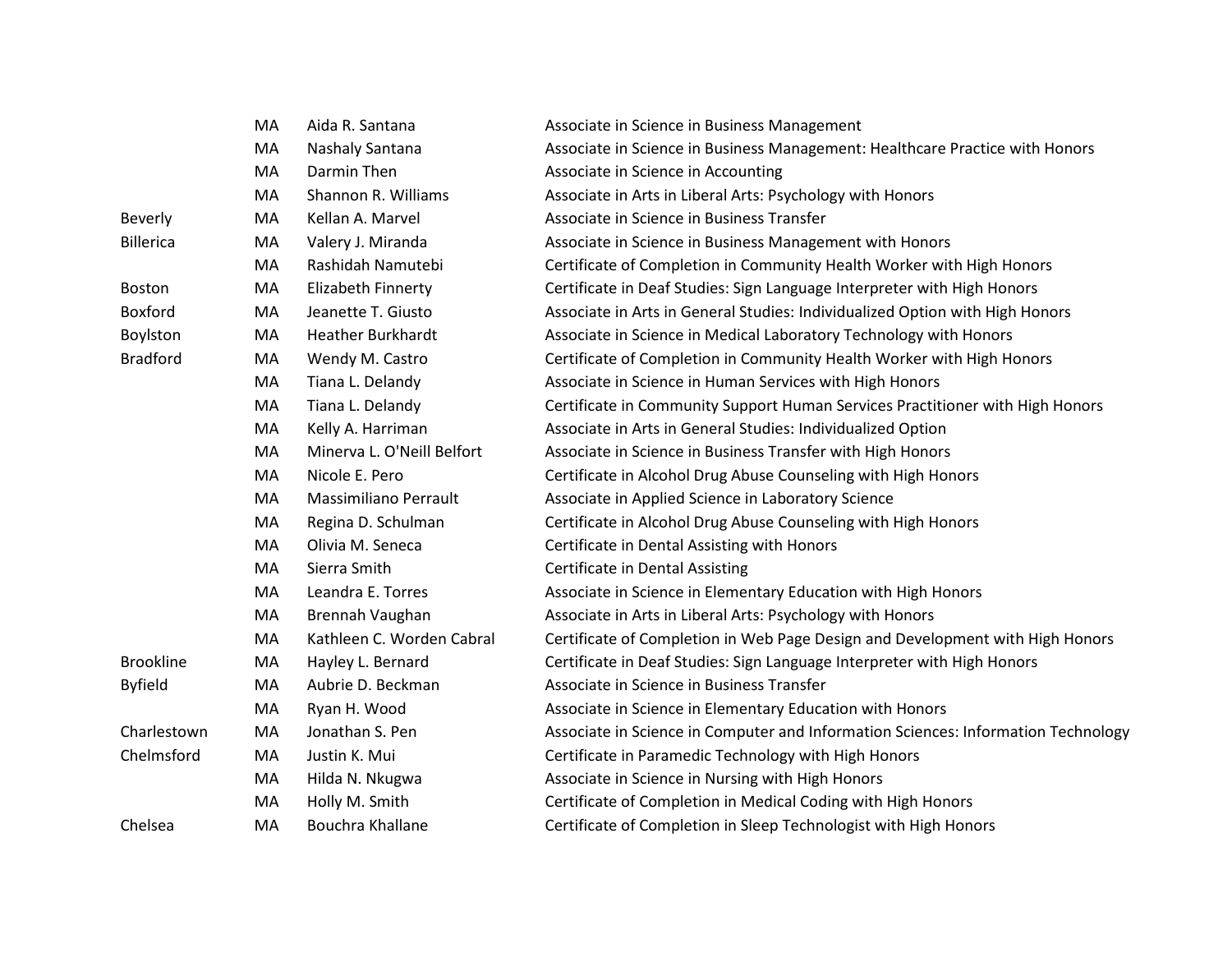| Clinton    | MA | Dianne Dow            | Certificate of Completion in Sleep Technologist with High Honors                            |
|------------|----|-----------------------|---------------------------------------------------------------------------------------------|
| Danvers    | MA | Ivy W. Ngugi          | Associate in Arts in General Studies: Individualized Option with High Honors                |
| Dorchester | MA | Yailenys A. Garcia    | Certificate of Completion in Healthcare Technician                                          |
| Dracut     | MA | Brittany G. Birolini  | Associate in Science in Criminal Justice                                                    |
|            | MA | Brittany G. Birolini  | Certificate of Completion in Law Enforcement                                                |
|            | MA | Debra C. Campagna     | Associate in Science in Business Management: Computer Applications with High Honors         |
|            | MA | Laura J. Drago        | Associate in Science in Business Management                                                 |
|            | MA | Anne N. Kiniti        | Associate in Science in Nursing with High Honors                                            |
|            | MA | Samantha A. Klesaris  | Associate in Science in Radiologic Technology with High Honors                              |
|            | MA | Aglaia A. Koravos     | Certificate of Completion in Medical Billing with Honors                                    |
|            | MA | Derek J. Languirand   | Associate in Science in Business Management                                                 |
|            | MA | Andrew J. Lareau      | Associate in Science in Business Transfer                                                   |
|            | MA | Alan Larochelle       | Certificate in Paramedic Technology with High Honors                                        |
|            | MA | Kevin C. Marcos       | Associate in Arts in Liberal Arts: Physical Sciences Option                                 |
|            | MA | Cheryl A. Quintal     | Associate in Science in Elementary Education                                                |
|            | MA | Brittany A. Rieger    | Associate in Science in Criminal Justice with High Honors                                   |
|            |    |                       | Associate in Science in Computer and Information Sciences: Information Technology with High |
|            | MA | Kyle G. Scott         | Honors                                                                                      |
|            | MA | Soleivy Silverio      | Associate in Science in Biology                                                             |
|            | MA | Christina E. Theodore | Associate in Science in Elementary Education with High Honors                               |
|            | MA | James M. Van Loon     | Certificate in Medical Assistant with High Honors                                           |
|            | MA | Tanya M. Zimmermann   | Associate in Science in Accounting with High Honors                                         |
| Fitchburg  | MA | Francis M. Herrand    | Associate in Arts in Deaf Studies with High Honors                                          |
| Framingham | MA | Tananya Saether       | Certificate of Completion in Sleep Technologist with High Honors                            |
| Georgetown | MA | Jonathan T. Crean     | Associate in Science in Engineering Science with Honors                                     |
|            | MA | Sarita A. Eaton       | Associate in Science in Computer and Information Sciences: Transfer Option with High Honors |
|            | MA | Alexander Grenier     | Associate in Science in Criminal Justice with Honors                                        |
|            | MA | Sheryl A. Quinn       | Associate in Science in Business Management: Healthcare Practice with High Honors           |
| Gloucester | MA | Penny L. Sperry       | Certificate of Completion in Community Health Worker with Honors                            |
| Groveland  | MA | Patrick E. Bevelaqua  | Associate in Science in Business Management with High Honors                                |
|            | MA | Justin A. Bonneau     | Certificate of Completion in Law Enforcement                                                |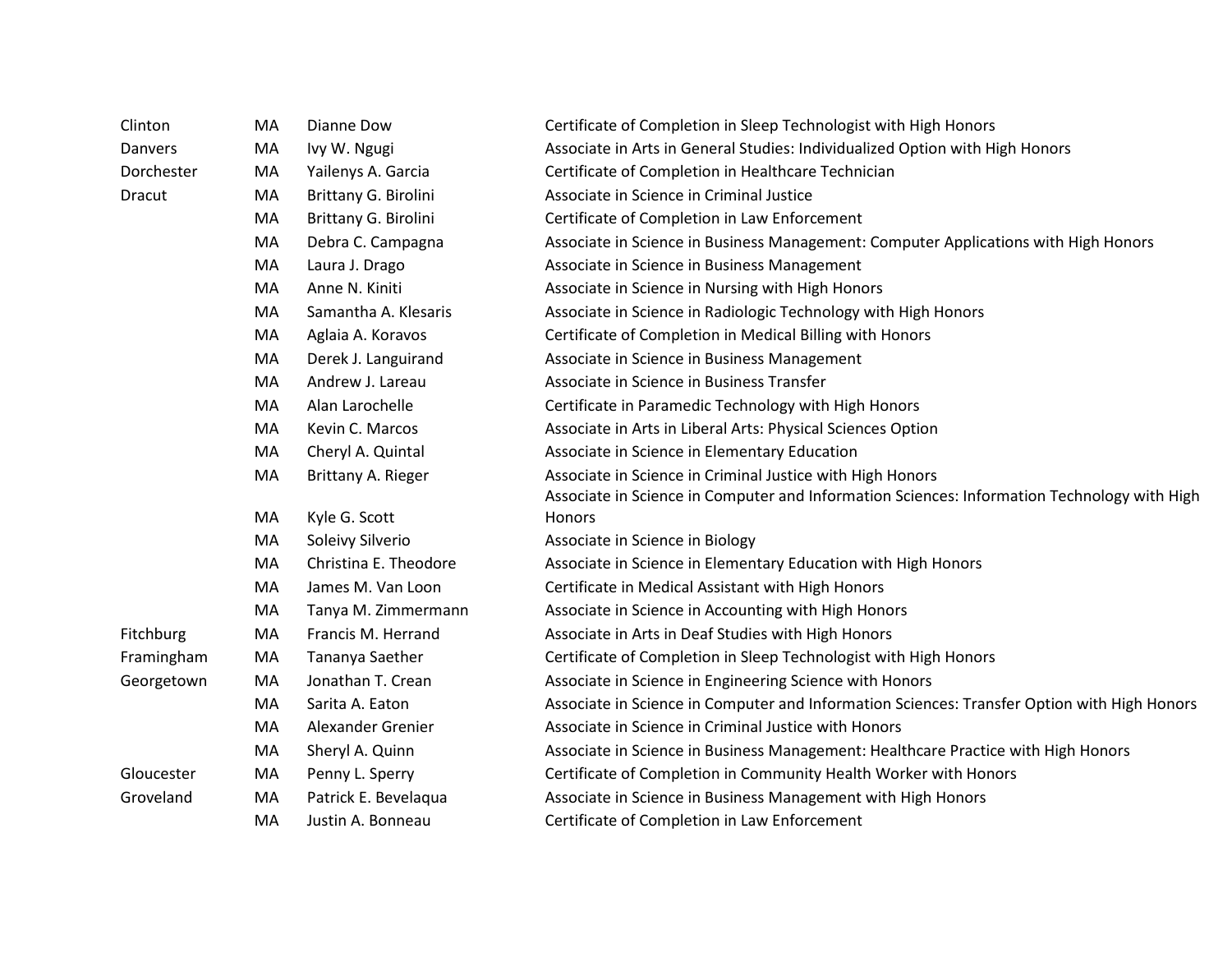|           | MA | Andr -a L. Caponigro   | Certificate in Deaf Studies: Sign Language Interpreter with Honors                          |
|-----------|----|------------------------|---------------------------------------------------------------------------------------------|
|           | MA | Samantha L. Cobbett    | Associate in Arts in Liberal Arts: Psychology                                               |
|           | MA | Cailyn M. Collins      | Associate in Science in Engineering Science with High Honors                                |
|           | MA | Albert Crepeau         | Certificate of Completion in Sleep Technologist                                             |
|           | MA | Emily R. Cruz          | Associate in Science in Elementary Education with Honors                                    |
|           | MA | Cameron D. Dunlap      | Associate in Science in Computer and Information Sciences: Information Technology           |
|           | MA | Krystal N. Garabedian  | Associate in Arts in General Studies: Art with Honors                                       |
|           | MA | Kieran D. Gavin        | Certificate of Completion in Computer Aided Drafting with Honors                            |
|           | MA | Timothy D. Giannatsis  | Associate in Arts in Liberal Arts: Psychology                                               |
|           | MA | Robert J. Gleason      | Associate in Science in Computer and Information Sciences: Information Technology           |
|           | MA | Amanda L. Greene       | Associate in Science in Accounting with High Honors                                         |
|           | MA | Amanda L. Greene       | Associate in Science in Business Management with High Honors                                |
|           | MA | Jeremy Hean            | Associate in Arts in General Studies: Art with High Honors                                  |
|           | MA | Brianna M. Heaphy      | Associate in Applied Science in Laboratory Science                                          |
|           | MA | Keshani D. Hughes      | Associate in Arts in Liberal Arts: Journalism/Communication with Honors                     |
|           | MA | Daniel A. Keating      | Associate in Science in Business Transfer                                                   |
|           | MA | Jared R. Koen          | Associate in Arts in General Studies: Individualized Option                                 |
|           | MA | David B. Nalchajian    | Associate in Arts in Liberal Arts with Honors                                               |
| Groveland | MA | Katie T. O'Hearn       | Associate in Science in Early Childhood Education                                           |
| Haverhill | MA | Jaylene J. Aguirre     | Associate in Science in Accounting with Honors                                              |
|           | MA | Ryan Alaboudi          | Associate in Arts in Liberal Arts                                                           |
|           | MA | Alexis A. Alestock     | Associate in Applied Science in Laboratory Science with High Honors                         |
|           | MA | Arshad Ali             | Associate in Science in Engineering Science                                                 |
|           | MA | Arshad Ali             | Certificate of Completion in Computer Aided Drafting                                        |
|           | MA | Brandon G. Allen       | Certificate of Completion in Web Page Design and Development                                |
|           | MA | Peter Arias            | Associate in Science in Computer and Information Sciences: Transfer Option with High Honors |
|           | MA | Jose F. Ascencio       | Certificate of Completion in Healthcare Technician with High Honors                         |
|           | MA | Christopher K. Azzi    | Associate in Science in Business Transfer with Honors                                       |
|           | MA | <b>Yvette Baez</b>     | Associate in Arts in General Studies: Individualized Option                                 |
|           | MA | Christina A. Ballester | Associate in Arts in Liberal Arts                                                           |
|           | MA | Olivia D. Barnett      | Associate in Arts in Liberal Arts: Psychology with Honors                                   |
|           |    |                        |                                                                                             |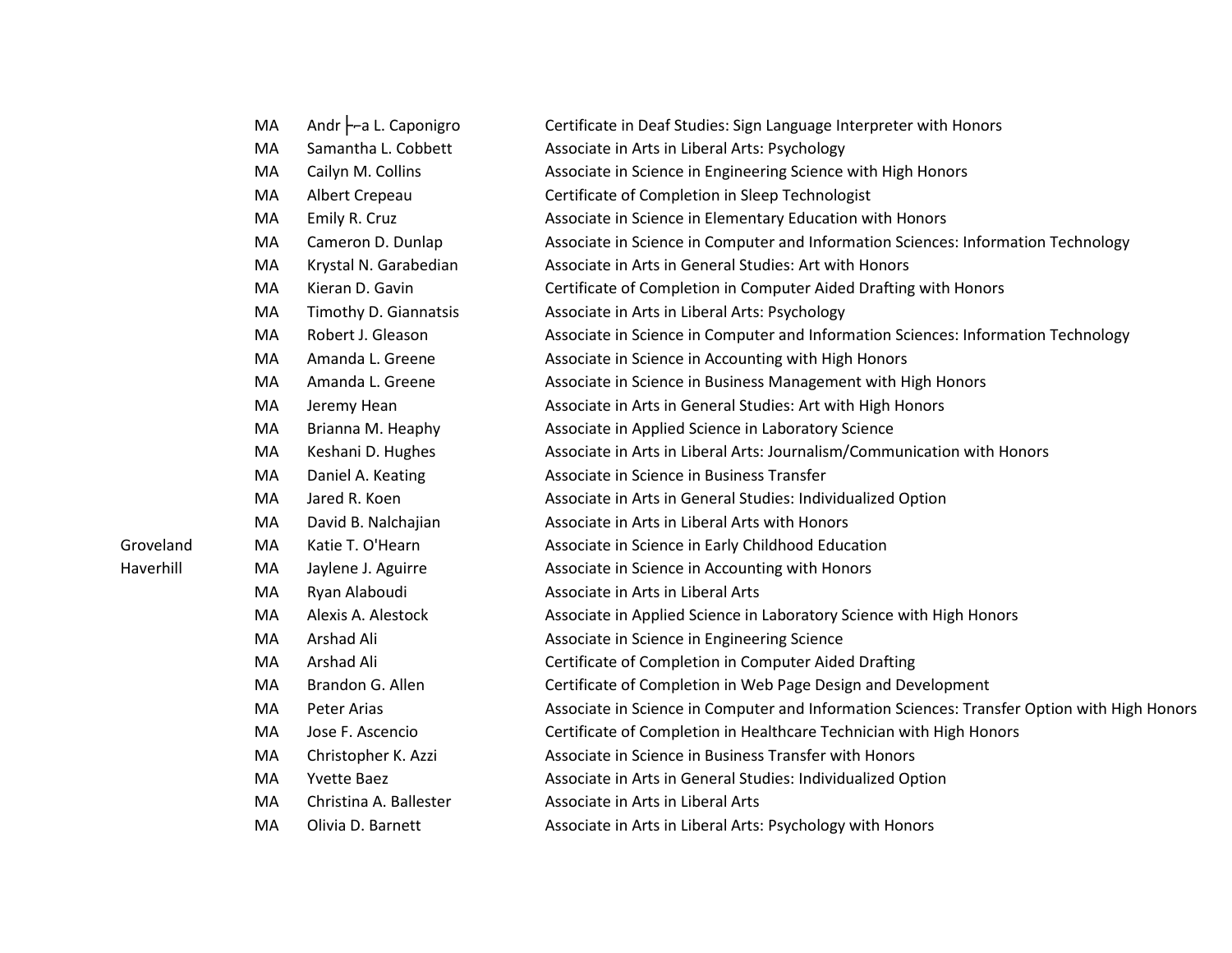| MA | Nina M. Barone        | Associate in Science in Elementary Education with High Honors                                   |
|----|-----------------------|-------------------------------------------------------------------------------------------------|
| MA | Stephen F. Beliveau   | Associate in Science in Computer and Information Sciences: Applications Option with High Honors |
| MA | Rose N. Bellahalea    | Associate in Science in Biology with High Honors                                                |
| MA | Nicholas E. Benedetti | Associate in Arts in Liberal Arts: Middle/HS Teaching Option                                    |
| MA | Marissa C. Bocchetti  | Associate in Arts in Liberal Arts with High Honors                                              |
| MA | Myranda A. Bodwell    | Associate in Science in Radiologic Technology with High Honors                                  |
| MA | Patrick J. Bonds      | Associate in Science in Biology with Honors                                                     |
| MA | Ferliannie Y. Bonilla | Associate in Arts in Liberal Arts: Psychology with Honors                                       |
| MA | Yazmin Bonilla        | Associate in Science in Business Management                                                     |
| MA | Menesys P. Brito      | Associate in Science in Business Management: Hospitality Option                                 |
| MA | Nicolas W. Caloggero  | Associate in Science in Business Transfer                                                       |
| MA | Casey J. Campolini    | Associate in Science in Business Transfer                                                       |
| MA | Braeden R. Canney     | Associate in Science in Criminal Justice                                                        |
| MA | Ariana M. Caraballo   | Associate in Arts in General Studies: Art with High Honors                                      |
| MA | Marisa Carrasquillo   | Associate in Science in Business Management with Honors                                         |
| MA | Michelle Y. Carroll   | Certificate of Completion in Help Desk                                                          |
| MA | Jillian Carver        | Certificate in Practical Nursing with High Honors                                               |
| MA | Jennifer G. Casey     | Associate in Arts in Liberal Arts: Psychology with Honors                                       |
| MA | Smeralda R. Casimir   | Associate in Science in Biology with Honors                                                     |
| MA | Armanda N. Cedano     | Certificate in Alcohol Drug Abuse Counseling                                                    |
| MA | Caitlin D. Clifford   | Associate in Arts in General Studies: Health Specialization with High Honors                    |
| MA | Johnnie W. Climes     | Associate in Science in Accounting with Honors                                                  |
| MA | Derek L. Copeland     | Associate in Science in Business Management                                                     |
| MA | Emma L. Cottrell      | Associate in Science in Early Childhood Education with Honors                                   |
| MA | Brian R. Crowe        | Associate in Arts in Liberal Arts with Honors                                                   |
| MA | Tiffany J. Cruz       | Associate in Arts in General Studies: Health Specialization                                     |
| MA | Jennifer R. Curtis    | Associate in Science in Early Childhood Education with High Honors                              |
| MA | Samantha M. Dacey     | Associate in Arts in Liberal Arts: Psychology with High Honors                                  |
| MA | Demarco A. Dalton     | Associate in Science in Business Transfer with Honors                                           |
| MA | Kiefer P. Dalton      | Associate in Arts in Liberal Arts: Psychology with High Honors                                  |
| MA | Christine A. Daly     | Associate in Arts in General Studies: Individualized Option                                     |
|    |                       |                                                                                                 |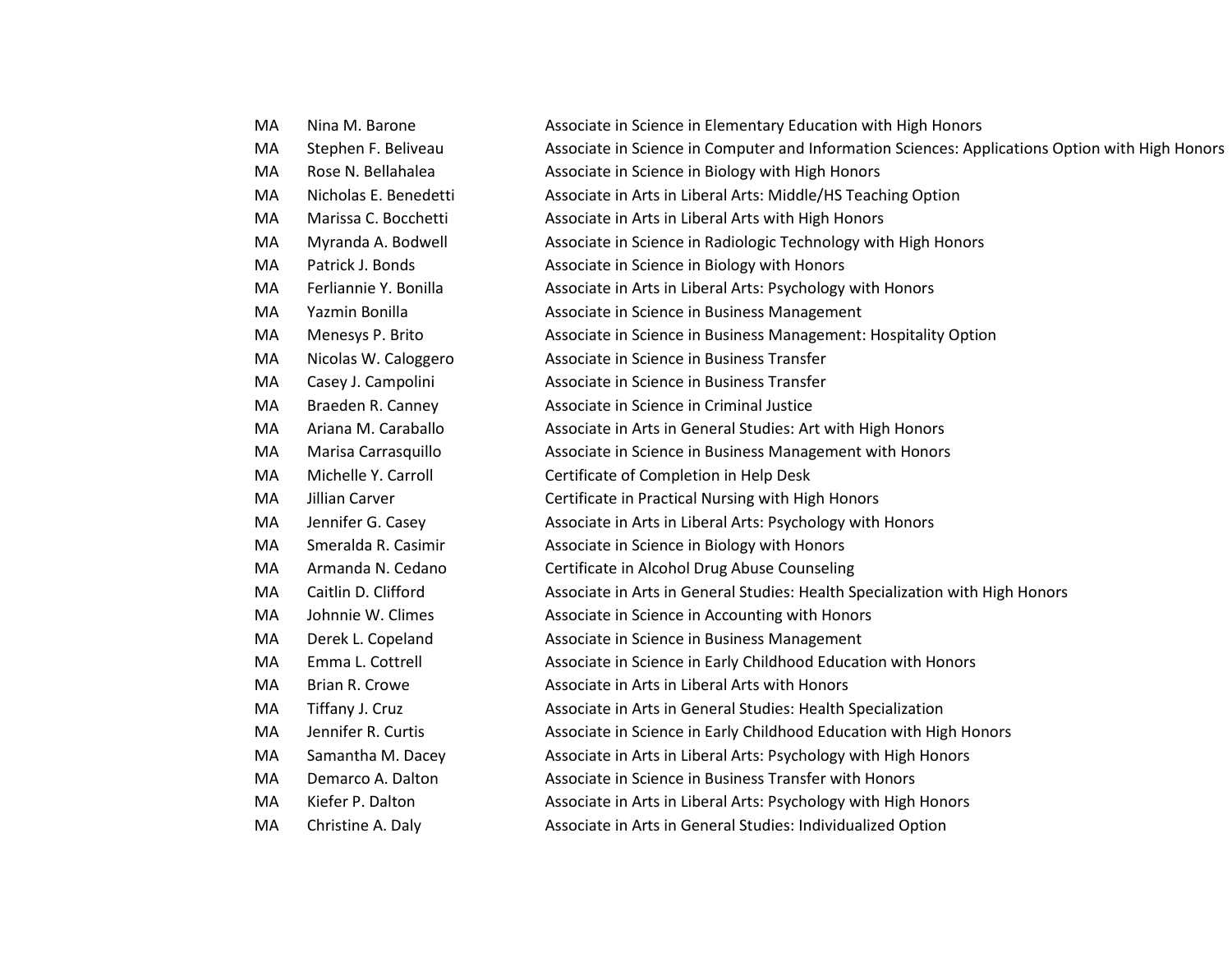| МA | Brenda L. Davis     | Certificate in Alcohol Drug Abuse Counseling with High Honors                               |
|----|---------------------|---------------------------------------------------------------------------------------------|
| МA | Danielle Q. Davis   | Associate in Arts in General Studies                                                        |
| MA | Maria I. DeAza      | Associate in Science in Human Services with Honors                                          |
| MA | Maria I. DeAza      | Certificate in Community Support Human Services Practitioner with Honors                    |
| MA | Yuri A. DeLosSantos | Associate in Science in Business Transfer                                                   |
| MA | Sean T. Desmond     | Associate in Arts in Liberal Arts with Honors                                               |
| MA | Kaycie A. Dickinson | Associate in Arts in General Studies: Health Specialization with Honors                     |
| МA | Timotea Done        | Associate in Science in Business Transfer with Honors                                       |
| МA | Jack T. Dougan      | Associate in Arts in Liberal Arts: Psychology                                               |
| МA | Kimberly A. Dyment  | Associate in Science in Early Childhood Education with Honors                               |
| MA | Susan Dysart        | Associate in Science in Human Services with High Honors                                     |
| MA | Susan Dysart        | Certificate in Community Support Human Services Practitioner with High Honors               |
| MA | Nicholas E. Elwell  | Associate in Arts in Liberal Arts with Honors                                               |
|    |                     | Associate in Science in Computer and Information Sciences: Information Technology with High |
| МA | Emeka Enwere        | <b>Honors</b>                                                                               |
| МA | Jannyl V. Fabian    | Associate in Science in Business Transfer with Honors                                       |
| МA | Moseline Faustin    | Associate in Science in Business Management: Healthcare Practice                            |
| MA | Ariana E. Federo    | Certificate in Medical Assistant with High Honors                                           |
| MA | Lea Field           | Certificate in Dental Assisting with High Honors                                            |
| MA | Jessica Figueroa    | Associate in Science in Engineering Science with Honors                                     |
| MA | Sarah A. Finlay     | Associate in Science in Radiologic Technology with High Honors                              |
| MA | Aidan D. Fitzgerald | Associate in Arts in Liberal Arts with Honors                                               |
| MA | Nicole M. Frascone  | Certificate in Practical Nursing with High Honors                                           |
| МA | Jessica L. Fuentes  | Certificate of Completion in Healthcare Technician with High Honors                         |
| МA | Rachel M. Galda     | Associate in Arts in Liberal Arts: Middle/HS Teaching Option                                |
| MA | Corey R. Gauthier   | Associate in Science in Business Transfer with High Honors                                  |
| MA | Julianna C. Given   | Certificate in Practical Nursing with Honors                                                |
| MA | Eddelyn Gonzalez    | Certificate in Medical Assistant with High Honors                                           |
| MA | Marilyn Gonzalez    | Associate in Arts in Liberal Arts: Psychology                                               |
| MA | Dominic L. Gordon   | Associate in Science in Computer and Information Sciences: Transfer Option with High Honors |
| МA | Bailey M. Greer     | Associate in Science in Nursing with High Honors                                            |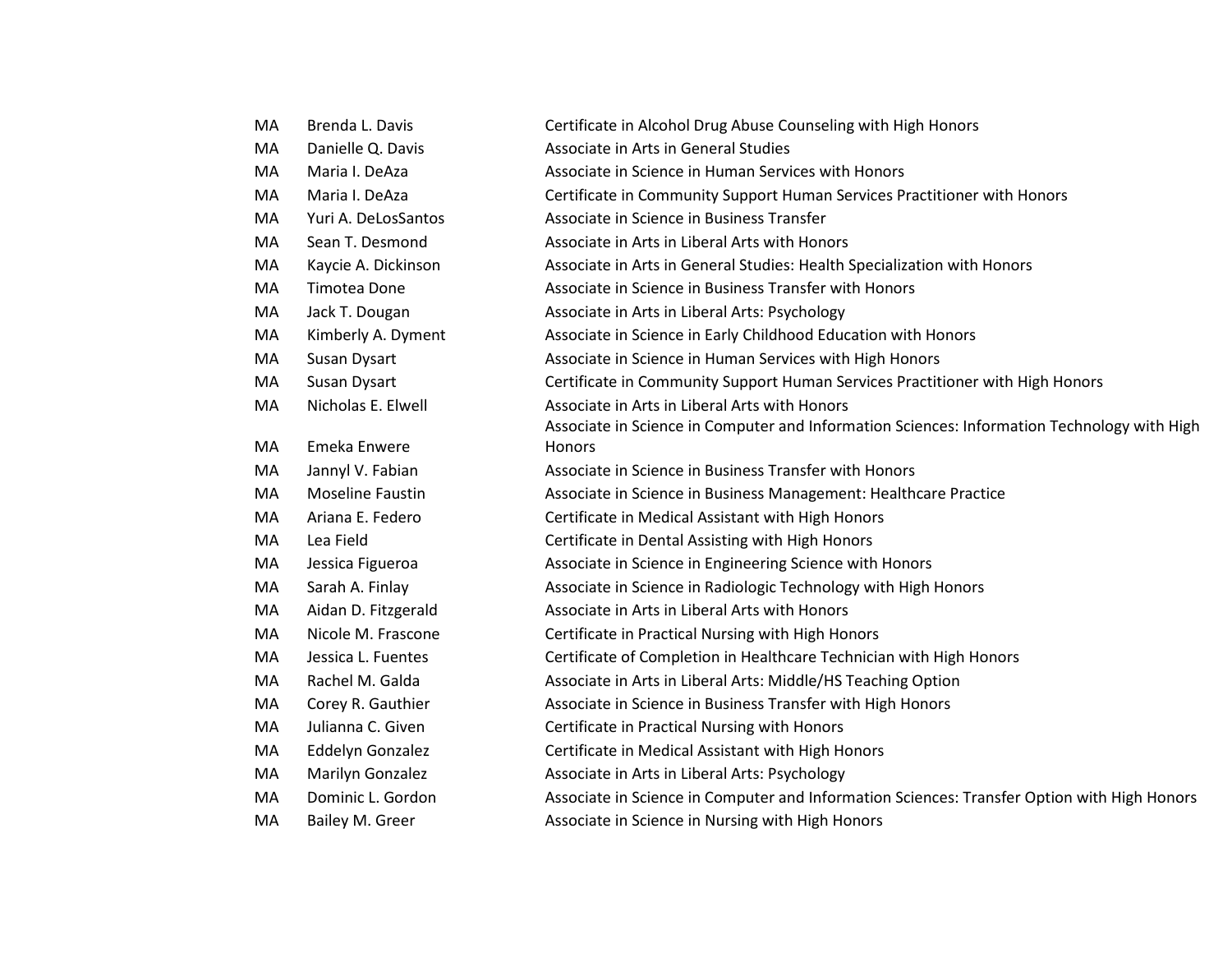| MA | Katherine P. Hailson      | Associate in Arts in Liberal Arts: Writing with High Honors                                 |
|----|---------------------------|---------------------------------------------------------------------------------------------|
| MA | Omar Hamilton             | Associate in Science in Business Management: Computer Applications                          |
| MA | Gwendolyn E. Hampton      | Associate in Applied Science in Laboratory Science with Honors                              |
| MA | Stephanie A. Hannagan     | Certificate in Medical Assistant with Honors                                                |
| MA | Angel R. Hathaway         | Certificate in Medical Assistant with High Honors                                           |
| MA | Patricia E. Hill          | Associate in Science in Human Services with High Honors                                     |
| MA | Bennett B. Hurlin         | Associate in Arts in General Studies: Individualized Option with High Honors                |
| MA | Bryan S. Hussey           | Associate in Arts in General Studies: Individualized Option                                 |
| MA | Geanny E. Infante         | Associate in Arts in General Studies: Individualized Option                                 |
| MA | Tina M. Janvrin           | Associate in Arts in General Studies: Health Specialization                                 |
| MA | Tina M. Janvrin           | Certificate of Completion in Healthcare Technician                                          |
| MA | Intaity T. Jimenez-Castro | Certificate in Medical Assistant with Honors                                                |
| MA | Kyle J. Johanson          | Associate in Science in Business Transfer                                                   |
| MA | Nicholas M. Johnson       | Associate in Arts in Liberal Arts with Honors                                               |
| МA | Bernard T. Kelly          | Associate in Science in Computer and Information Sciences: Information Technology           |
| MA | Danielle Kertenis         | Associate in Science in Nursing with Honors                                                 |
| MA | Guney Kilitcioglu         | Associate in Science in Business Transfer                                                   |
| MA | Adam J. Kinser            | Associate in Science in Engineering Science with High Honors                                |
| MA | Marie E. Klinch           | Certificate of Completion in Community Health Worker with High Honors                       |
| MA | Justin D. Knowles         | Associate in Science in Nursing with Honors                                                 |
| MA | Mimoza Konomi             | Associate in Science in Accounting with High Honors                                         |
| MA | Alexandra L. Landry       | Associate in Arts in General Studies: Individualized Option with Honors                     |
| MA | Erin A. Lannan            | Associate in Arts in Liberal Arts: Psychology                                               |
| MA | Patricia A. Lent          | Certificate of Completion in Medical Billing                                                |
| MA | Samantha C. Leung         | Associate in Arts in Liberal Arts with Honors                                               |
| MA | Amanda H. Lindsay         | Associate in Science in Nursing with High Honors                                            |
| MA | Lawrence E. Linnell       | Associate in Science in Computer and Information Sciences: Transfer Option with High Honors |
| MA | Courtney A. Logan         | Certificate in Alcohol Drug Abuse Counseling                                                |
| MA | John E. Lynch             | Associate in Arts in General Studies: Art with Honors                                       |
| МA | Joseph P. Macaro          | Associate in Science in Human Services                                                      |
| MA | Laura R. Mahlandt         | Associate in Science in Human Services                                                      |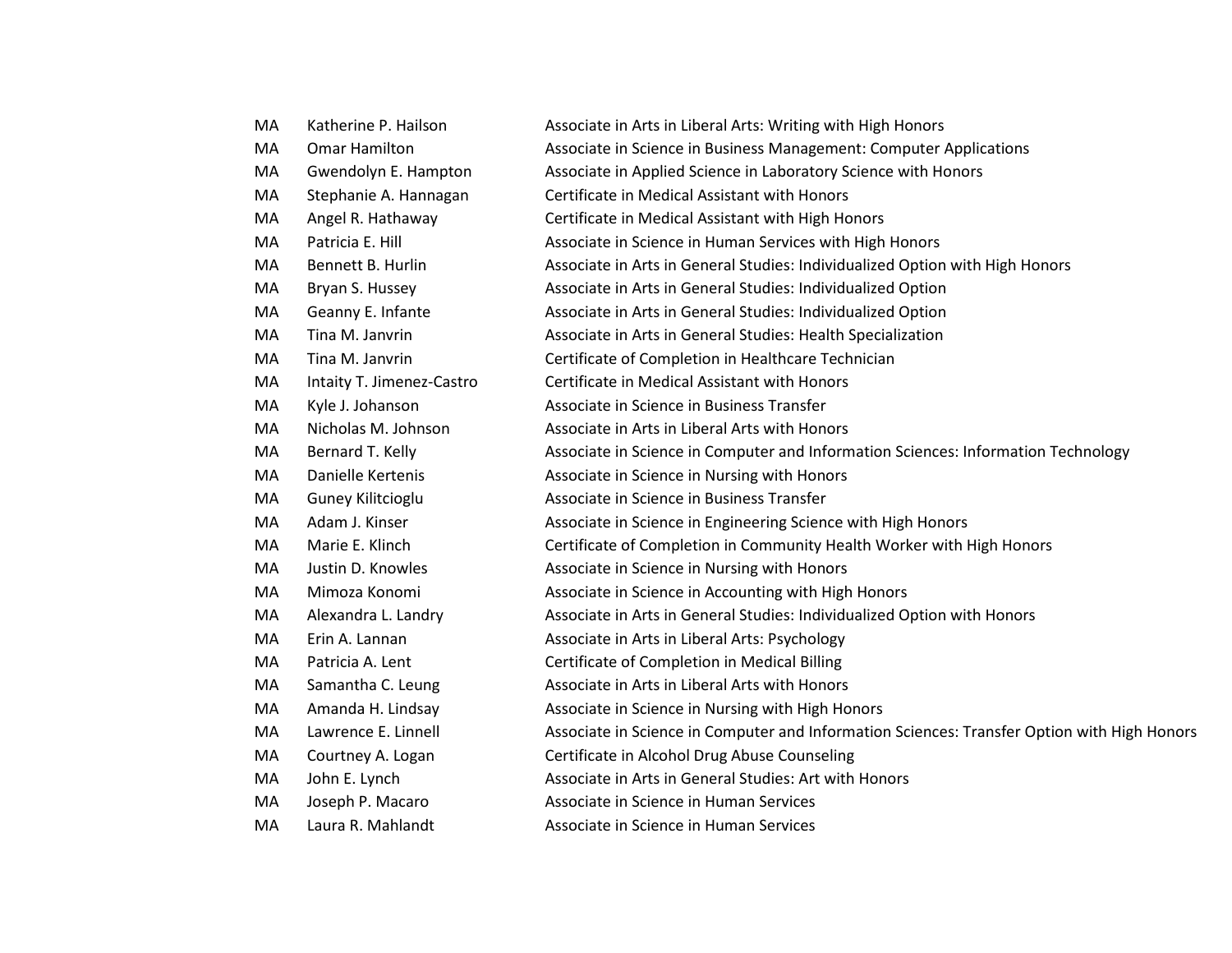| Laura R. Mahlandt         | Certificate in Community Support Human Services Practitioner                                  |
|---------------------------|-----------------------------------------------------------------------------------------------|
| Dano Mahoney              | Associate in Science in Business Transfer                                                     |
| Kristen M. Mahoney        | Associate in Science in Nursing with Honors                                                   |
| Michael E. Mankarios      | Associate in Science in Criminal Justice with High Honors                                     |
| Michelle M. Marte         | Associate in Science in Human Services                                                        |
| Michelle M. Marte         | Certificate in Community Support Human Services Practitioner                                  |
| <b>Anyerines Martinez</b> | Associate in Science in Public Health with Honors                                             |
| <b>Yikauris Martinez</b>  | Associate in Science in Business Transfer                                                     |
| Irsandra Matrille         | Associate in Arts in General Studies: Individualized Option                                   |
| Lisa J. McCormick         | Associate in Science in Nursing with Honors                                                   |
| Erin McGrail              | Associate in Science in Nursing with Honors                                                   |
| Mariella Mendez           | Associate in Arts in Liberal Arts: Writing with High Honors                                   |
| Bryan A. Merino           | Associate in Science in Criminal Justice with High Honors                                     |
| Joshua Michaud            | Associate in Science in Computer and Information Sciences: Transfer Option with Honors        |
| Michael P. Milnes         | Associate in Science in Business Management: Healthcare Practice                              |
| Kerry A. Molloy           | Associate in Arts in General Studies: Individualized Option with High Honors                  |
| Abigail D. Monson         | Associate in Science in Computer and Information Sciences: Information Technology with Honors |
| Tammy J. Muir             | Certificate of Completion in Medical Coding with Honors                                       |
| Kelly T. Nguyen           | Associate in Applied Science in Laboratory Science                                            |
| Luke T. Nicolosi          | Associate in Science in Computer and Information Sciences: Information Technology with Honors |
| Erica K. O'Flaherty       | Associate in Science in Nursing with High Honors                                              |
| Panayiotis A. Orfanos     | Associate in Science in Business Transfer with Honors                                         |
| John M. Palermo           | Associate in Science in Engineering Science                                                   |
| Tarpan D. Patel           | Associate in Science in Computer and Information Sciences: Transfer Option                    |
| Urvi Patel                | Associate in Science in Accounting with Honors                                                |
| Urvi Patel                | Associate in Science in Business Management with Honors                                       |
| Wyatt J. Pepe             | Associate in Science in Criminal Justice with Honors                                          |
| Amanda N. Pfifferling     | Certificate in Practical Nursing with Honors                                                  |
| Maicie E. Pike            | Certificate in Medical Assistant                                                              |
| Tiffany A. Poplin         | Associate in Arts in General Studies: Art                                                     |
| Elizabeth G. Provencher   | Associate in Arts in General Studies: Individualized Option with High Honors                  |
|                           |                                                                                               |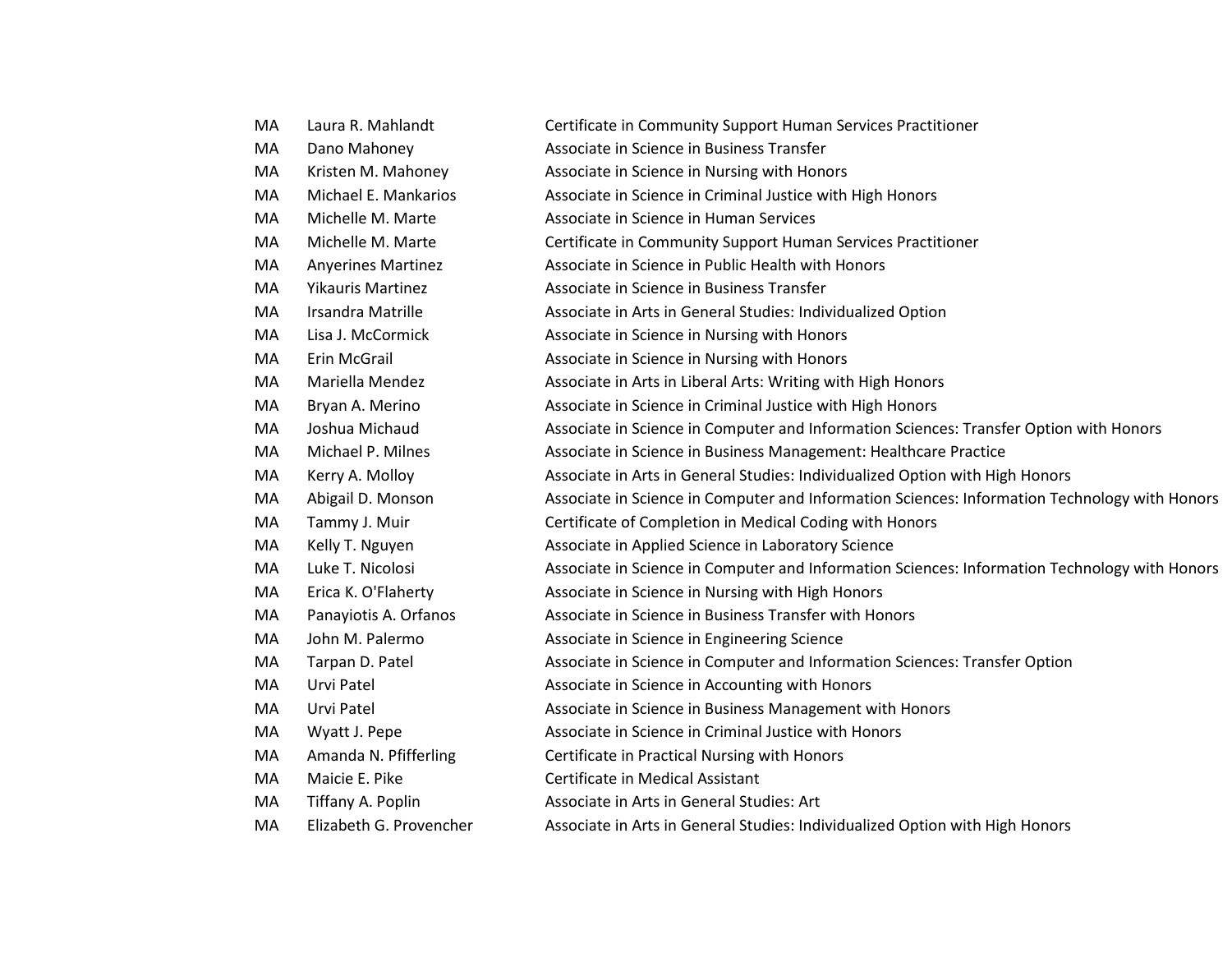| МA | Devin J. Quinney       | Associate in Arts in General Studies: Individualized Option with Honors                |
|----|------------------------|----------------------------------------------------------------------------------------|
| MA | Kimberly N. Ramirez    | Associate in Science in Criminal Justice                                               |
| MA | Jordan K. Riley        | Associate in Science in Biology with High Honors                                       |
| МA | Carmen M. Robles       | Associate in Science in Early Childhood Education with Honors                          |
| MA | Paoli Rodriguez        | Associate in Arts in General Studies: Individualized Option                            |
| МA | Paoli Rodriguez        | Associate in Arts in Liberal Arts: Psychology                                          |
| MA | Nicole M. Rogers       | Certificate of Completion in Medical Coding with High Honors                           |
| MA | William J. Rollins     | Associate in Arts in General Studies: Individualized Option with High Honors           |
| MA | Jada L. Ryan           | Associate in Arts in Liberal Arts: Journalism/Communication                            |
| MA | Nydia D. Sanchez       | Associate in Science in Business Transfer with Honors                                  |
| МA | Pablo A. Santana       | Associate in Science in Business Transfer                                              |
| МA | Rachael A. Sarcione    | Associate in Arts in Liberal Arts: Writing with High Honors                            |
| MA | Carrie M. Scott        | Associate in Arts in General Studies: Health Specialization with Honors                |
| MA | Kolby L. Sheaff        | Associate in Science in Early Childhood Education with High Honors                     |
| MA | Emi Sisco              | Associate in Science in Business Management with High Honors                           |
| MA | Wm.-Brennen E. Smith   | Associate in Science in Criminal Justice with High Honors                              |
| MA | Dimitra Sofronas       | <b>Certificate in Practical Nursing</b>                                                |
| МA | Alexandria M. Spheekas | Associate in Arts in Liberal Arts                                                      |
| MA | Heather L. St Pierre   | <b>Certificate in Dental Assisting</b>                                                 |
| MA | Raymond R. Stacy       | Associate in Applied Science in Laboratory Science with Honors                         |
| МA | Dylan R. Stewart       | Associate in Science in Computer and Information Sciences: Transfer Option with Honors |
| MA | Yanet Suero-Lizardo    | Associate in Science in Criminal Justice with Honors                                   |
| MA | Jennifer N. Sullivan   | Associate in Science in Business Transfer with Honors                                  |
| MA | Megan G. Sullivan      | Associate in Science in Business Transfer with High Honors                             |
| МA | Alyssa M. Tascon       | Associate in Science in Medical Laboratory Technology with High Honors                 |
| MA | Sarah J. Tavitian      | Associate in Science in Business Transfer with Honors                                  |
| MA | Lisa M. Thorne         | Associate in Science in Business Transfer                                              |
| МA | Larissa M. Tinkham     | Associate in Science in Nursing with High Honors                                       |
| MA | Gail A. Valli          | Certificate in Practical Nursing with Honors                                           |
| MA | Clair E. Vasko-Bennett | Associate in Arts in Liberal Arts with Honors                                          |
| MA | Clair E. Vasko-Bennett | Associate in Science in Nursing with Honors                                            |
|    |                        |                                                                                        |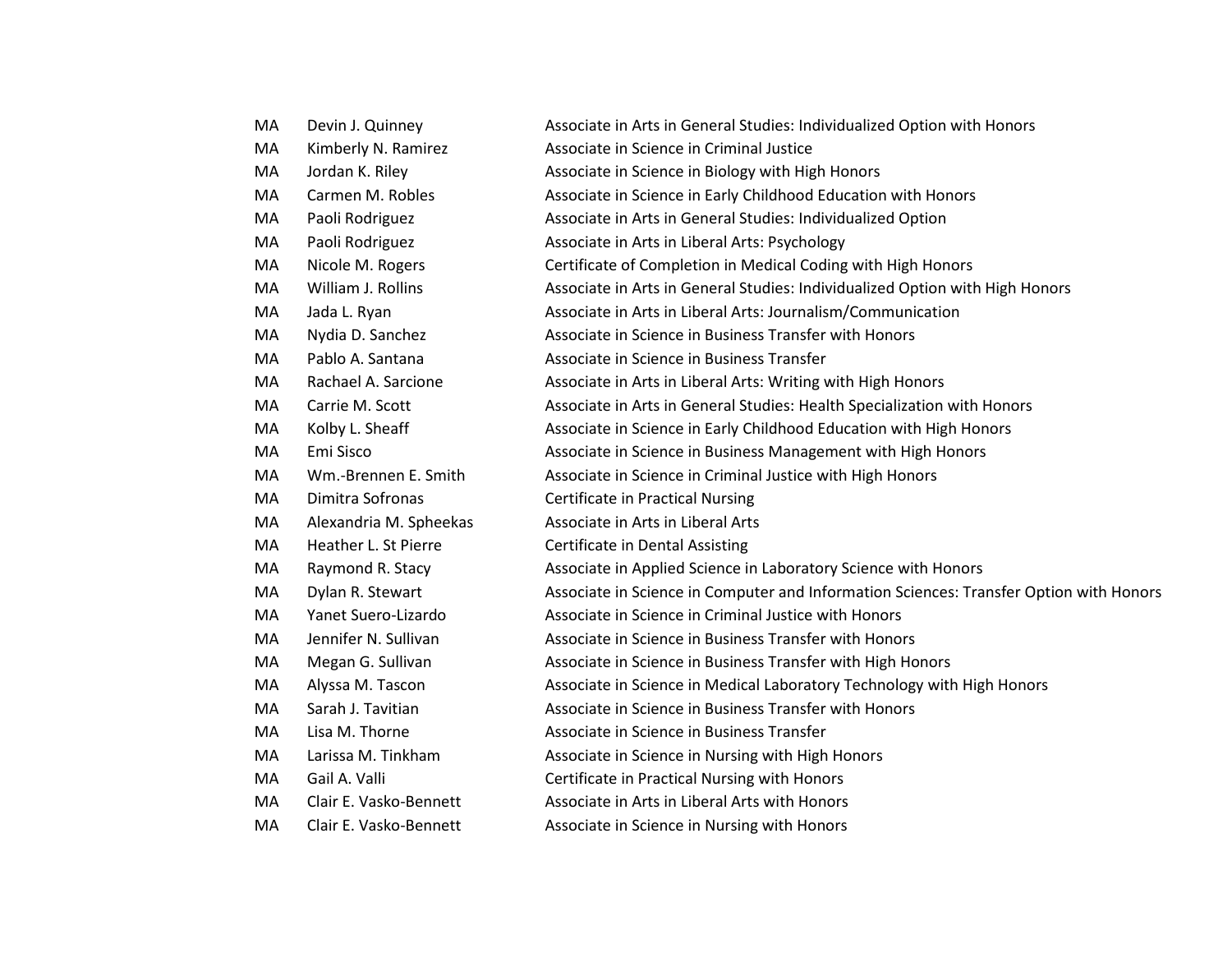|             | MA | Jeannette Veras            | Certificate of Completion in Medical Coding with Honors                       |
|-------------|----|----------------------------|-------------------------------------------------------------------------------|
|             | MA | Samantha C. Vets           | Associate in Science in Business Management: Healthcare Practice with Honors  |
|             | МA | Beija M. Virella           | Associate in Science in Human Services with Honors                            |
|             | MA | Sarah E. Wachowiak         | Associate in Science in Nursing with High Honors                              |
|             | MA | Emily C. Walker            | Associate in Science in Radiologic Technology with Honors                     |
|             | MA | Samantha Walsh             | Associate in Science in Business Management                                   |
|             | MA | John P. Washington         | Associate in Arts in General Studies: Movement Science Option with Honors     |
|             | MA | Carney J. Woelfel          | Associate in Arts in Liberal Arts: Journalism/Communication                   |
|             | MA | Harrison R. Woelfel        | Associate in Science in Engineering Science with Honors                       |
|             | MA | Kyle C. Wood               | Associate in Science in Criminal Justice with Honors                          |
|             | MA | Kayla V. Yameen            | Associate in Science in Business Management: Healthcare Practice with Honors  |
|             | MA | Yesenia M. Ynoa            | Associate in Science in Business Management with Honors                       |
|             | MA | Richard C. Zamor           | Certificate in Medical Assistant with Honors                                  |
|             | MA | Karen M. Zybert            | Certificate of Completion in Medical Coding                                   |
|             | MA | Ianna A. TRUE              | Associate in Science in Business Transfer                                     |
| Hubbardston | MA | Pamela McHugh              | Certificate in Deaf Studies: Sign Language Interpreter with High Honors       |
| Ipswich     | MA | Nicolette R. Barber        | Associate in Arts in Liberal Arts: Psychology with High Honors                |
|             | MA | Kristina M. Brendel        | Associate in Arts in Liberal Arts with High Honors                            |
|             | МA | Seth M. Persson            | Associate in Arts in General Studies: Music Option                            |
|             | MA | Aaron J. Zaroulis          | Associate in Science in Business Management                                   |
| Lawrence    | MA | Melissa Acevedo            | Associate in Arts in General Studies: Individualized Option                   |
|             | МA | Bryan Acosta               | Associate in Science in Biology                                               |
|             | MA | Daina Adinolfi             | Associate in Science in Human Services                                        |
|             | MA | Lisneth A. Adon            | Certificate of Completion in Healthcare Technician with Honors                |
|             | MA | Denisha M. Adorno          | Certificate in Medical Assistant with Honors                                  |
|             | MA | Jonathan Aguilar           | Associate in Science in Engineering Science                                   |
|             | MA | Victor O. Alcantara        | Associate in Arts in Liberal Arts with High Honors                            |
|             | MA | <b>Wendy Almanzar</b>      | Certificate of Completion in Test B: Electronic Equipment Technology-Raytheon |
|             | MA | <b>Guilianys Almarante</b> | Certificate of Completion in Medical Billing with High Honors                 |
|             | MA | Martha L. Alvarado         | Associate in Science in Elementary Education                                  |
|             | MA | Maribel Amezaga            | Associate in Science in Human Services with High Honors                       |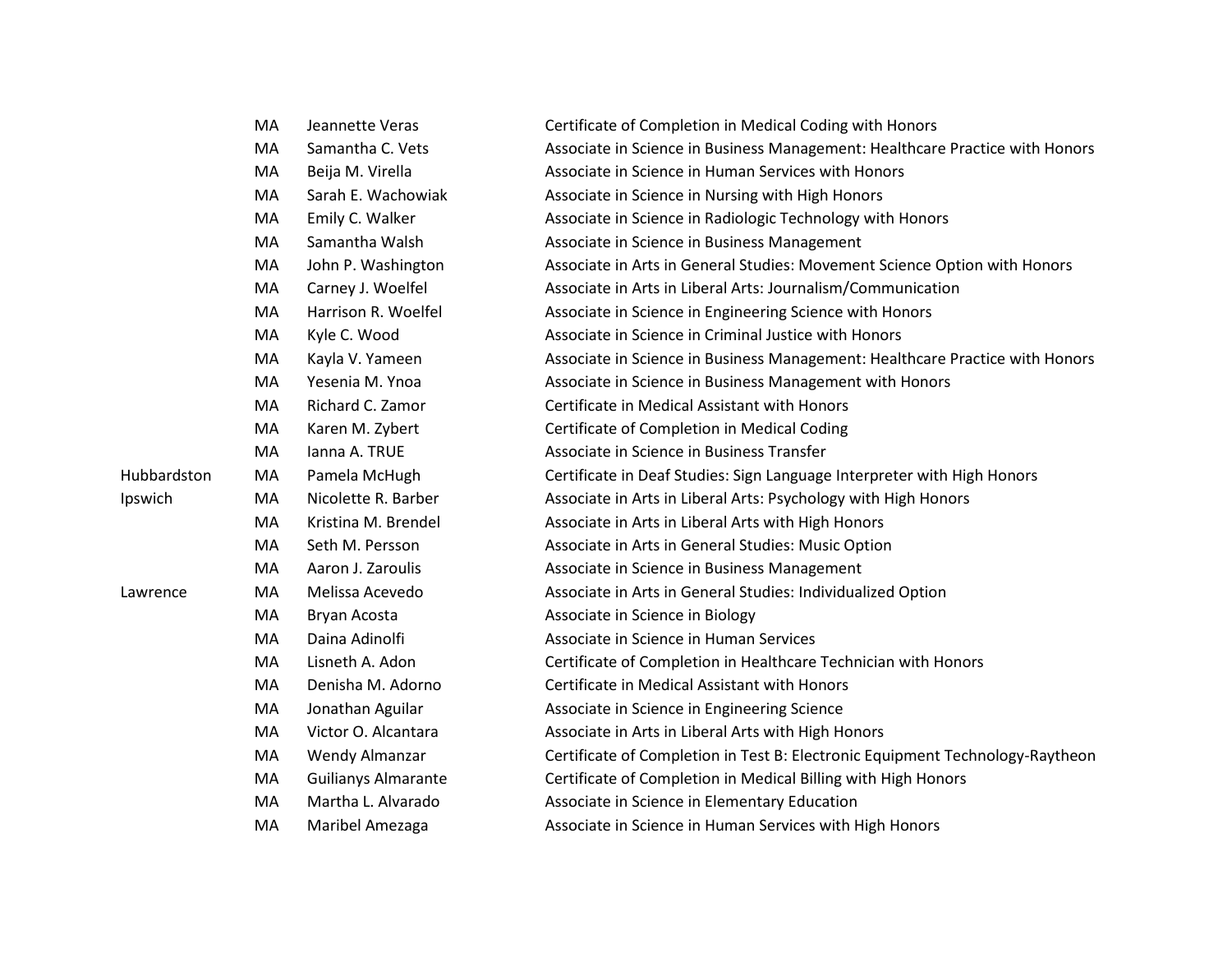| MA | Maribel Amezaga              | Certificate in Community Support Human Services Practitioner with High Honors     |
|----|------------------------------|-----------------------------------------------------------------------------------|
| MA | David S. Anderson            | Associate in Science in Business Transfer with Honors                             |
| MA | Pamela F. Angelina           | Associate in Science in Business Transfer                                         |
| MA | <b>Mohammed Antra</b>        | Associate in Science in Criminal Justice with High Honors                         |
| MA | Lissette Anziani             | Associate in Arts in General Studies: Individualized Option                       |
| MA | Cinthia Arias                | Associate in Science in Business Transfer with Honors                             |
| MA | Dileisy M. Arias             | Certificate in Medical Assistant                                                  |
| MA | Ellyn A. Arias               | Certificate in Medical Assistant with High Honors                                 |
| MA | Shakyra Arias                | Associate in Science in Human Services with Honors                                |
| MA | Denise I. Arredondo          | Associate in Science in Business Management: Healthcare Practice with Honors      |
| MA | Cesarina A. Baez             | Certificate in Medical Assistant with Honors                                      |
| MA | Ana P. Barahona              | Associate in Science in Business Management: Healthcare Practice with High Honors |
| MA | Michael Bastien              | Associate in Science in Business Transfer                                         |
| MA | Darnnellyz R. Batista        | Associate in Arts in Liberal Arts: Psychology with High Honors                    |
| MA | Anel Batista Hernandez       | Certificate of Completion in Healthcare Technician                                |
| MA | Darynnell J. Batista-Quezada | Associate in Arts in Liberal Arts: Philosophy                                     |
| MA | Darynnell J. Batista-Quezada | Associate in Arts in Liberal Arts: Psychology                                     |
| MA | Lisa A. Beaulieu             | Associate in Science in Early Childhood Education with Honors                     |
| MA | Jomar G. Beltre              | Associate in Arts in Liberal Arts with Honors                                     |
| MA | Soraya A. Berrios            | Certificate of Completion in Healthcare Technician with Honors                    |
| MA | Sebastian E. Bisono          | Associate in Science in Business Transfer                                         |
| MA | Ashley E. Breen              | Associate in Science in Radiologic Technology with High Honors                    |
| MA | Daniela Burgos               | Associate in Arts in Liberal Arts: Psychology                                     |
| MA | Juan D. Burgos               | Associate in Science in Computer and Information Sciences: Information Technology |
| MA | Bethsabe I. Cabrera          | Associate in Arts in General Studies: Health Specialization with High Honors      |
| MA | Maria E. Cabrera             | Associate in Science in Medical Laboratory Technology                             |
| MA | Franmy R. Camilo             | Associate in Science in Business Transfer                                         |
| MA | Bianca Y. Campusano          | Associate in Science in Accounting with Honors                                    |
| MA | Veira C. Cardona             | Associate in Science in Business Management with Honors                           |
| MA | Aneta Castillo               | Associate in Arts in General Studies: Individualized Option                       |
| MA | Dilenia Castillo             | Associate in Science in Business Transfer with Honors                             |
|    |                              |                                                                                   |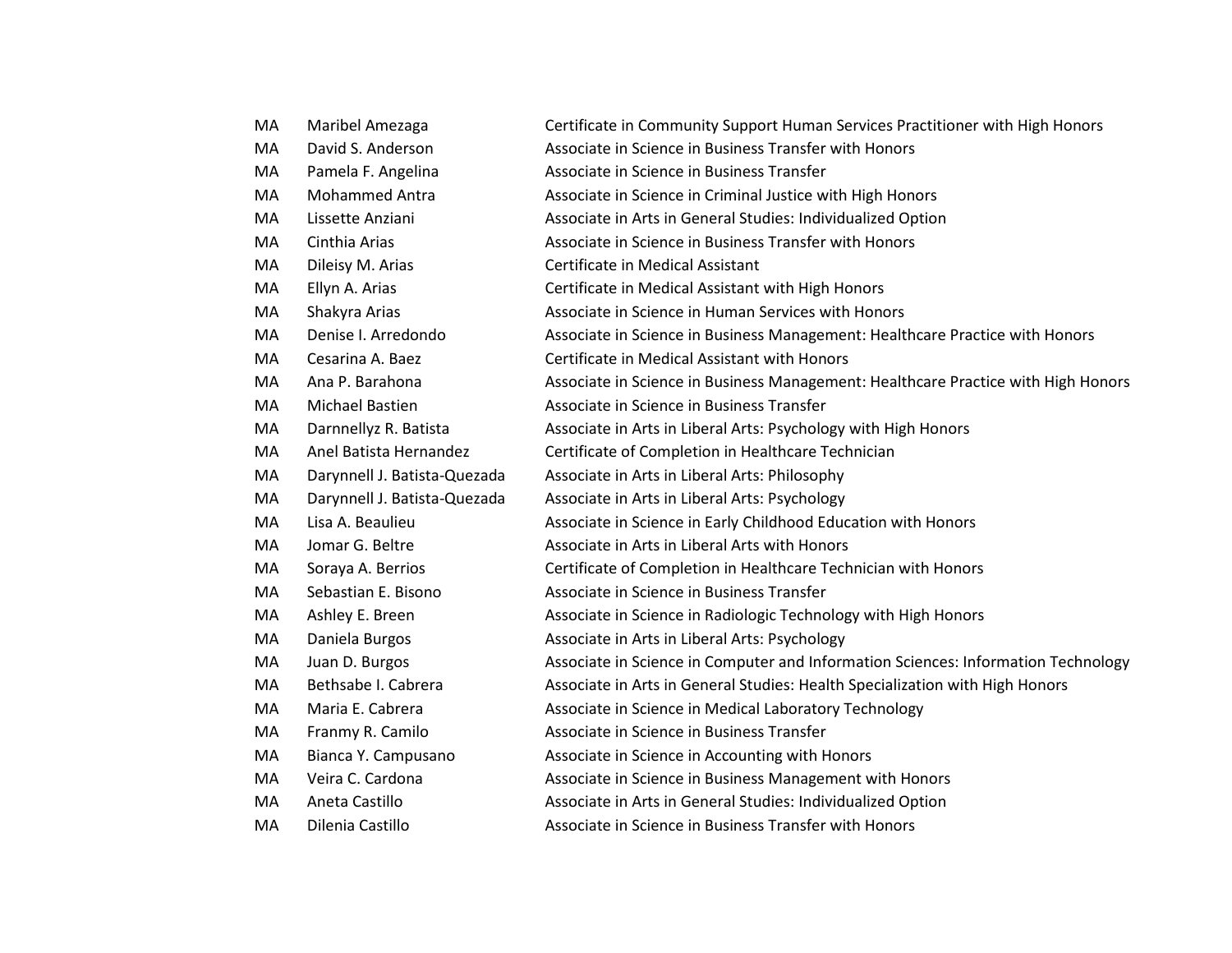| МA | Joel Castillo           | Certificate of Completion in Test B: Electronic Equipment Technology-Raytheon  |
|----|-------------------------|--------------------------------------------------------------------------------|
| MA | Juan J. Castillo        | Associate in Science in Accounting with High Honors                            |
| MA | Kiana D. Castillo       | Associate in Science in Business Management                                    |
| MA | Yohaira Z. Ceballos     | Associate in Science in Early Childhood Education with High Honors             |
| MA | Nurilys A. Cintron      | Associate in Arts in Liberal Arts: Journalism/Communication                    |
| MA | Deyaniera A. Claudio    | Associate in Arts in General Studies: Art and Design                           |
| MA | Grecia V. Colon         | Certificate of Completion in Medical Billing with High Honors                  |
| MA | Natacia Concepcion      | Associate in Science in Accounting with High Honors                            |
| MA | Kaitlyn R. Correa       | Associate in Science in Medical Laboratory Technology with High Honors         |
| MA | <b>Idalsy Cruz</b>      | Associate in Science in Public Health with High Honors                         |
| MA | <b>Rosiel Cruz</b>      | Associate in Science in Business Management with Honors                        |
| MA | James W. Cuddy          | Associate in Science in Business Transfer with Honors                          |
| MA | Jordan L. Curley        | Associate in Arts in Liberal Arts: Psychology with High Honors                 |
| MA | Nidia M. Davila-Ramirez | Associate in Science in Accounting                                             |
| MA | Clarimar A. DeJesus     | Associate in Science in Business Transfer                                      |
| MA | Victor M. Del Carmen    | Associate in Science in Computer and Information Sciences: Applications Option |
| MA | Paola M. Del Toro       | Associate in Science in Biology with Honors                                    |
| MA | Paola M. Del Toro       | Certificate of Completion in Computer Aided Drafting with Honors               |
| MA | Thalia Delacruz         | Certificate in Practical Nursing with Honors                                   |
| MA | Monica Delcheccolo      | Associate in Arts in Liberal Arts: Middle/HS Teaching Option                   |
| MA | Craig N. Delorey        | Associate in Arts in Liberal Arts: Middle/HS Teaching Option with High Honors  |
| MA | Eduardo L. DeLosSantos  | Associate in Science in Business Management                                    |
| MA | Evelyn DelRosario       | Associate in Science in Human Services                                         |
| MA | Evelyn DelRosario       | Certificate in Community Support Human Services Practitioner                   |
| MA | Cristal DelVillar       | Associate in Arts in General Studies: Individualized Option                    |
| MA | Deanna M. Denmark       | Associate in Science in Early Childhood Education with High Honors             |
| MA | Angelica M. De-Pena     | Associate in Arts in Liberal Arts: Psychology                                  |
| MA | Aubrey L. Diaz          | Associate in Science in Criminal Justice                                       |
| MA | Luz K. Diaz             | Associate in Science in Business Transfer                                      |
| MA | Tiana L. Diaz           | Associate in Arts in Liberal Arts: Psychology                                  |
| MA | Mary E. Dine            | Associate in Arts in General Studies: Individualized Option                    |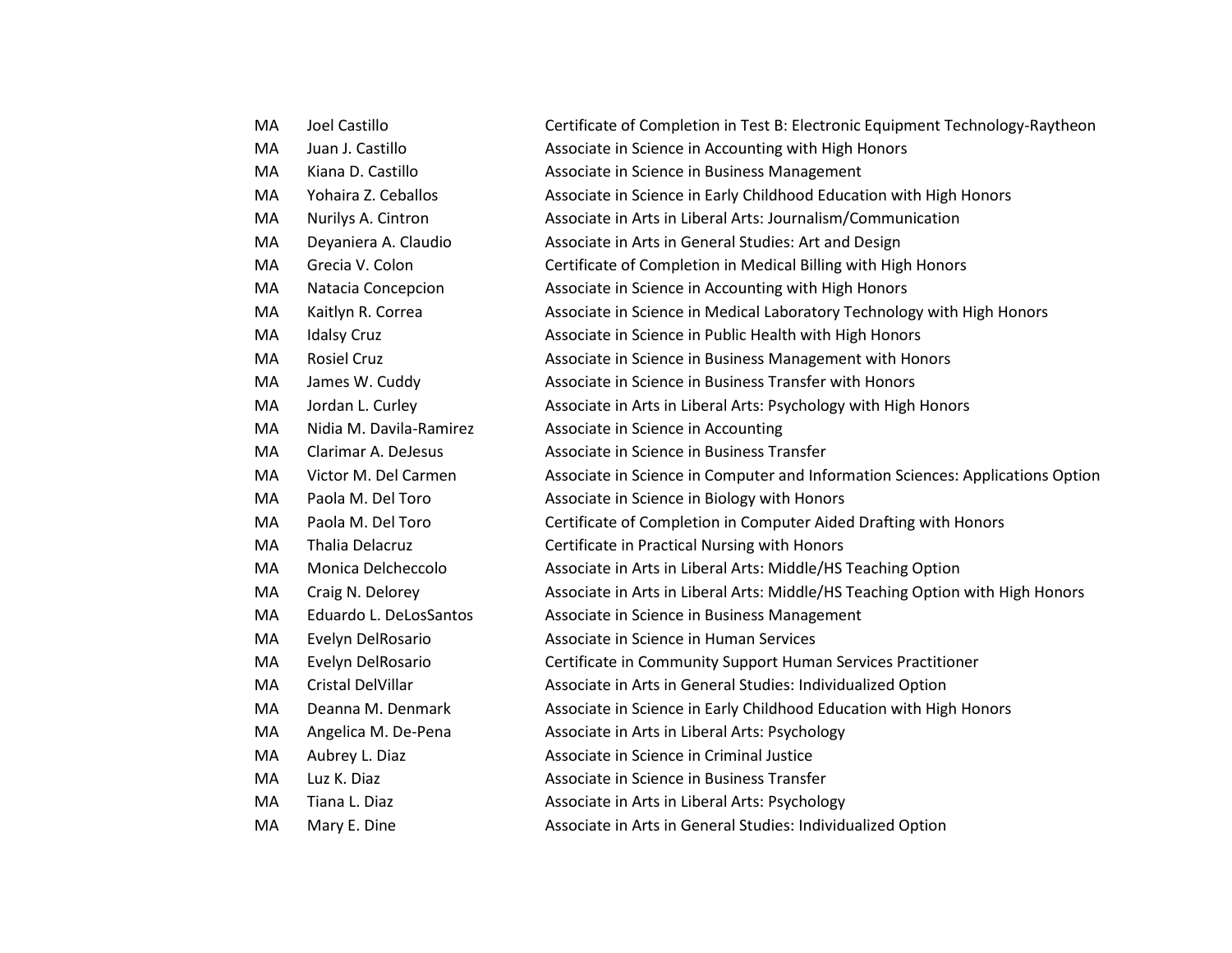| МA | Laudys Disla            | Associate in Science in Criminal Justice with Honors                              |
|----|-------------------------|-----------------------------------------------------------------------------------|
| MA | <b>Yanely Dominguez</b> | Certificate of Completion in Medical Coding with High Honors                      |
| MA | <b>Destiny Duarte</b>   | Certificate in Medical Assistant with Honors                                      |
| MA | Zachary F. Ducharme     | Certificate of Completion in Help Desk                                            |
| MA | Marilyn Duran           | Associate in Science in Human Services with Honors                                |
| MA | Ruth E. Echavarria      | Associate in Arts in General Studies: Individualized Option                       |
| MA | Eleanor Elmoundaleck    | Certificate in Medical Assistant with High Honors                                 |
| МA | Darleny Espinal         | Certificate of Completion in Medical Office Assistant with High Honors            |
| MA | Luis E. Estevez         | Associate in Science in Business Management with High Honors                      |
| MA | <b>Wesley Estevez</b>   | Associate in Science in Business Transfer                                         |
| MA | Barbie R. Ewen          | Associate in Arts in General Studies: Health Specialization with Honors           |
| MA | Albany Fabian           | Certificate of Completion in Healthcare Technician                                |
| MA | Reniel A. Fanini        | Associate in Arts in General Studies: Art                                         |
| MA | Reniel A. Fanini        | Certificate of Completion in Computer Aided Drafting                              |
| MA | Cesar Fernandez         | Associate in Science in Human Services                                            |
| МA | Cesar Fernandez         | Certificate in Community Support Human Services Practitioner                      |
| MA | Dulce M. Fernandez      | Associate in Science in Business Management: Healthcare Practice with High Honors |
| MA | Jose Fernandez          | Associate in Science in Biology with High Honors                                  |
| MA | Maria V. Ferreira       | Associate in Arts in General Studies: Individualized Option                       |
| МA | <b>Heilyn Flores</b>    | Certificate of Completion in Healthcare Technician with High Honors               |
| MA | Franchesca Fortuna      | Associate in Arts in Liberal Arts: Psychology with High Honors                    |
| MA | Paola D. Franco         | Associate in Science in Business Management with High Honors                      |
| MA | Genodis S. Gabin        | Associate in Arts in General Studies: Individualized Option                       |
| MA | Genodis S. Gabin        | Associate in Arts in Liberal Arts                                                 |
| MA | Jinette Galarza         | Associate in Arts in Liberal Arts with Honors                                     |
| MA | Diana Garcia            | Associate in Science in Business Transfer                                         |
| MA | Jailene Garcia          | Certificate in Medical Assistant with High Honors                                 |
| МA | Reyna A. Genao          | Associate in Science in Business Transfer with Honors                             |
| MA | Sarah N. Gitau          | Associate in Arts in General Studies: Individualized Option with Honors           |
| MA | Ana R. Gomez            | Certificate of Completion in Community Health Worker with High Honors             |
| МA | Adnerys Gonzalez        | Certificate of Completion in Computer Aided Drafting                              |
|    |                         |                                                                                   |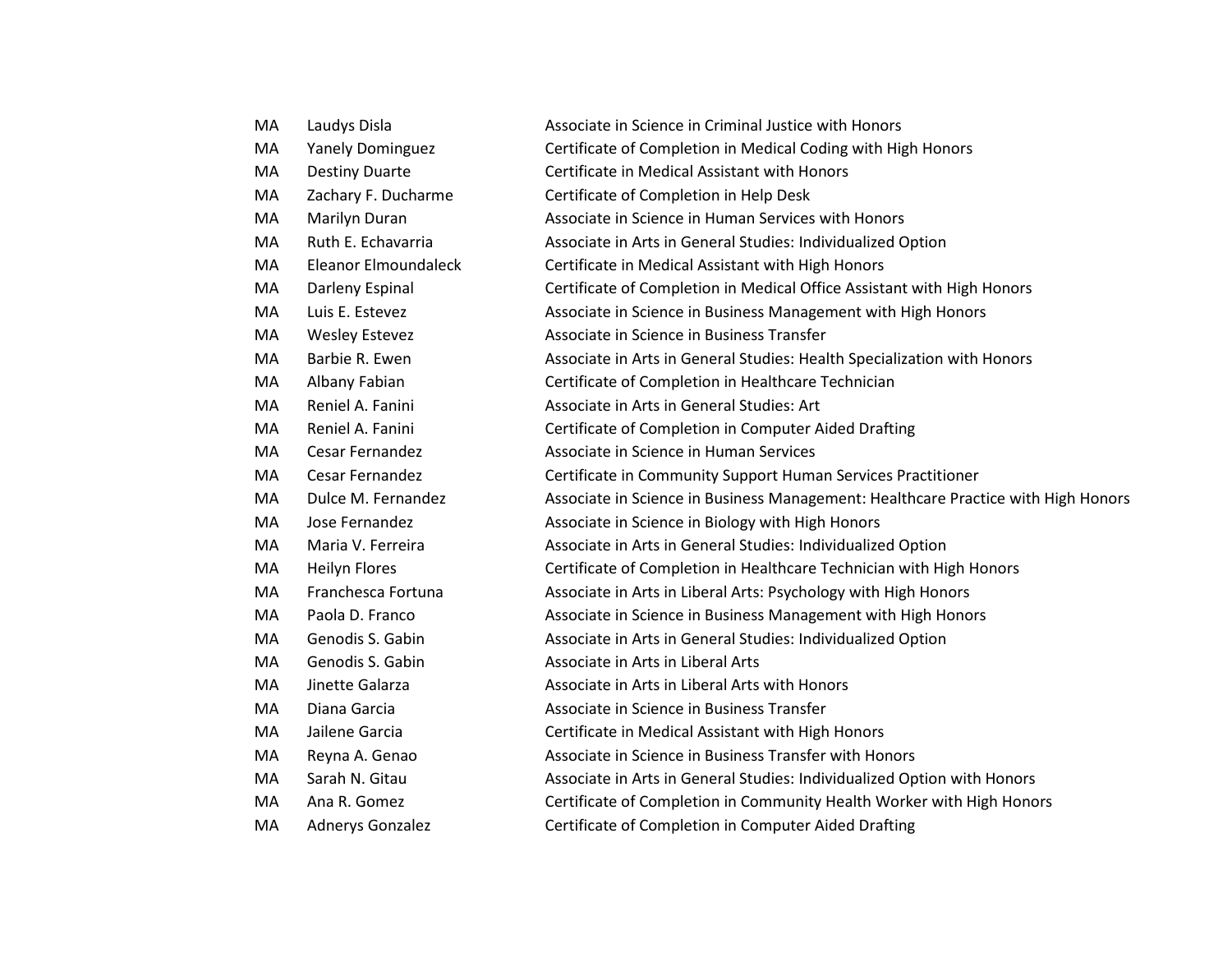| MA | Chabeli N. Gonzalez        | Certificate of Completion in Medical Billing with Honors                     |
|----|----------------------------|------------------------------------------------------------------------------|
| MA | Cristina Gonzalez          | Associate in Science in Medical Laboratory Technology with High Honors       |
| MA | Paola V. Guerrero          | Associate in Science in Early Childhood Education with Honors                |
| MA | Luke D. Guicho             | Associate in Arts in General Studies: Health Specialization                  |
| MA | <b>Estephany Guillen</b>   | Certificate in Medical Assistant                                             |
| MA | Emerson E. Guzman          | Certificate of Completion in Computer Security                               |
| MA | Rosanna B. Guzman Gonzalez | Certificate in Medical Assistant with Honors                                 |
| MA | Yexis L. Hechavarria       | Associate in Science in Biology with High Honors                             |
| MA | Arleth L. Henriquez        | Certificate of Completion in Healthcare Technician                           |
| MA | Francis J. Henriquez       | Associate in Arts in Liberal Arts: Psychology                                |
| MA | Kadir Henriquez            | Associate in Science in Early Childhood Education with High Honors           |
| MA | Carlos A. Hernandez        | Associate in Science in Accounting                                           |
| MA | Nataly Hernandez           | Associate in Science in Business Transfer with Honors                        |
| MA | Tania S. Hernandez         | Associate in Arts in Liberal Arts: Psychology                                |
| MA | Glandeliza Herrera         | Certificate in Dental Assisting with Honors                                  |
| MA | Jaritza Hidalgo            | Associate in Arts in Liberal Arts: Middle/HS Teaching Option with Honors     |
| MA | Frederick D. Howard        | Associate in Science in Medical Laboratory Technology with High Honors       |
| MA | Jancarlos Infante          | Associate in Arts in General Studies: Art                                    |
| MA | Eduardo R. Inoa-Lopez      | Certificate of Completion in Computer Aided Drafting with Honors             |
| MA | Yohanny C. Jaime           | Associate in Arts in General Studies: Individualized Option with Honors      |
| MA | Yohanny C. Jaime           | Certificate of Completion in Healthcare Technician with Honors               |
| MA | Tonny J. Jaime-DeLeon      | Associate in Science in Business Transfer                                    |
| MA | Sobeida Javier             | Associate in Science in Criminal Justice                                     |
| MA | Francisco J. Jimenez       | Associate in Arts in General Studies: Health Specialization with High Honors |
| MA | Luisa M. Jimenez           | Associate in Arts in Liberal Arts: Psychology with Honors                    |
| MA | Zuleyka Jovic              | Certificate in Practical Nursing with High Honors                            |
| MA | Catherine Kimani           | Associate in Science in Elementary Education with Honors                     |
| MA | Juniliz Lacend             | Associate in Science in Human Services with Honors                           |
| MA | Juniliz Lacend             | Certificate in Community Support Human Services Practitioner with Honors     |
| MA | Michelle Lagrange          | Associate in Applied Science in Laboratory Science with High Honors          |
| MA | Eric Lantigua              | Certificate of Completion in Healthcare Technician                           |
|    |                            |                                                                              |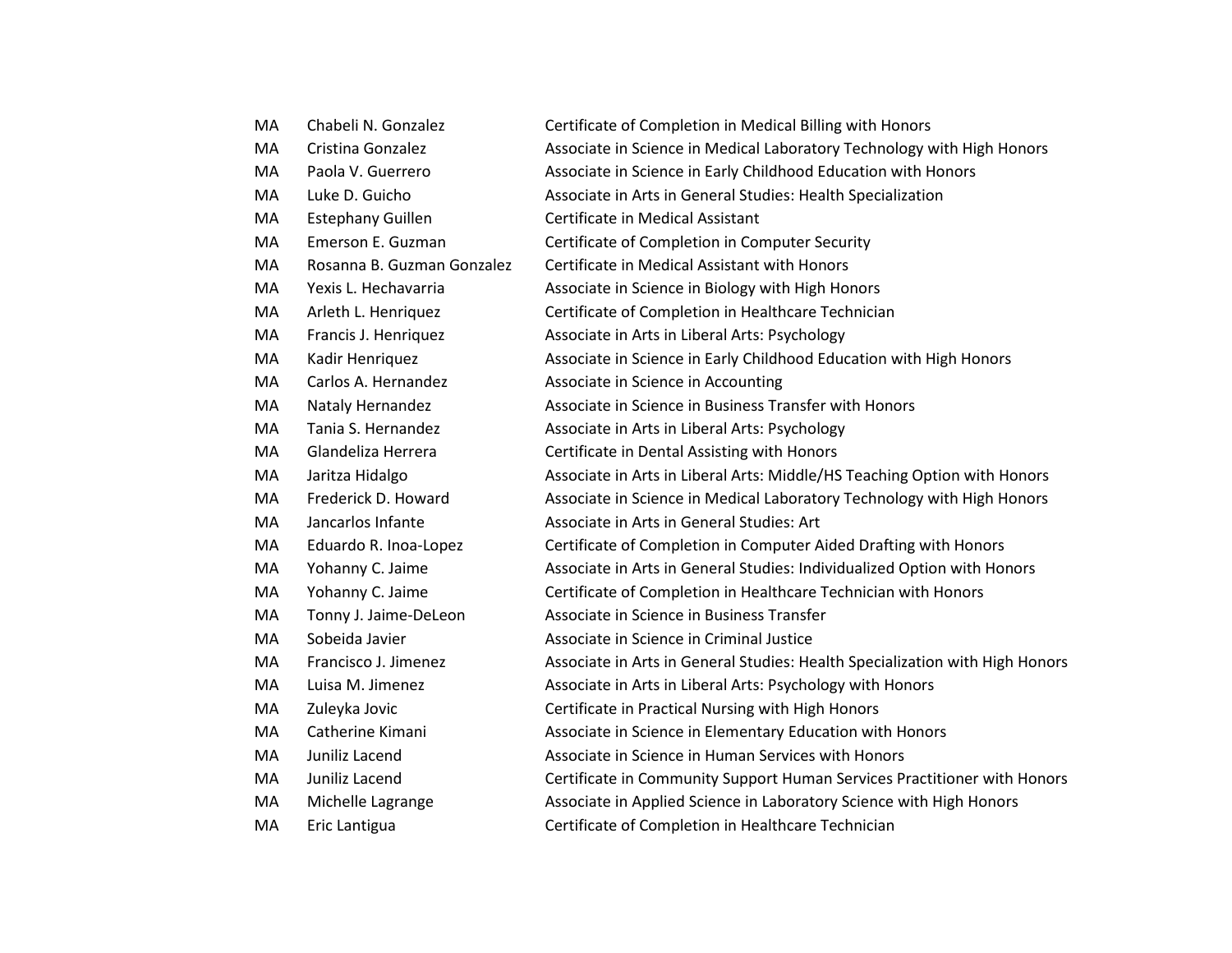| MA | Rosanna A. Lara              | Certificate of Completion in Community Health Worker with High Honors             |
|----|------------------------------|-----------------------------------------------------------------------------------|
| MA | Tai H. Le                    | Associate in Science in Engineering Science with Honors                           |
| MA | Jeanette Liberato            | Associate in Science in Human Services with High Honors                           |
| MA | Jesse J. Liriano             | Associate in Science in Accounting with Honors                                    |
| MA | Lillian Lopez                | Associate in Science in Business Transfer                                         |
| MA | Eddy N. Lopez Frias          | Associate in Science in Computer and Information Sciences: Applications Option    |
| MA | Eddy N. Lopez Frias          | Certificate of Completion in Computer Applications                                |
| MA | Eddy N. Lopez Frias          | Certificate of Completion in Information Technology Fluency                       |
| MA | Eduardo Lucas-Lebron         | Associate in Arts in General Studies: Art with Honors                             |
| MA | Erica M. Marquez             | Certificate in Alcohol Drug Abuse Counseling                                      |
| MA | <b>Fridaury Marte</b>        | Associate in Science in Accounting with Honors                                    |
| MA | Lisley C. Marte              | Associate in Science in Biology with Honors                                       |
| MA | Eduardo C. Martinez          | Associate in Science in Business Transfer with Honors                             |
| MA | Johanna G. Martinez          | Associate in Science in Biology with High Honors                                  |
| MA | Darlene P. Medina            | Associate in Science in Public Health with High Honors                            |
| MA | Darlene P. Medina            | Certificate of Completion in Community Health Worker with High Honors             |
| MA | Elvis H. Medina              | Associate in Science in Engineering Science                                       |
| MA | Amdery D. Mejia              | Associate in Science in Business Management with High Honors                      |
| MA | Genesis P. Mejia             | Associate in Science in Biology with High Honors                                  |
| MA | Orlando Mejia                | Associate in Science in Business Transfer with Honors                             |
| MA | Iris N. Melendez             | Associate in Science in Business Management                                       |
| MA | Scarlet R. Melo              | Associate in Arts in Liberal Arts: Journalism/Communication                       |
| MA | Analie M. Mendez             | Associate in Arts in General Studies: Health Specialization with High Honors      |
| MA | Analie M. Mendez             | Certificate in Medical Assistant with High Honors                                 |
| MA | Rosmeris A. Mercedes-Jimenez | Associate in Science in Human Services                                            |
| MA | Desiree Merced-Gonzalez      | Certificate in Practical Nursing with Honors                                      |
| MA | Patricia L. Mezquita         | Associate in Arts in General Studies: Health Specialization with Honors           |
| MA | Jenny Molina                 | Certificate of Completion in Sleep Technologist with High Honors                  |
| MA | Reynes A. Moncion            | Associate in Science in Biology with Honors                                       |
| MA | Dilson D. Monegro            | Associate in Science in Computer and Information Sciences: Information Technology |
| MA | Braulio E. Montesquieu       | Associate in Science in Human Services with Honors                                |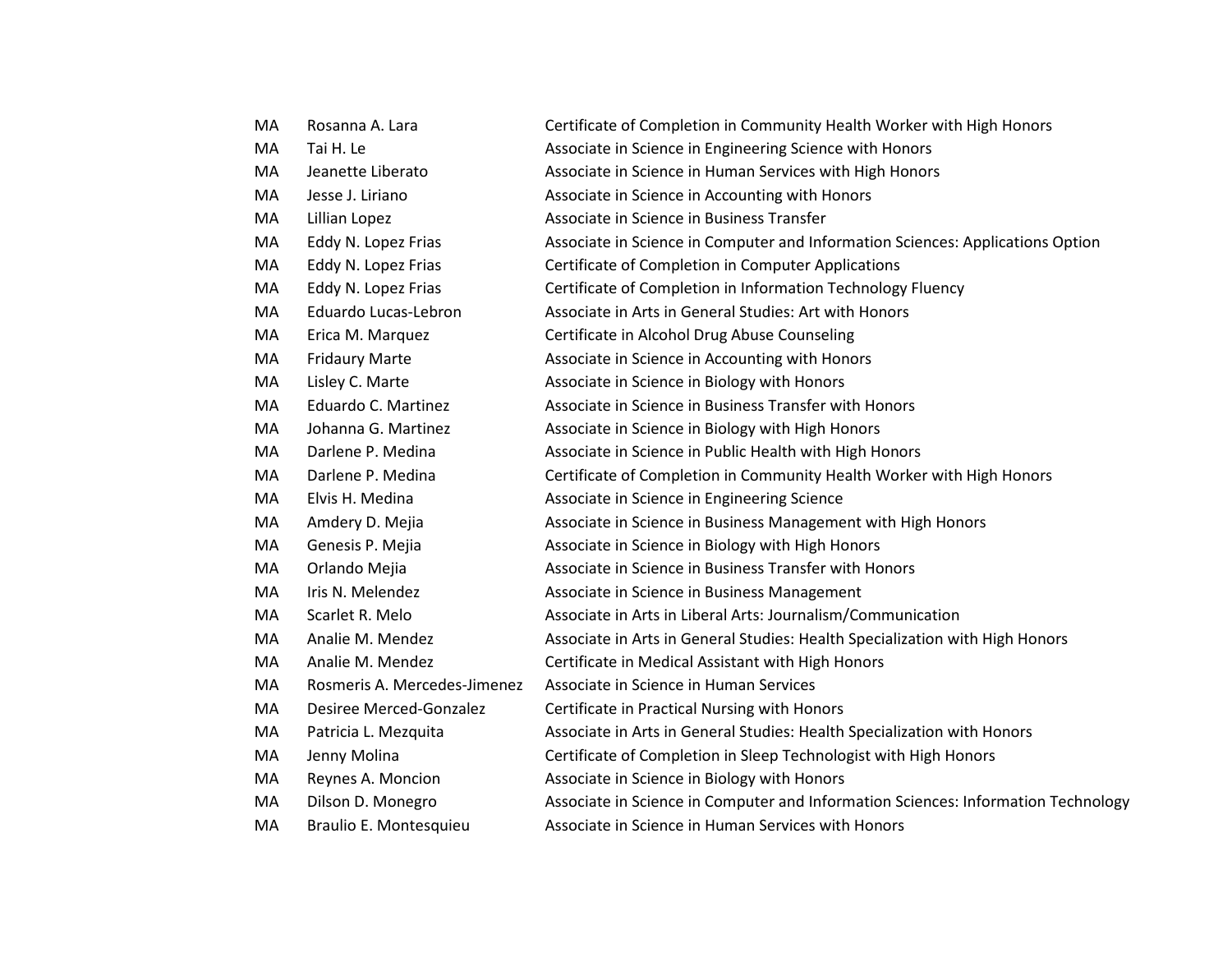| МA | Braulio E. Montesquieu    | Certificate in Community Support Human Services Practitioner with Honors                    |
|----|---------------------------|---------------------------------------------------------------------------------------------|
| MA | Jasmine Montilla          | Certificate of Completion in Healthcare Technician                                          |
| MA | Nefy D. Montilla Javier   | Associate in Science in Engineering Science with Honors                                     |
| MA | <b>Mageline Morales</b>   | Associate in Science in Human Services                                                      |
| MA | <b>Mageline Morales</b>   | Certificate in Community Support Human Services Practitioner                                |
| MA | Stephanie J. Morales      | Associate in Science in Business Transfer with High Honors                                  |
| MA | Xiomara I. Morales        | Certificate of Completion in Healthcare Technician with High Honors                         |
| MA | Yaritza J. Morales        | Certificate of Completion in Direct Support                                                 |
| MA | Yasmeiri Morales Castro   | Certificate in Medical Assistant with High Honors                                           |
| MA | Genesis H. Moran          | Associate in Arts in General Studies: Individualized Option                                 |
| MA | Alyssa C. Moronta         | Associate in Arts in Liberal Arts                                                           |
| MA | Jennifer Munoz            | Associate in Science in Human Services                                                      |
| MA | Abigail M. Najarian       | Certificate of Completion in Healthcare Technician                                          |
| MA | <b>Yeidalys Natal</b>     | Associate in Science in Biology with Honors                                                 |
| MA | Melissa J. Navichoque     | Associate in Arts in General Studies: Individualized Option                                 |
| МA | Mayra A. Nieto            | Associate in Science in Business Transfer with Honors                                       |
| MA | Mileinni Nieves           | Certificate of Completion in Healthcare Technician with High Honors                         |
| MA | Rimari Nolasco            | Associate in Science in Business Management: Healthcare Practice                            |
| MA | Kaitlyn M. Norton         | Associate in Applied Science in Laboratory Science with High Honors                         |
| МA | Lexia Y. Nunez            | Certificate in Practical Nursing with Honors                                                |
| MA | <b>Marlin Olivares</b>    | Certificate of Completion in Healthcare Technician with High Honors                         |
| MA | Brahiam Ortega            | Associate in Arts in General Studies: Individualized Option                                 |
| MA | Lorenza Ortega            | Associate in Science in Human Services                                                      |
| МA | Dania Osoria              | Certificate of Completion in Healthcare Technician                                          |
| MA | Natalie N. Ovalle         | Certificate of Completion in Test B: Electronic Equipment Technology-Raytheon               |
| МA | Plinio Palmieri           | Associate in Applied Science in Laboratory Science with High Honors                         |
| MA | Annileidy Paula Hernandez | Associate in Science in Early Childhood Education with High Honors                          |
| MA | Edgardo Pena              | Associate in Science in Human Services with High Honors                                     |
| MA | Edgardo Pena              | Certificate in Community Support Human Services Practitioner with High Honors               |
| МA | Rosnelly Pena             | Associate in Science in Business Transfer with Honors                                       |
| MA | Aranxa V. Pena-Mendez     | Associate in Science in Computer and Information Sciences: Transfer Option with High Honors |
|    |                           |                                                                                             |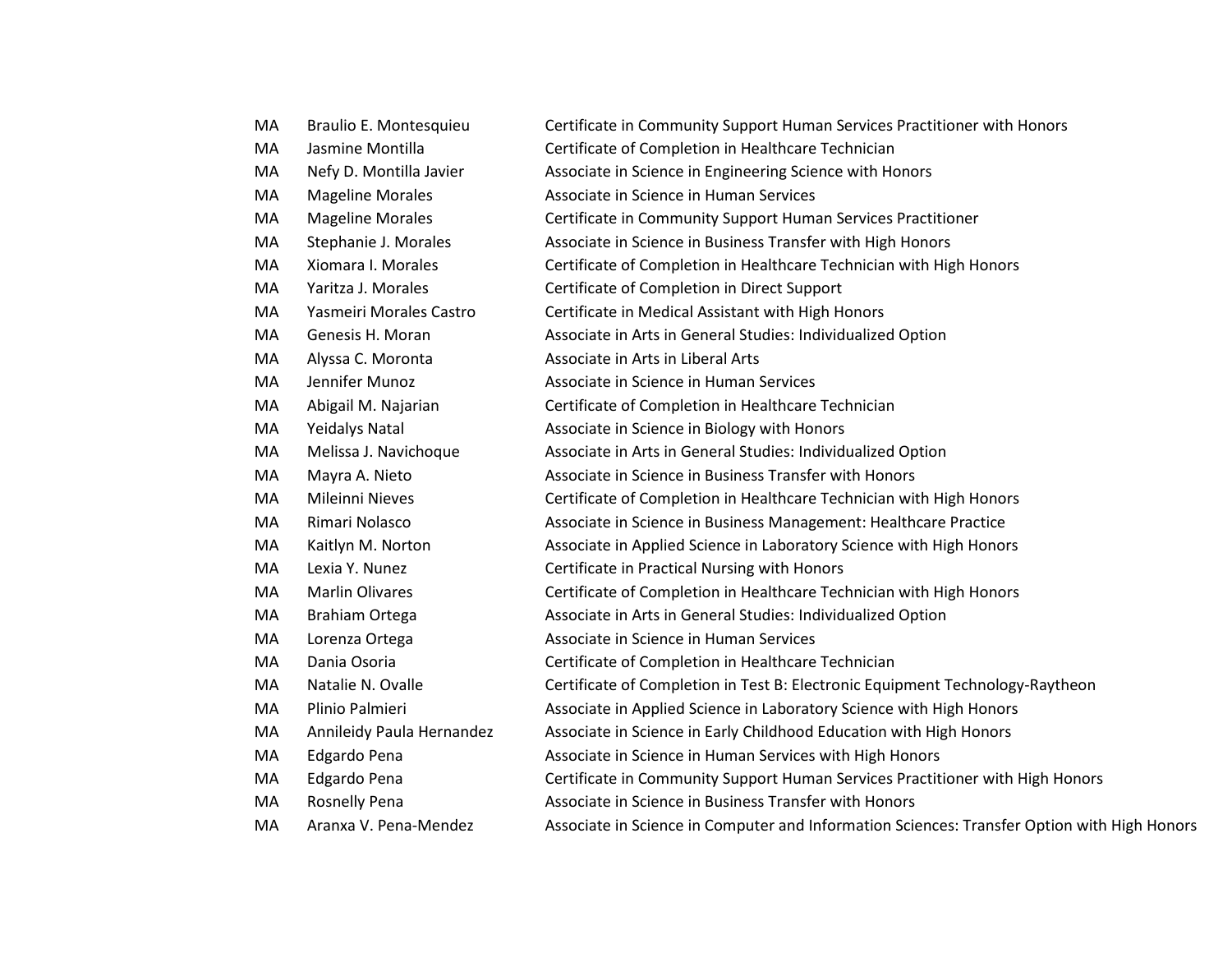| MA | Karina L. Perez         | Certificate of Completion in Medical Billing with Honors                                    |
|----|-------------------------|---------------------------------------------------------------------------------------------|
| MA | Katherine Perez         | Associate in Arts in General Studies: Health Specialization                                 |
| MA | Odania F. Perez         | Associate in Science in Business Transfer                                                   |
| MA | Delianny Perez Marte    | Certificate in Medical Assistant with Honors                                                |
| MA | Francheska Perez-Garcia | Associate in Science in Business Management: Healthcare Practice with Honors                |
| MA | Natalia P. Perroni      | Certificate of Completion in Medical Office Assistant with Honors                           |
| MA | Chandyna Phim           | Associate in Arts in General Studies: Health Specialization with High Honors                |
| MA | Jennifer J. Pichardo    | Associate in Arts in General Studies: Individualized Option                                 |
| MA | Mayki E. Pilarte        | Associate in Science in Computer and Information Sciences: Information Technology           |
| MA | Crissel Pineda          | Associate in Arts in Liberal Arts: Psychology                                               |
|    |                         | Associate in Science in Computer and Information Sciences: Information Technology with High |
| МA | <b>Eric Pita</b>        | <b>Honors</b>                                                                               |
| MA | Emily N. Pitta          | Certificate of Completion in Sleep Technologist with Honors                                 |
| MA | Carla J. Pojoy          | Certificate of Completion in Healthcare Technician with Honors                              |
| MA | Shannon C. Poulin       | Certificate of Completion in Law Enforcement                                                |
| MA | Pamela Puello           | Associate in Science in Criminal Justice with Honors                                        |
| MA | Joycelin M. Quintana    | Associate in Arts in General Studies: Individualized Option with High Honors                |
| MA | <b>Richard Ramos</b>    | Associate in Science in Engineering Science                                                 |
|    |                         | Associate in Science in Computer and Information Sciences: Information Technology with High |
| MA | Nora S. Reguig          | Honors                                                                                      |
| MA | Nora S. Reguig          | Associate in Science in Computer and Information Sciences: Transfer Option with High Honors |
| MA | Rosa E. Restituyo       | Associate in Science in Early Childhood Education with Honors                               |
| MA | Doribeth Reyes          | Certificate of Completion in Healthcare Technician                                          |
| MA | Kassandra Reyes         | Associate in Science in Business Management                                                 |
| MA | Roque Y. Reyes          | Associate in Applied Science in Laboratory Science with Honors                              |
| МA | Eva M. Reynoso          | Certificate in Medical Assistant                                                            |
| MA | Angelica Rivera         | Associate in Science in Elementary Education with High Honors                               |
| MA | Pedro S. Rivera         | Associate in Science in Computer and Information Sciences: Information Technology           |
| MA | Stephanie Rivera        | Associate in Science in Criminal Justice                                                    |
| MA | Luis Robles             | Associate in Applied Science in Laboratory Science with High Honors                         |
| MA | Cristian E. Rodrigues   | Associate in Arts in Liberal Arts: Psychology with Honors                                   |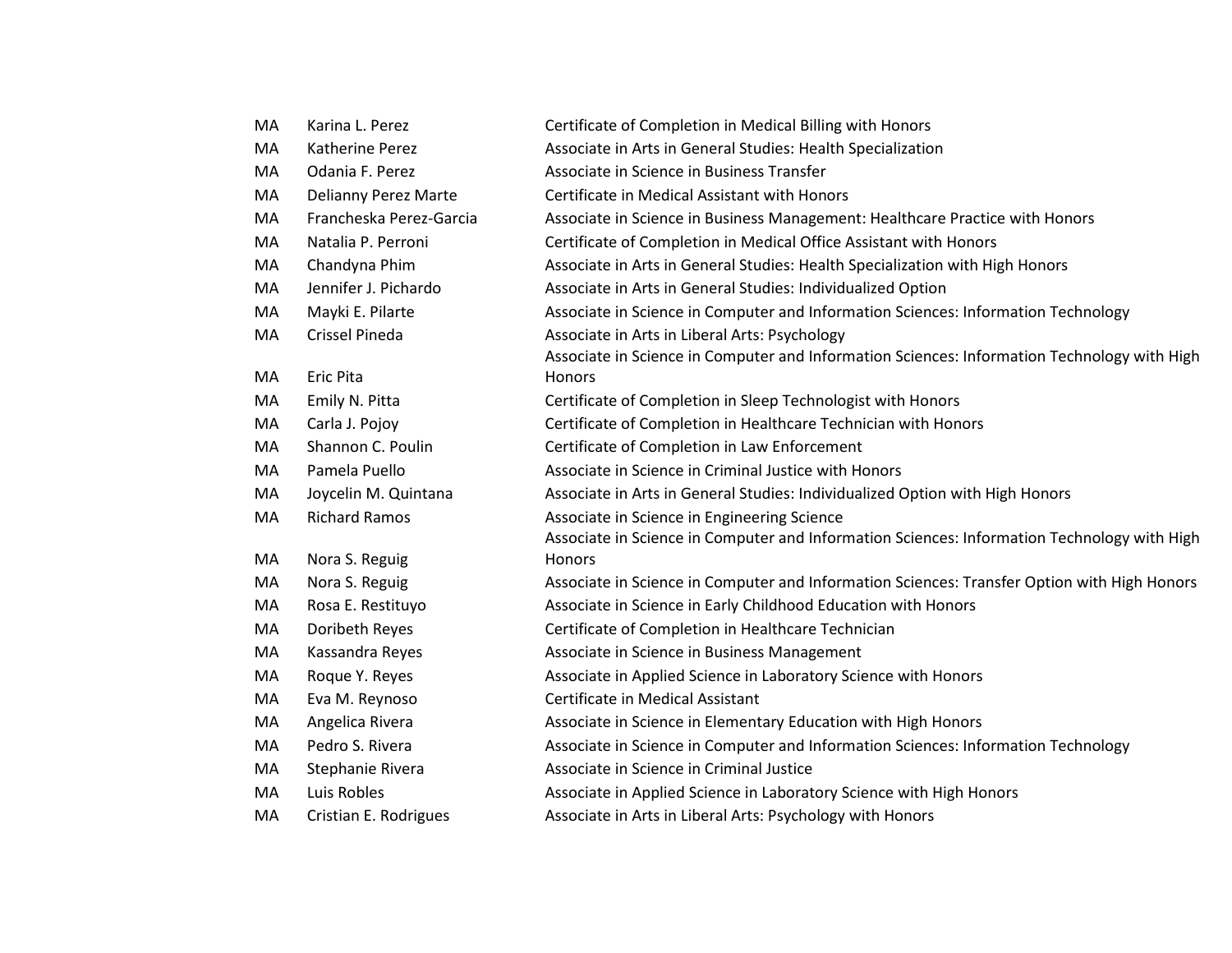| MA | Genesis H. Rodriguez       | Certificate in Medical Assistant with Honors                                      |
|----|----------------------------|-----------------------------------------------------------------------------------|
| MA | Karyz L. Rodriguez         | Associate in Arts in Liberal Arts: Psychology with Honors                         |
| MA | Tiffany S. Rodriguez       | Associate in Arts in Liberal Arts: Psychology                                     |
| MA | Yannerys Rodriguez-Garcia  | Associate in Science in Business Transfer with High Honors                        |
| MA | Kleiny Rojas               | Certificate in Medical Assistant with Honors                                      |
| MA | <b>Rothmany Rom</b>        | Associate in Arts in General Studies                                              |
| MA | Rothmany Rom               | Associate in Science in Elementary Education                                      |
| MA | Tiffany K. Roman           | Associate in Arts in General Studies: Health Specialization with Honors           |
| MA | Tiffany K. Roman           | Certificate in Medical Assistant with Honors                                      |
| MA | Lucia C. Rondon            | Associate in Science in Public Health with Honors                                 |
| MA | Lucia C. Rondon            | Certificate of Completion in Community Health Worker with Honors                  |
| MA | Emely M. Rosa              | Associate in Science in Business Management with Honors                           |
| MA | Maryanne Rosado            | Associate in Arts in Liberal Arts with Honors                                     |
| MA | Jacqueline Rosales         | Associate in Arts in Liberal Arts with High Honors                                |
| MA | Carmen R. Rosario          | Associate in Science in Computer and Information Sciences: Information Technology |
| MA | <b>Elisaul Rosario</b>     | Certificate in Medical Assistant with High Honors                                 |
| MA | Nilson Rosario             | Associate in Arts in General Studies: Individualized Option                       |
| MA | Maria I. Rosario Trejo     | Certificate of Completion in Healthcare Technician with High Honors               |
| MA | Raysa I. Ruiz              | Associate in Science in Business Transfer with Honors                             |
| MA | Leandro Salvatierra        | Certificate of Completion in Law Enforcement                                      |
| MA | Shanell V. Sanchez         | Associate in Arts in Liberal Arts                                                 |
| MA | Erick D. Sanchez-Pereyra   | Associate in Science in Criminal Justice with Honors                              |
| MA | Rosalinda M. Santana       | Certificate in Deaf Studies: Sign Language Interpreter with Honors                |
| MA | Betzaida Santiago          | Certificate in Medical Assistant                                                  |
| MA | Julie M. Santiago          | Associate in Arts in Liberal Arts with Honors                                     |
| MA | <b>Hansel Santos</b>       | Associate in Science in Criminal Justice with Honors                              |
| MA | <b>Hansel Santos</b>       | Certificate of Completion in Law Enforcement with Honors                          |
| MA | Vickiana S. Sapon          | Certificate in Medical Assistant with High Honors                                 |
| MA | Albelizath Severino        | Certificate of Completion in Healthcare Technician with High Honors               |
| MA | Shedir S. Shephard         | Associate in Arts in General Studies: Art                                         |
| MA | Paola M. Sierra De Valerio | Certificate of Completion in Community Health Worker with High Honors             |
|    |                            |                                                                                   |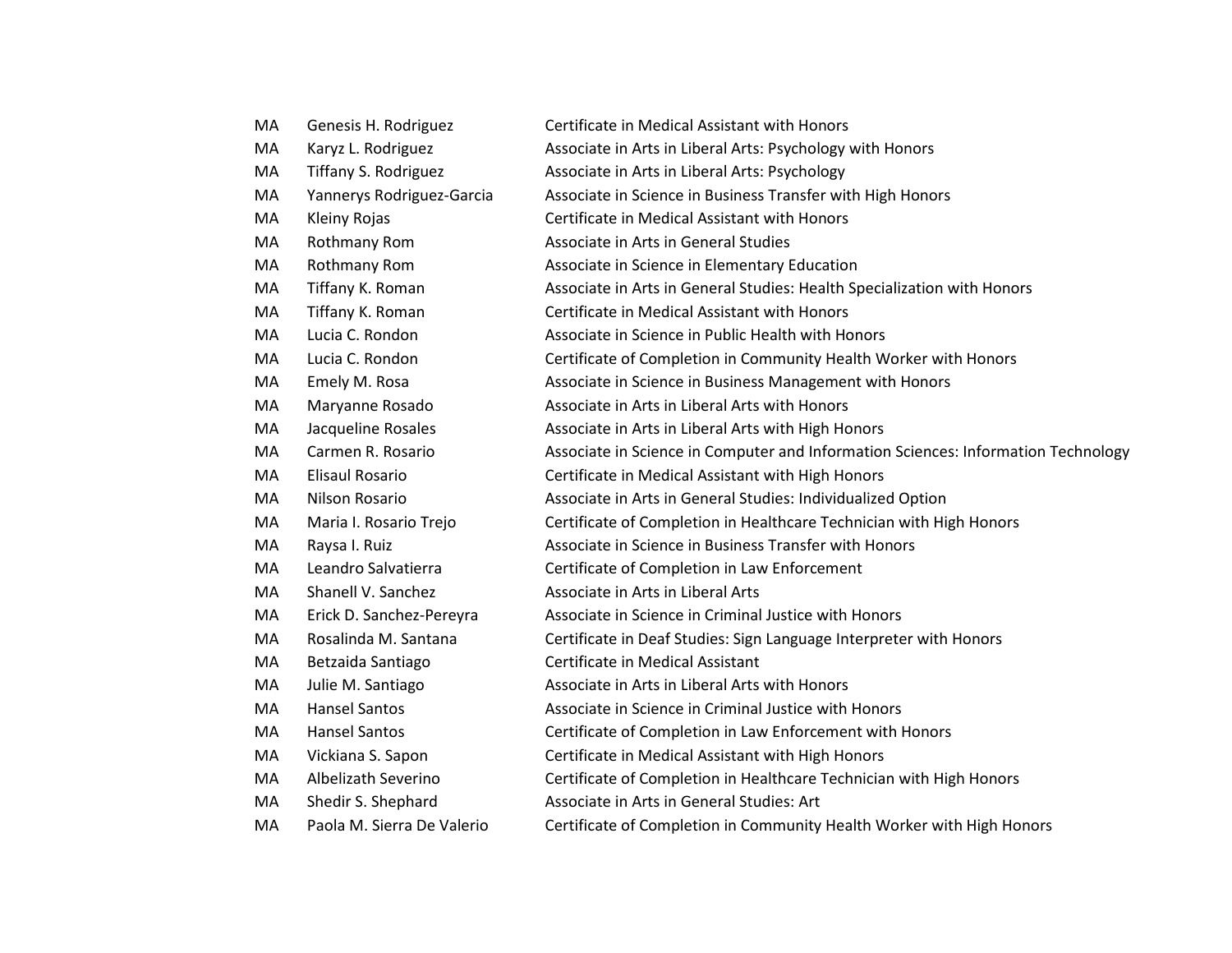|           | MA | Shana L. Silveira     | Certificate of Completion in Computer Forensics Basic Certificate with Honors                  |
|-----------|----|-----------------------|------------------------------------------------------------------------------------------------|
|           | MA | Jenny M. Sosa Perez   | Certificate of Completion in Healthcare Technician                                             |
|           | MA | Laurie C. Starr       | Certificate in Alcohol Drug Abuse Counseling with High Honors                                  |
|           | MA | Elevidania Taveras    | Associate in Science in Business Transfer with High Honors                                     |
|           | MA | Ricardo Tejeda        | Associate in Science in Business Management: Healthcare Practice with Honors                   |
|           | MA | Amanda I. Torres      | Associate in Science in Business Transfer                                                      |
|           | MA | Serena S. Torres      | Associate in Arts in Liberal Arts: Psychology with Honors                                      |
|           | MA | Belysa Trinidad       | Associate in Science in Biology with Honors                                                    |
|           | MA | Rosaurys A. Urena     | Associate in Science in Business Management with Honors                                        |
|           | MA | <b>Elsy Utate</b>     | Associate in Science in Early Childhood Education with Honors                                  |
|           | MA | Briana T. Vargas      | Certificate in Dental Assisting with Honors                                                    |
|           | MA | Carol E. Vargas       | Associate in Arts in Liberal Arts with Honors                                                  |
|           | MA | Diameris Vasquez      | Certificate of Completion in Healthcare Technician with Honors                                 |
|           | MA | <b>Idalis Vasquez</b> | Associate in Science in Public Health with Honors                                              |
|           | MA | <b>Idalis Vasquez</b> | Certificate of Completion in Community Health Worker with Honors                               |
|           | MA | Yadira Vasquez        | Certificate in Medical Assistant                                                               |
|           | MA | Almida Y. Ventura     | Associate in Arts in Liberal Arts with Honors                                                  |
|           | MA | Lariselle Veras       | Associate in Science in Public Health                                                          |
|           | MA | Argeny Villa          | Associate in Arts in General Studies: Individualized Option                                    |
|           | MA | Jennisel Villa        | Associate in Science in Business Transfer with Honors                                          |
|           | MA | <b>Mariel Villa</b>   | Associate in Science in Early Childhood Education                                              |
|           | MA | Carla Villa Corniel   | Certificate of Completion in Medical Office Assistant with Honors                              |
|           | MA | Yesenia Zabala        | Associate in Science in Business Management                                                    |
| Lexington | MA | Constance M. Bodemer  | Associate in Arts in Deaf Studies: Interpreting Transfer with High Honors                      |
| Littleton | MA | David P. Olofson      | Certificate of Completion in Test B: Electronic Equipment Technology-Raytheon with High Honors |
| Lowell    | MA | Shaliwa Babirye       | Certificate of Completion in Community Health Worker with High Honors                          |
|           | MA | Marjorie A. Bonano    | Associate in Science in Public Health with High Honors                                         |
|           | MA | Marjorie A. Bonano    | Certificate of Completion in Community Health Worker with High Honors                          |
|           | MA | Charles Gioiosa       | Associate in Science in Business Management with Honors                                        |
|           | MA | Aidan C. Grady        | Associate in Arts in Liberal Arts: Writing                                                     |
|           | MA | Tatianna E. Jaramillo | Certificate in Practical Nursing with Honors                                                   |
|           |    |                       |                                                                                                |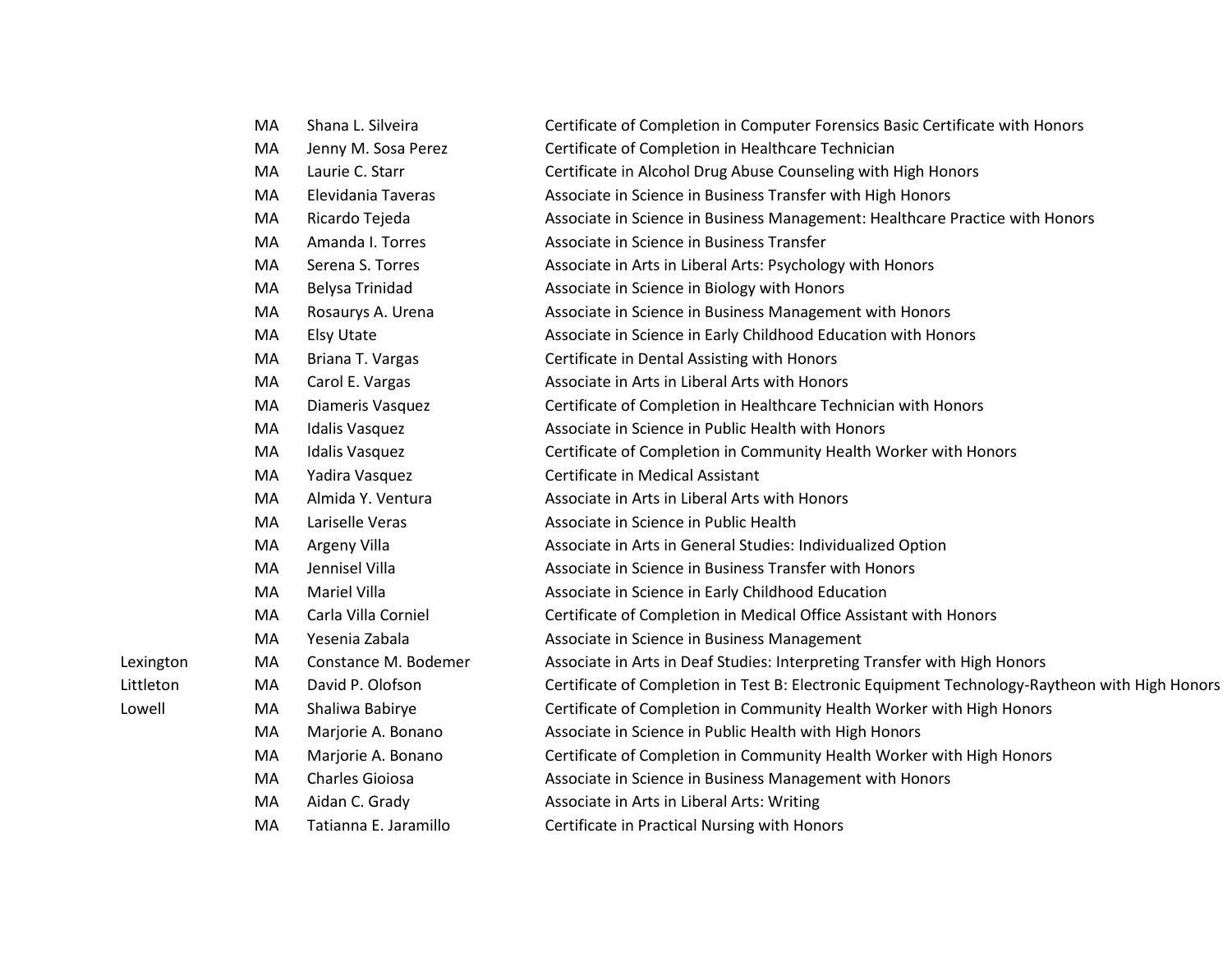|           | МA | Lesyanna A. Kalliyan       | Associate in Science in Business Management                                                 |
|-----------|----|----------------------------|---------------------------------------------------------------------------------------------|
|           | MA | Amber J. Lafond            | Associate in Science in Criminal Justice with High Honors                                   |
|           | MA | Lacrecia M. Munera         | Associate in Science in Public Health                                                       |
|           | MA | Yeeta J. Mung              | Certificate of Completion in Test B: Electronic Equipment Technology-Raytheon with Honors   |
|           | MA | Jane W. Munyaka            | Certificate of Completion in Community Health Worker with High Honors                       |
|           | MA | Brian B. Noel              | Certificate of Completion in Computer Forensics Basic Certificate with Honors               |
|           | MA | Linda H. Nuth              | Associate in Science in Medical Laboratory Technology with High Honors                      |
|           | MA | Carolayne Padilla          | Associate in Arts in Liberal Arts: Psychology with Honors                                   |
|           | MA | Joseph G. Porter           | Associate in Science in Computer and Information Sciences: Applications Option              |
|           | MA | Harold Rodriguez           | Associate in Science in Medical Laboratory Technology with High Honors                      |
|           | MA | Vianca V. Santa            | Associate in Arts in General Studies: Health Specialization with Honors                     |
|           | MA | Amy N. Saretsky            | Associate in Arts in Liberal Arts with High Honors                                          |
|           | MA | Irene Tanhira              | Associate in Arts in General Studies                                                        |
|           | MA | An T. Thai                 | Associate in Science in Radiologic Technology with Honors                                   |
|           | MA | Kimberly A. Torres         | Associate in Science in Criminal Justice                                                    |
|           | MA | Mi T. Tran                 | Associate in Science in Engineering Science with Honors                                     |
|           | MA | Katelynn Travers           | Certificate in Alcohol Drug Abuse Counseling with Honors                                    |
|           | MA | Minh A. Trinh              | Associate in Science in Engineering Science with Honors                                     |
|           | MA | Rachelle T. Vincent        | Certificate of Completion in Healthcare Technician                                          |
|           | MA | Ummil-Khair Yusuf          | Associate in Arts in Liberal Arts: Writing with High Honors                                 |
| Lynnfield | MA | Micaela M. Doucette        | Associate in Arts in Liberal Arts with Honors                                               |
|           | MA | Kyle W. Hawes              | Associate in Science in Business Transfer with Honors                                       |
|           | MA | Jennifer Jaime             | Associate in Science in Criminal Justice                                                    |
| Malden    | МA | Andrew D. Caulfield        | Associate in Science in Criminal Justice with High Honors                                   |
|           | MA | Angelina M. Correia        | Associate in Science in Business Transfer                                                   |
| Mattapan  | MA | Adedayo E. Dansu           | Certificate of Completion in Sleep Technologist with Honors                                 |
| Medford   | MA | <b>Maureenmary Connors</b> | Certificate in Alcohol Drug Abuse Counseling with Honors                                    |
|           | MA | Presner Lovaincy           | Certificate in Practical Nursing with High Honors                                           |
| Melrose   | MA | John Y. Zhang              | Certificate of Completion in Clinical Research Coordinator Advanced Certificate with Honors |
| Merrimac  | MA | Lorraine Barondes          | Associate in Arts in General Studies: Individualized Option with High Honors                |
|           | MA | Lilli R. Baumgardner       | Associate in Arts in Liberal Arts with High Honors                                          |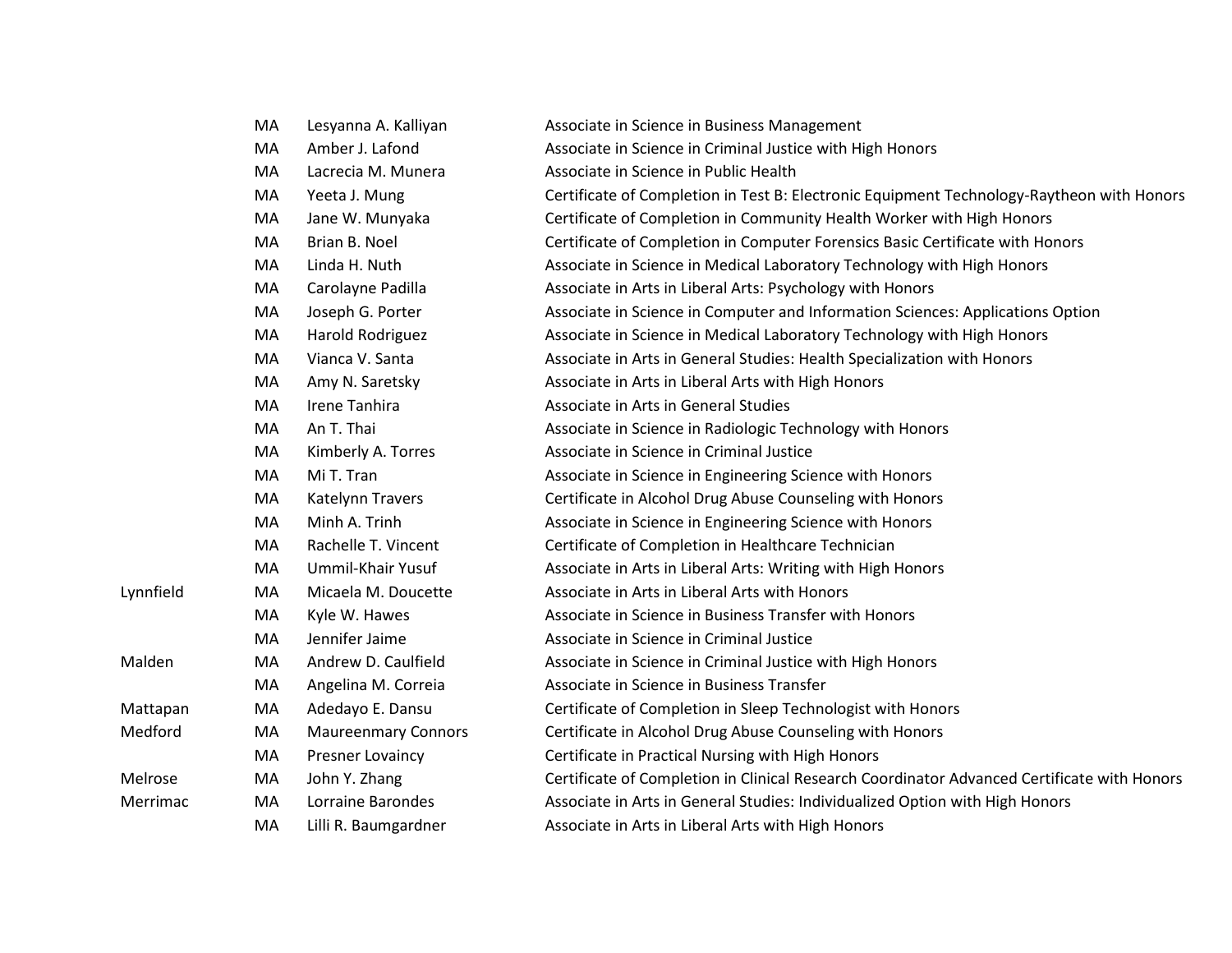|         | MA | Nicholas F. Candage      | Associate in Science in Business Transfer with Honors                                  |
|---------|----|--------------------------|----------------------------------------------------------------------------------------|
|         | MA | Daniel A. Gomez          | Associate in Science in Engineering Science                                            |
|         | MA | Samantha J. Harris       | Associate in Arts in Liberal Arts                                                      |
|         | MA | Jason C. Hrubes          | Certificate in Paramedic Technology                                                    |
|         | MA | Meagan D. King           | Associate in Science in Early Childhood Education with High Honors                     |
|         | MA | Rachael M. LaPlante      | Associate in Applied Science in Laboratory Science                                     |
|         | MA | Whitney E. Lischke       | Associate in Applied Science in Laboratory Science with High Honors                    |
|         | MA | Aaron D. Mann            | Associate in Arts in General Studies: Movement Science Option                          |
|         | MA | Jenna M. McLaughlin      | Associate in Science in Business Management: Healthcare Practice with High Honors      |
|         | MA | Meghan A. O'Connor       | Certificate in Dental Assisting with Honors                                            |
|         | MA | Conor D. O'Neil          | Associate in Arts in General Studies: Individualized Option                            |
|         | MA | Briar R. Quinn           | Associate in Arts in General Studies: Art with Honors                                  |
|         | MA | Zachary Recine           | Associate in Arts in Liberal Arts: History with Honors                                 |
|         | MA | Lauren A. Swanson        | Associate in Science in Business Transfer with Honors                                  |
|         | MA | Erin R. Thibodeau        | Associate in Science in Accounting with Honors                                         |
|         | MA | Erin R. Thibodeau        | Associate in Science in Business Management with Honors                                |
|         | MA | John D. Williamson       | Associate in Science in Business Management with Honors                                |
|         | MA | Sarah A. Zompa           | Associate in Arts in Deaf Studies with High Honors                                     |
| Methuen | MA | Rosalin Abreu            | Certificate of Completion in Community Health Worker with Honors                       |
|         | MA | Thania M. Abreu Apolinar | Associate in Arts in Liberal Arts: Journalism/Communication                            |
|         | MA | Olga Albert              | Associate in Science in Business Management: Healthcare Practice with High Honors      |
|         | MA | Cynthia Alvarez          | Certificate in Practical Nursing with Honors                                           |
|         | MA | Brooke A. Beauchesne     | Certificate in Medical Assistant with Honors                                           |
|         | MA | Amanda Beauregard        | Associate in Science in Nursing with Honors                                            |
|         | MA | Tracey M. Bistany        | Associate in Arts in General Studies: Individualized Option                            |
|         | MA | Tracey M. Bistany        | Associate in Science in Business Management: Healthcare Practice                       |
|         | MA | Alexander Bochman        | Associate in Science in Computer and Information Sciences: Transfer Option with Honors |
|         | MA | Darla C. Boyle           | Associate in Science in Nursing with Honors                                            |
|         | MA | Eric D. Brodette         | Associate in Science in Business Transfer with High Honors                             |
|         | MA | Lizbeth Cabral           | Associate in Science in Business Transfer with Honors                                  |
|         | MA | Orlando Cabrera          | Associate in Science in Respiratory Care with High Honors                              |
|         |    |                          |                                                                                        |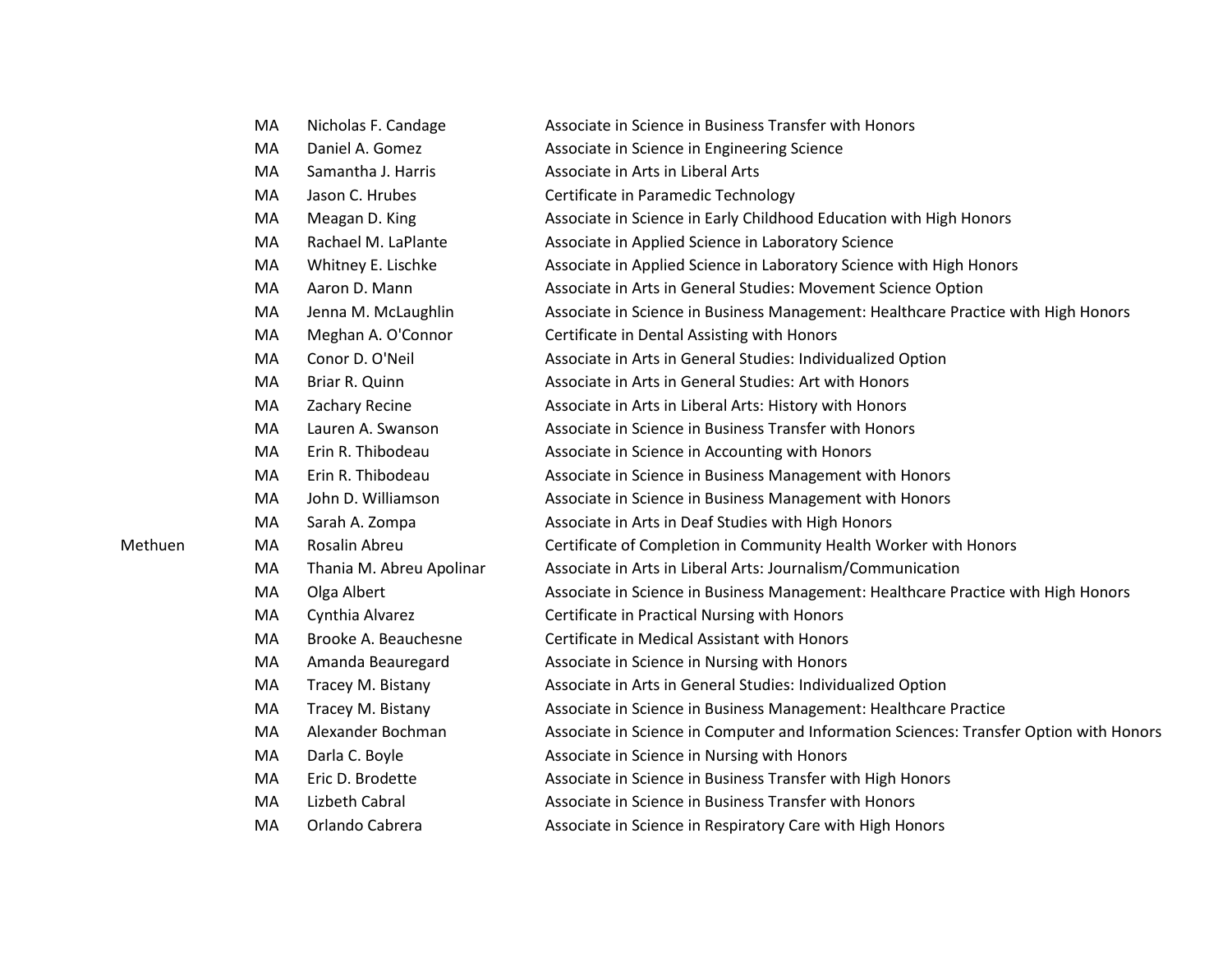| MA | Arlin Cadet                   | Certificate in Alcohol Drug Abuse Counseling with Honors                                    |
|----|-------------------------------|---------------------------------------------------------------------------------------------|
|    |                               | Associate in Science in Computer and Information Sciences: Information Technology with High |
| MA | Melvin Calderon               | <b>Honors</b>                                                                               |
| MA | Melvin Calderon               | Certificate of Completion in Computer Networking with High Honors                           |
| MA | Melvin Calderon               | Certificate of Completion in Computer Security with High Honors                             |
| MA | Cassandra L. Callahan         | Certificate in Practical Nursing with Honors                                                |
| MA | Aaron R. Carraher             | Certificate of Completion in Computer Aided Drafting with Honors                            |
| MA | Shayra I. Castillo            | Associate in Science in Biology with Honors                                                 |
| MA | Yanelys Castillo              | Associate in Science in Accounting                                                          |
| MA | Savanna M. Christie           | Associate in Science in Business Transfer with High Honors                                  |
| MA | Emily G. Cole                 | Associate in Science in Elementary Education with Honors                                    |
| MA | Miguel J. Contreras           | Associate in Science in Business Management                                                 |
| MA | Chantal T. Cornu              | Associate in Arts in General Studies: Health Specialization with Honors                     |
| MA | Troy D. Dalphond              | Associate in Science in Respiratory Care with Honors                                        |
| MA | Junior M. De Los Santos Galan | Associate in Science in Computer and Information Sciences: Networking and Security Option   |
| MA | Samantha M. DeLaCruz          | Associate in Arts in General Studies: Individualized Option with Honors                     |
| MA | <b>Stephany Delacruz</b>      | Associate in Science in Nursing with Honors                                                 |
| MA | Natasha Deleon                | Certificate of Completion in Community Health Worker                                        |
| MA | Laura J. DeRosa               | Associate in Arts in General Studies: Individualized Option                                 |
| MA | Caitlin J. Desfosses          | Associate in Science in Early Childhood Education with Honors                               |
| MA | Zachary D. Deveau             | Associate in Arts in General Studies: Movement Science Option with Honors                   |
| MA | Eliezer F. Diaz               | Associate in Science in Engineering Science with Honors                                     |
| MA | Christina M. DiCroce          | Certificate of Completion in Medical Billing with High Honors                               |
| MA | Andy M. DiFut                 | Associate in Science in Engineering Science with High Honors                                |
| MA | Andy M. DiFut                 | Certificate of Completion in Computer Aided Drafting with High Honors                       |
| MA | Jessica DiMauro               | Associate in Science in Criminal Justice with Honors                                        |
| MA | Tracy L. Dugan                | Associate in Science in Respiratory Care with High Honors                                   |
| MA | Kathleen M. Duxbury           | Certificate of Completion in Medical Office Assistant                                       |
| MA | Mary A. Edgerly               | Associate in Science in Accounting with High Honors                                         |
| MA | Audrey Escoto                 | Associate in Science in Biology with Honors                                                 |
| MA | Andrew J. Eskel               | Associate in Science in Accounting                                                          |
|    |                               |                                                                                             |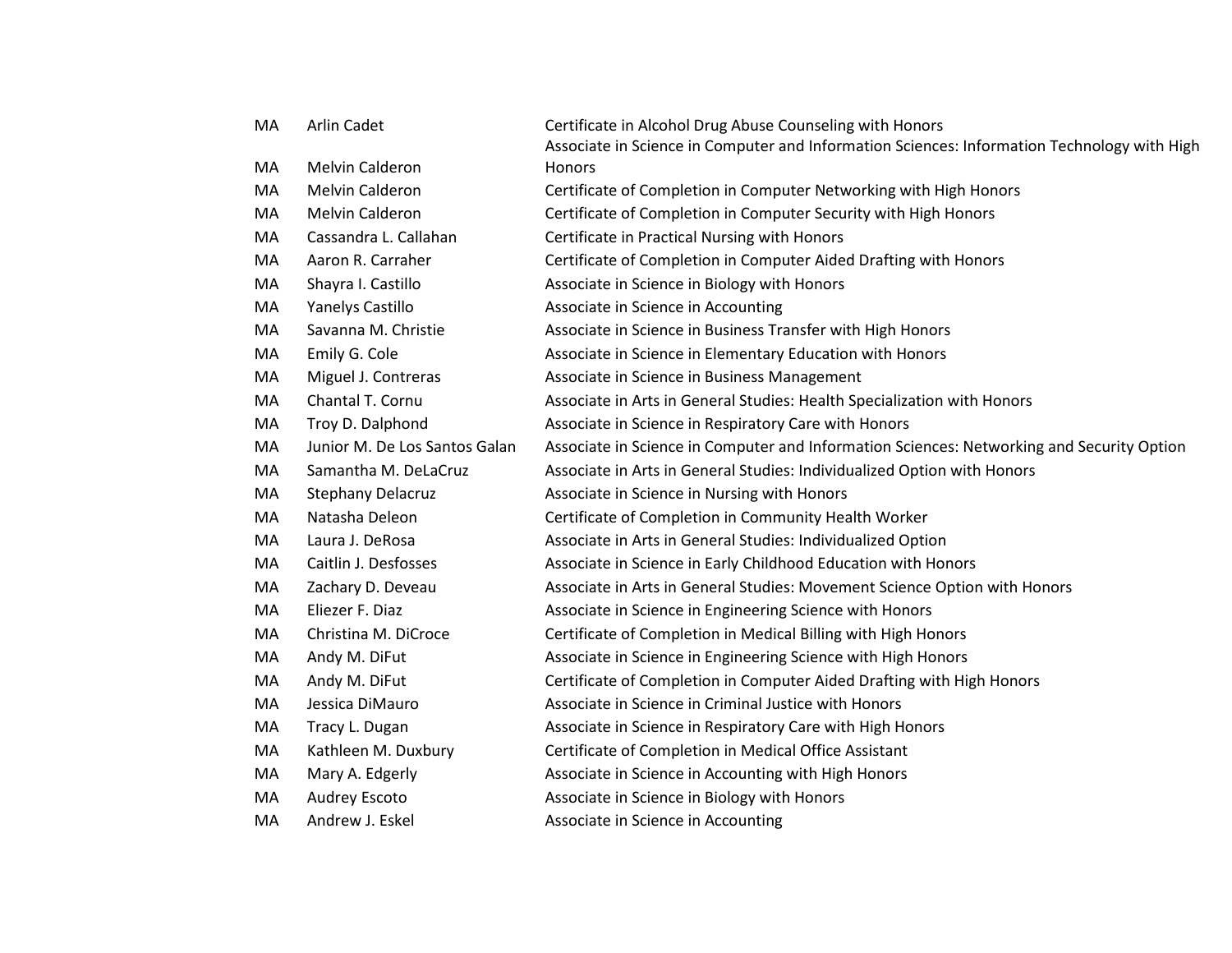| MA | Mariel I. Espinal      | Certificate of Completion in Medical Billing                                      |
|----|------------------------|-----------------------------------------------------------------------------------|
| MA | Annabel Figueroa       | Associate in Arts in General Studies: Art                                         |
| MA | Maria I. Figueroa      | Associate in Science in Human Services with Honors                                |
| MA | Steven E. Flint        | Associate in Science in Early Childhood Education                                 |
| MA | Alexis T. Fontaine     | Associate in Arts in Liberal Arts: Journalism/Communication with High Honors      |
| MA | Brianna Fotino         | Associate in Science in Business Management with Honors                           |
| MA | Rebecca M. Gallant     | Certificate of Completion in Computer Aided Drafting with Honors                  |
| MA | David E. Gardner       | Associate in Science in Elementary Education with High Honors                     |
| MA | Nathan L. Gitschier    | Associate in Arts in General Studies: Art                                         |
| MA | Wanda C. Gomez         | Associate in Science in Human Services with Honors                                |
| MA | Wanda C. Gomez         | Certificate in Community Support Human Services Practitioner with Honors          |
| MA | Angely Gonzalez        | Associate in Science in Computer and Information Sciences: Information Technology |
| MA | <b>Angely Gonzalez</b> | Certificate of Completion in Help Desk                                            |
| MA | Lyndsey A. Gorman      | Certificate of Completion in Medical Office Assistant                             |
| MA | David Goulet           | Certificate of Completion in Help Desk                                            |
| MA | Hanna R. Hall          | Associate in Arts in Liberal Arts with Honors                                     |
| MA | Hanna R. Hall          | Associate in Arts in Liberal Arts: Psychology with Honors                         |
| MA | Taylor N. Hume         | Certificate in Practical Nursing with Honors                                      |
| MA | Michelle Jimenez       | Associate in Arts in Liberal Arts with Honors                                     |
| MA | Fatematuj Johara       | Associate in Science in Biology with High Honors                                  |
| MA | Charbel C. Kassis      | Associate in Science in Business Management                                       |
| MA | Ashley Lambert         | Associate in Science in Nursing                                                   |
| MA | Sean J. Lavigne        | Associate in Arts in General Studies: Music Option                                |
| MA | Sean J. Lavigne        | Certificate of Completion in Music Technology Certificate                         |
| MA | Duc H. Le              | Associate in Science in Engineering Science with Honors                           |
| MA | Duc H. Le              | Certificate of Completion in Computer Aided Drafting with Honors                  |
| MA | Michelle Le            | Associate in Science in Biology with Honors                                       |
| MA | Herbert A. Lindtveit   | Associate in Arts in Liberal Arts: Writing with Honors                            |
| MA | Christopher J. Loan    | Associate in Arts in Liberal Arts                                                 |
| MA | Jeanette Lucas         | Associate in Science in Accounting with Honors                                    |
| MA | Jeanette Lucas         | Associate in Science in Business Transfer with Honors                             |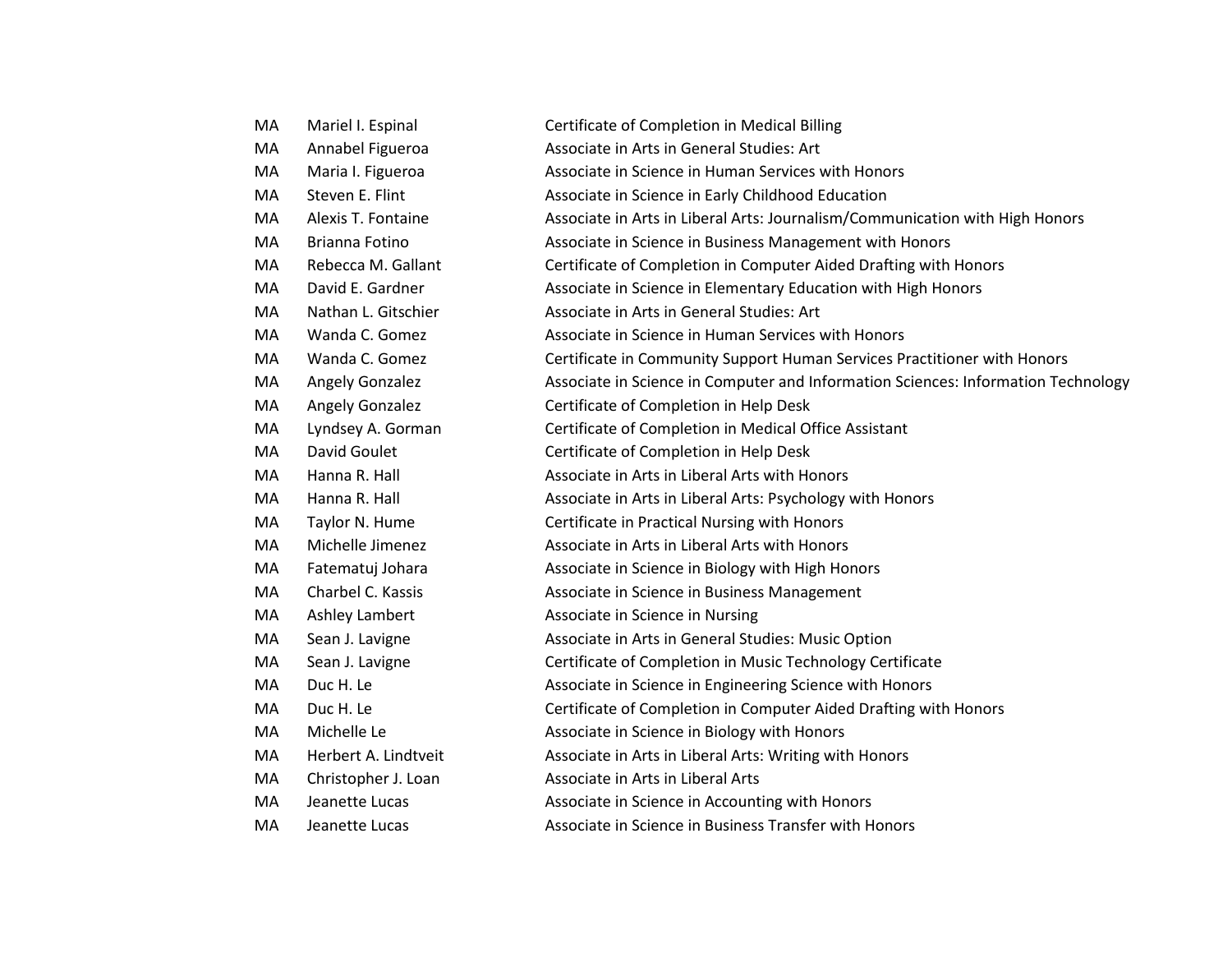| MA | Tharanah Lundi       | Associate in Arts in General Studies: Individualized Option                                    |
|----|----------------------|------------------------------------------------------------------------------------------------|
| MA | Lucas Lustenberger   | Associate in Arts in General Studies: Art and Design with Honors                               |
| MA | Molly R. Lyden       | Associate in Science in Business Management with High Honors                                   |
| MA | Cody A. Mac Innis    | Certificate of Completion in Computer Aided Drafting                                           |
| MA | Kayla J. MacMillan   | Associate in Arts in General Studies: Art and Design with High Honors                          |
| MA | Destiny I. Madera    | Certificate in Dental Assisting with High Honors                                               |
| MA | Benjamin R. Mailloux | Associate in Arts in Liberal Arts: Middle/HS Teaching Option with Honors                       |
| MA | Elissa Maldonado     | Associate in Science in Early Childhood Education with Honors                                  |
| MA | Emilyna Meas         | Associate in Science in Public Health with Honors                                              |
| MA | Michelle D. Medina   | Certificate in Medical Assistant with Honors                                                   |
| МA | Sarath Men           | Certificate of Completion in Test B: Electronic Equipment Technology-Raytheon with High Honors |
| MA | Marinelys Merengueli | <b>Certificate in Practical Nursing</b>                                                        |
| MA | Alex W. Messina      | Associate in Science in Computer and Information Sciences: Transfer Option with High Honors    |
| MA | Tamara O. Mondesir   | Associate in Arts in Liberal Arts: Psychology with High Honors                                 |
| MA | Sara N. Montesdeoca  | Associate in Science in Respiratory Care with Honors                                           |
| MA | Gricelda Mora        | Associate in Science in Human Services with Honors                                             |
| MA | Jillian A. Moreau    | Associate in Arts in Liberal Arts: Psychology                                                  |
| MA | Pascale J. Moussa    | Associate in Applied Science in Laboratory Science with High Honors                            |
| MA | <b>Abimael Nunez</b> | Associate in Arts in Liberal Arts with Honors                                                  |
| MA | Alba N. Ortega       | Associate in Arts in General Studies: Health Specialization with Honors                        |
| MA | Ryan S. Ouellette    | Certificate of Completion in Advanced Manufacturing Precision Machining                        |
| MA | Joshua Ovalle        | Associate in Science in Business Transfer with Honors                                          |
| MA | Nicole A. Pacula     | Associate in Science in Nursing with Honors                                                    |
| MA | Ashini A. Patel      | Associate in Arts in Liberal Arts: Psychology                                                  |
| MA | Adam P. Peavey       | Associate in Science in Business Transfer                                                      |
| MA | Yamilet Peralta      | Associate in Science in Early Childhood Education                                              |
| MA | Kristina L. Perella  | Associate in Science in Early Childhood Education with Honors                                  |
| МA | Amel T. Perez        | Associate in Science in Business Transfer with Honors                                          |
| MA | Kerlande Pharo-Louis | Certificate of Completion in Medical Billing with Honors                                       |
| MA | Ashlyn N. Pichardo   | Associate in Science in Medical Laboratory Technology                                          |
| MA | Kevin Pimentel       | Associate in Science in Business Transfer                                                      |
|    |                      |                                                                                                |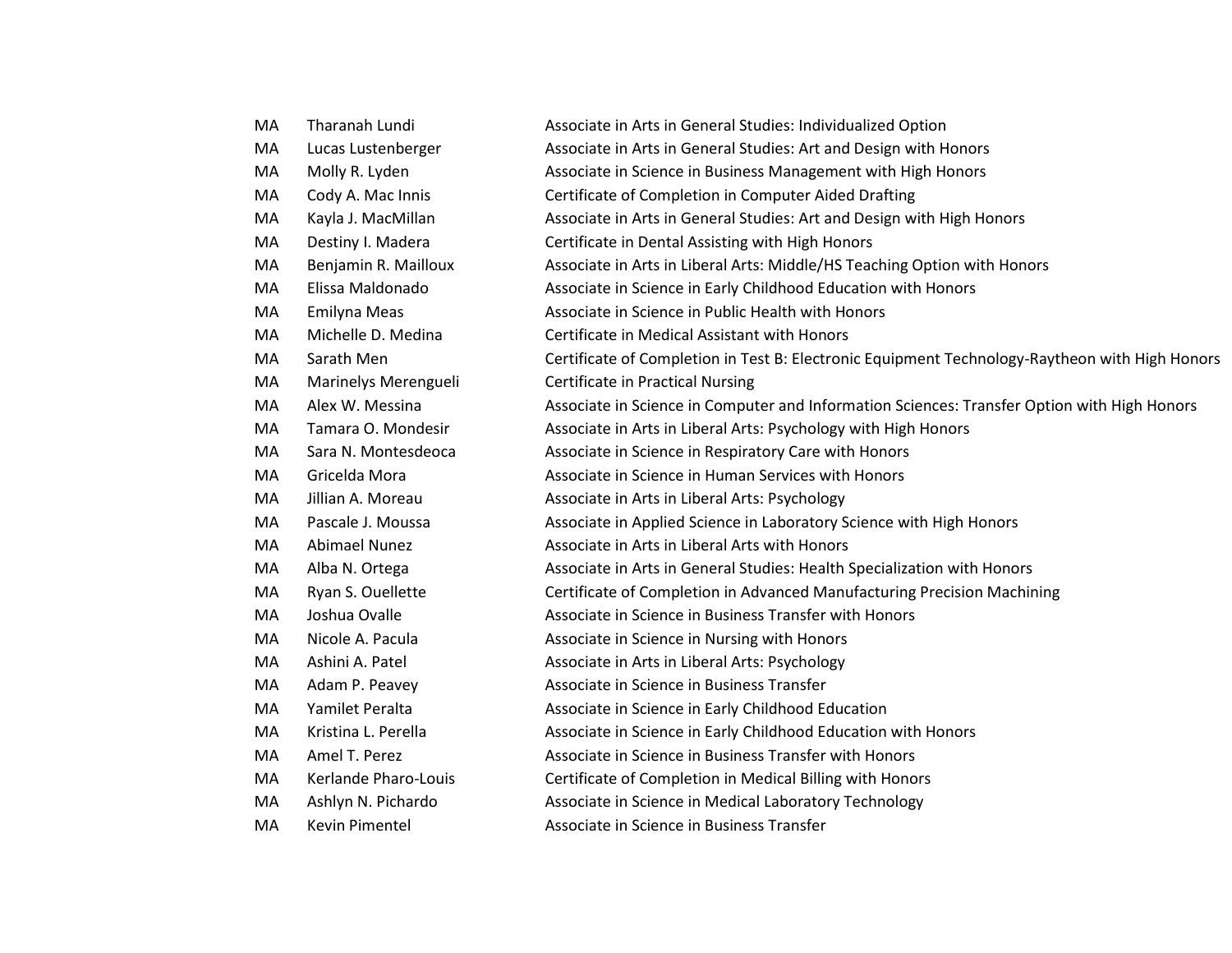| MA | Yahaira E. Pimentel    | Associate in Science in Business Management with High Honors                      |
|----|------------------------|-----------------------------------------------------------------------------------|
| MA | Natalie R. Portela     | Associate in Arts in General Studies: Individualized Option with Honors           |
| MA | Ashley Portorreal      | Associate in Arts in General Studies: Individualized Option                       |
| MA | Ariela Poueriet        | Associate in Arts in Liberal Arts with Honors                                     |
| MA | Alexander A. Quiroz    | Associate in Science in Biology with High Honors                                  |
| MA | <b>Wendy Ramirez</b>   | Associate in Science in Early Childhood Education with High Honors                |
| MA | Adriana M. Ramos       | Certificate of Completion in Law Enforcement with Honors                          |
| MA | <b>Annel Rivas</b>     | Associate in Science in Human Services with Honors                                |
| MA | <b>Annel Rivas</b>     | Certificate in Community Support Human Services Practitioner with Honors          |
| MA | <b>Annel Rivas</b>     | Certificate of Completion in Direct Support with Honors                           |
| MA | Joseph Robichaud       | Associate in Science in Biology with Honors                                       |
| MA | Eliza D. Rodriguez     | Associate in Science in Business Management: Healthcare Practice with Honors      |
| MA | Karen Rodriguez        | Certificate of Completion in Medical Billing with High Honors                     |
| MA | Mitchel C. Rudis       | Associate in Science in Respiratory Care with Honors                              |
| MA | Laura M. Saffie        | Associate in Science in Nursing with Honors                                       |
| MA | Francis E. Salazar     | Associate in Science in Computer and Information Sciences: Information Technology |
| MA | Anthony M. Sanguedolce | Associate in Science in Biology                                                   |
| MA | Janine Santiago        | Associate in Science in Accounting                                                |
| MA | Melina I. Santiago     | Associate in Science in Business Transfer with Honors                             |
| MA | Kaylee J. Sarazin      | Associate in Arts in General Studies: Health Specialization with High Honors      |
| MA | Kaylee J. Sarazin      | Certificate in Medical Assistant with High Honors                                 |
| MA | Smail Sghir            | Associate in Science in Computer and Information Sciences: Transfer Option        |
| MA | John A. Simone         | Associate in Science in Business Management                                       |
| MA | Andrew T. Stewart      | Associate in Arts in General Studies: Individualized Option with Honors           |
| MA | Kristina E. Stoddard   | Associate in Arts in General Studies: Health Specialization with High Honors      |
| MA | Giohanna Tapia         | Associate in Arts in Liberal Arts: Psychology                                     |
| MA | Reyna M. Tejada        | Certificate of Completion in Community Health Worker with High Honors             |
| MA | Scott A. Thagard       | Associate in Science in Human Services                                            |
| MA | Scott A. Thagard       | Certificate in Community Support Human Services Practitioner                      |
| MA | Andrea A. Tontodonato  | Certificate of Completion in Sleep Technologist with Honors                       |
| MA | <b>Emily Torres</b>    | Certificate of Completion in Medical Office Assistant                             |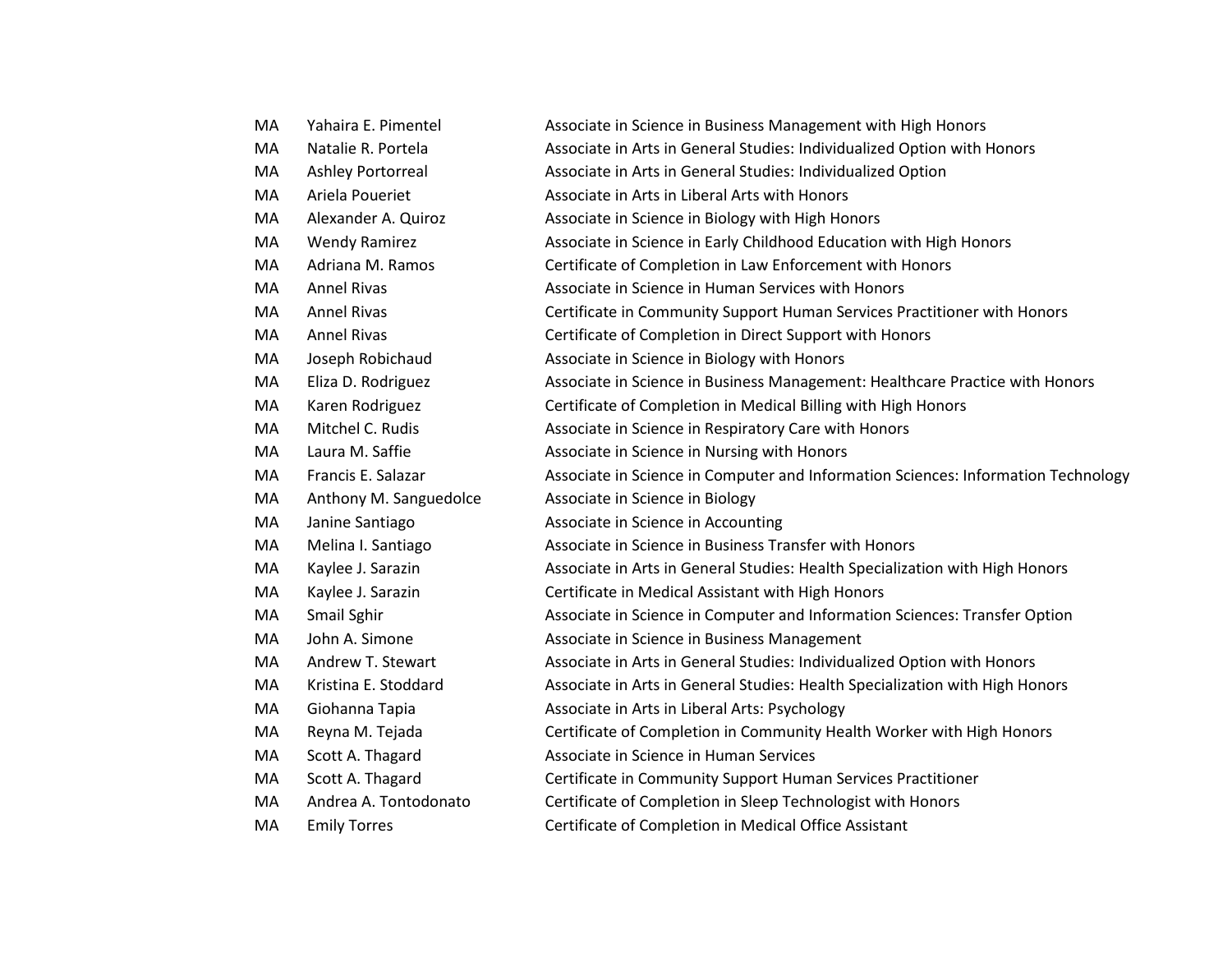|             | MA | Dat H. Tran           | Associate in Science in Engineering Science with Honors                                       |
|-------------|----|-----------------------|-----------------------------------------------------------------------------------------------|
|             | MA | James V. Traverso     | Associate in Science in Criminal Justice                                                      |
|             | MA | James V. Traverso     | Certificate of Completion in Law Enforcement                                                  |
|             | MA | Carmen O. Vidal       | Associate in Science in Early Childhood Education                                             |
|             | MA | Benjamin R. Viscosi   | Associate in Science in Computer and Information Sciences: Transfer Option with Honors        |
|             | MA | Samantha J. Walkowicz | Associate in Arts in Liberal Arts: Psychology with Honors                                     |
|             | MA | GerriLynn Wilson      | Associate in Science in Business Transfer with High Honors                                    |
|             | MA | Rose A. Wolfendale    | Associate in Science in Human Services                                                        |
|             | MA | Mark J. Yurewicz      | Certificate of Completion in Computer Applications with High Honors                           |
|             | MA | Mark J. Yurewicz      | Certificate of Completion in Computer Security with High Honors                               |
| Methuen     | MA | Elizabeth C. Morris   | Associate in Arts in Liberal Arts: Writing                                                    |
| Newbury     | MA | Sarah M. Crawford     | Certificate in Dental Assisting with High Honors                                              |
|             | MA | Joseph S. Simon       | Associate in Arts in General Studies: Individualized Option with High Honors                  |
| Newburyport | MA | Pamela J. Barker      | Certificate in Alcohol Drug Abuse Counseling with High Honors                                 |
|             | MA | Genevieve T. Breen    | Associate in Arts in Liberal Arts: Psychology                                                 |
|             | MA | Patrick D. Crowley    | Associate in Science in Business Transfer                                                     |
|             | MA | Kathleen A. Dodge     | Certificate in Alcohol Drug Abuse Counseling with High Honors                                 |
|             | MA | Christine E. Duffin   | Certificate in Alcohol Drug Abuse Counseling with Honors                                      |
|             | MA | Eric I. Ganley        | Associate in Arts in General Studies: Art                                                     |
|             | MA | Madeline E. Gosselin  | Associate in Science in Elementary Education with High Honors                                 |
|             | MA | Matthew E. Hewett     | Associate in Arts in Liberal Arts with High Honors                                            |
|             | MA | Jacqueline G. Hodges  | Associate in Arts in Liberal Arts with High Honors                                            |
|             | MA | Olivia F. Kearney     | Associate in Science in Early Childhood Education with High Honors                            |
|             | MA | Robert M. Lagasse     | Associate in Science in Business Transfer                                                     |
|             | MA | Meaghan E. Meredith   | Associate in Applied Science in Laboratory Science with Honors                                |
|             | MA | Daniel A. Noyes       | Associate in Science in Computer and Information Sciences: Information Technology with Honors |
|             | MA | Daniel A. Noyes       | Certificate of Completion in Computer Networking with Honors                                  |
|             | MA | Daniel A. Noyes       | Certificate of Completion in Computer Security with Honors                                    |
|             | MA | Daniel A. Noyes       | Certificate of Completion in Help Desk with Honors                                            |
|             | MA | Daniel A. Noyes       | Certificate of Completion in Information Technology Fluency with Honors                       |
|             | MA | Katherine A. Roberts  | Associate in Arts in Liberal Arts with High Honors                                            |
|             |    |                       |                                                                                               |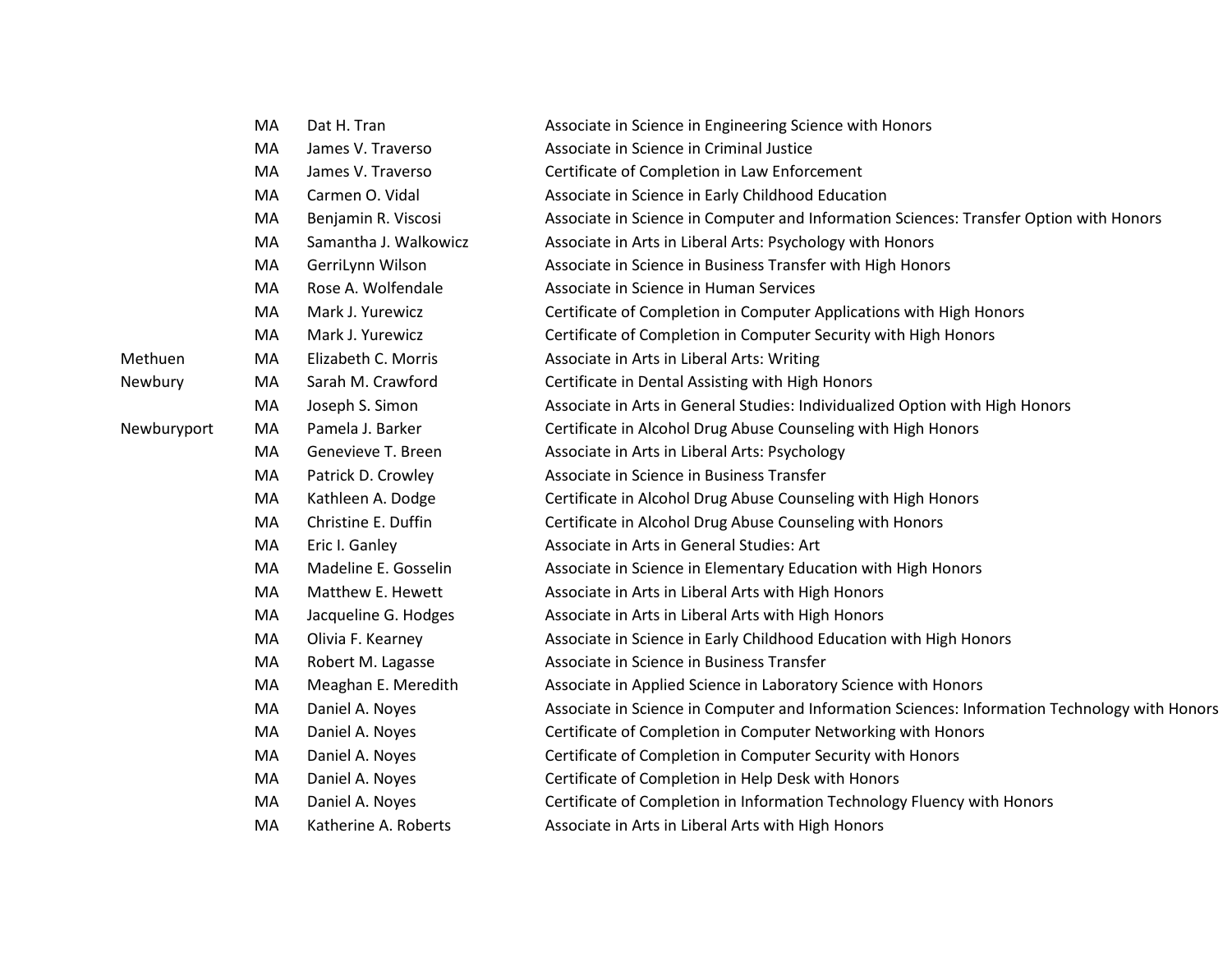|               | MA | Brendan R. Romero            | Associate in Science in Biology with High Honors                             |
|---------------|----|------------------------------|------------------------------------------------------------------------------|
|               | MA | Sonia M. Sayre               | Associate in Arts in Liberal Arts: Psychology with Honors                    |
|               | MA | Eunice Bethzabe Treen        | Associate in Arts in Liberal Arts                                            |
|               | MA | Justin M. Wolpert            | Associate in Science in Business Transfer with Honors                        |
| North Andover | MA | Iria T. Banigo               | Associate in Science in Biology with Honors                                  |
|               | MA | Christy Calixto              | Certificate of Completion in Healthcare Technician with High Honors          |
|               | MA | Michaela C. Callahan         | Associate in Science in Business Transfer                                    |
|               | MA | Jianbiao Chen                | Associate in Science in Business Transfer with High Honors                   |
|               | MA | Sherri L. Conrad             | Associate in Science in Business Management with High Honors                 |
|               | MA | Sarah M. Donohoo             | Associate in Arts in Liberal Arts: Psychology with High Honors               |
|               | MA | Amber Eno                    | Certificate of Completion in Sleep Technologist with High Honors             |
|               | MA | Emily A. Greco               | Associate in Science in Respiratory Care with Honors                         |
|               | MA | Parisa Hatami                | Associate in Science in Business Transfer with Honors                        |
|               | MA | Kevin Hong                   | Associate in Science in Radiologic Technology with Honors                    |
|               | MA | Erin C. Hurley               | Certificate in Dental Assisting with Honors                                  |
|               | MA | Ferry Irawan                 | Associate in Science in Engineering Science with High Honors                 |
|               | MA | Paul E. Isola                | Associate in Science in Criminal Justice                                     |
|               | MA | Joanna L. Justin             | Associate in Arts in General Studies: Health Specialization with High Honors |
|               | MA | Joanna L. Justin             | Certificate in Medical Assistant with High Honors                            |
|               | MA | Rebecca L. King              | Associate in Science in Business Transfer                                    |
|               | MA | Ethan S. Lennhoff            | Certificate of Completion in Computer Aided Drafting                         |
|               | MA | Brianna M. Lent              | Certificate of Completion in Medical Billing                                 |
|               | MA | Calum G. MacDonald           | Associate in Arts in General Studies: Art with High Honors                   |
|               | MA | Sophia Marcus                | Associate in Arts in Liberal Arts: Journalism/Communication with Honors      |
|               | MA | Brennan T. Masucci           | Associate in Applied Science in Laboratory Science with High Honors          |
|               | MA | Maria E. Mendieta            | Associate in Science in Nursing with Honors                                  |
|               | MA | Shannon P. Mullaly           | Associate in Science in Early Childhood Education with Honors                |
|               | MA | Christopher P. Nguyen-Bishop | Associate in Science in Elementary Education                                 |
|               | MA | Nikolaos J. Papanikolaou     | Associate in Science in Accounting with Honors                               |
|               | MA | Mauricio J. Peralta          | Associate in Science in Criminal Justice                                     |
|               | MA | Robert R. Quinlan            | Associate in Science in Business Transfer                                    |
|               |    |                              |                                                                              |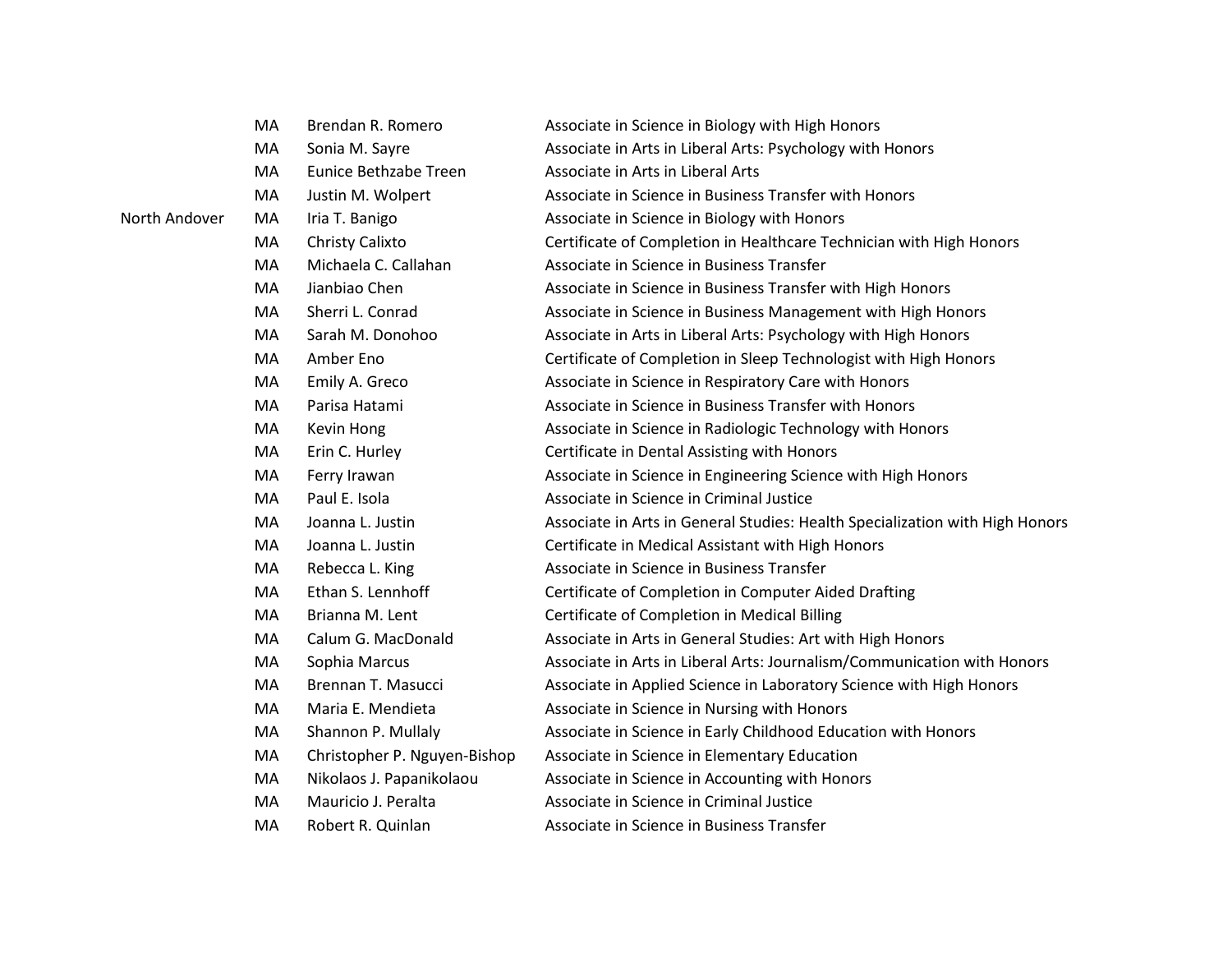|                 | MA | Breanne C. Rogers      | Associate in Arts in General Studies: Health Specialization with High Honors      |
|-----------------|----|------------------------|-----------------------------------------------------------------------------------|
|                 | MA | Breanne C. Rogers      | Associate in Science in Business Management: Healthcare Practice with High Honors |
|                 | MA | Jiay H. Shida          | Associate in Science in Computer and Information Sciences: Transfer Option        |
|                 | MA | Cheryl A. Stanuchenski | Certificate of Completion in Medical Billing with High Honors                     |
|                 | MA | Cheryl A. Stanuchenski | Certificate of Completion in Medical Coding with High Honors                      |
|                 | MA | Monica H. Strom        | Associate in Science in Radiologic Technology with High Honors                    |
|                 | MA | Abigail T. Tannatt     | Associate in Arts in General Studies: Individualized Option                       |
|                 | MA | Mark W. Theriault      | Certificate of Completion in Test B: Electronic Equipment Technology-Raytheon     |
|                 | MA | Sallay E. Thulla       | Associate in Arts in Liberal Arts: Psychology with Honors                         |
|                 | MA | Michael D. Valliere    | Associate in Science in Computer and Information Sciences: Information Technology |
|                 | MA | Denis L. Villa         | Associate in Science in Criminal Justice                                          |
|                 | MA | Alexander L. Webb      | Associate in Arts in General Studies: Art                                         |
|                 | MA | Desiree K. Yao         | Associate in Science in Business Transfer with Honors                             |
| North Billerica | MA | Robert P. Longtin      | Associate in Applied Science in Laboratory Science                                |
| North Reading   | MA | Morgan L. Carrigan     | Associate in Arts in General Studies: Individualized Option                       |
|                 | MA | Barbara J. Keene       | Associate in Science in Accounting with Honors                                    |
|                 | MA | Barbara J. Keene       | Associate in Science in Business Transfer with Honors                             |
|                 | MA | Joshua L. Moreton      | Associate in Arts in Liberal Arts with Honors                                     |
|                 | MA | Zachary D. Willwerth   | Associate in Arts in Liberal Arts with High Honors                                |
| Peabody         | MA | Michelle D. Bynum      | Certificate in Medical Assistant with Honors                                      |
|                 | MA | <b>Ryan Collins</b>    | Associate in Science in Business Transfer                                         |
|                 | MA | Adam B. Dorgan         | Associate in Arts in General Studies: Visual Arts with Honors                     |
|                 | MA | Shannon N. Field       | Certificate of Completion in Sleep Technologist with High Honors                  |
|                 | MA | Benjamin A. Irvine     | Associate in Science in Business Transfer with Honors                             |
|                 | MA | Caroline J. Mata       | Associate in Arts in General Studies: Health Specialization                       |
| Pepperell       | MA | Simran Gurnani         | Certificate of Completion in Healthcare Technician                                |
| Reading         | MA | Deidre R. Grant        | Associate in Arts in Liberal Arts: Journalism/Communication with Honors           |
|                 | MA | Benjamin G. Martin     | Associate in Science in Computer and Information Sciences: Information Technology |
| Revere          | MA | Guillermo O. Fuentes   | Certificate of Completion in Electronic Equipment Technology with High Honors     |
| Rowley          | МA | Zoe H. Cesati          | Certificate of Completion in Law Enforcement with High Honors                     |
|                 | MA | Katherine D. Moore     | Associate in Arts in General Studies: Art and Design                              |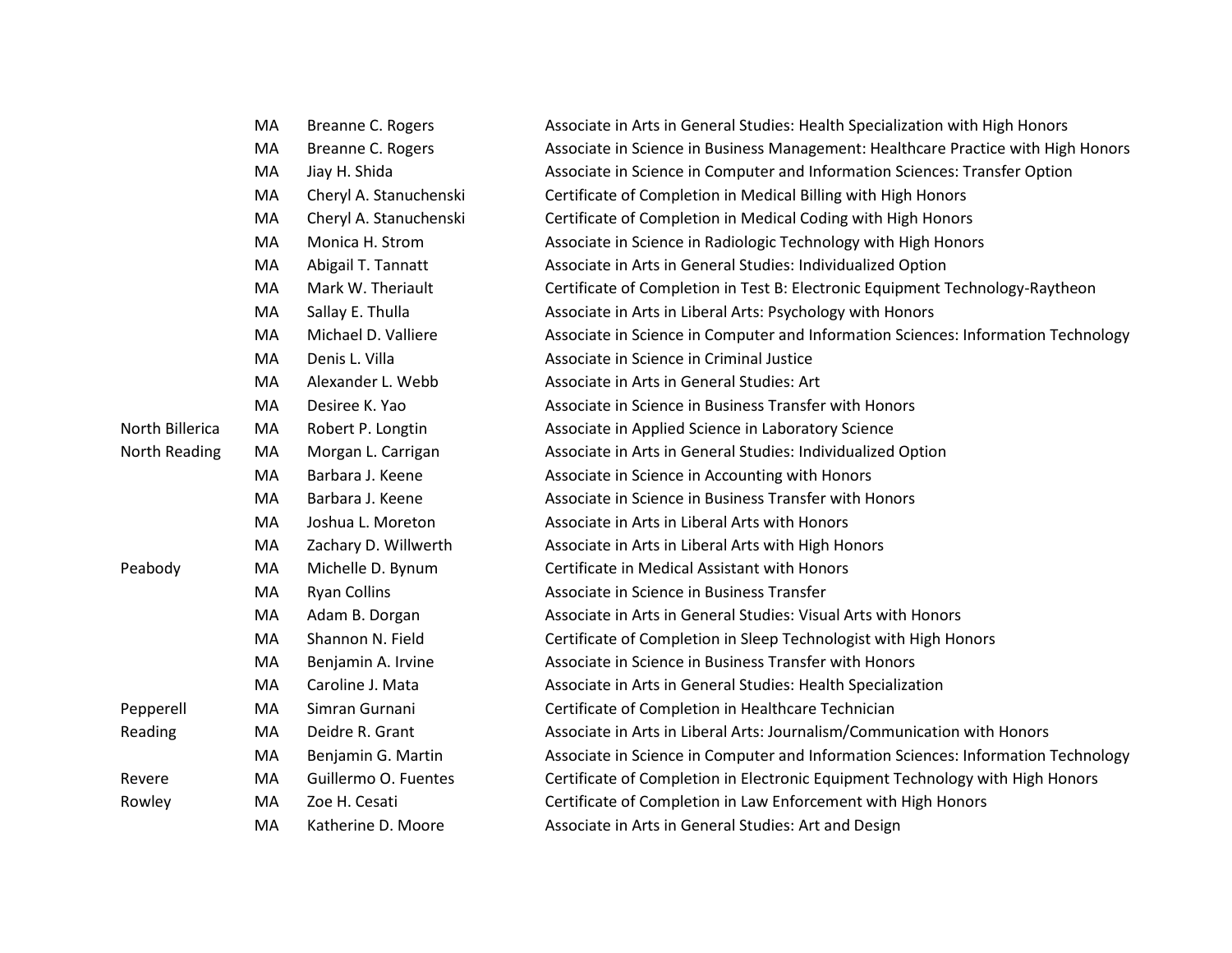|                     | MA | Matthew D. Wilson            | Associate in Science in Business Transfer with Honors                                         |
|---------------------|----|------------------------------|-----------------------------------------------------------------------------------------------|
| Salisbury           | MA | Brandon R. Figueredo         | Associate in Science in Computer and Information Sciences: Transfer Option with Honors        |
|                     | MA | Matthew W. Gangi             | Associate in Science in Business Transfer                                                     |
|                     | MA | Christopher C. Gardella      | Associate in Science in Computer and Information Sciences: Information Technology with Honors |
|                     | MA | Robert B. Goguen             | Certificate of Completion in Electronic Equipment Technology with Honors                      |
|                     | MA | Matthew A. King              | Associate in Arts in Liberal Arts with Honors                                                 |
|                     | MA | Jillian A. LaPlante          | Certificate of Completion in Computer Aided Drafting with Honors                              |
|                     | MA | Audrey R. Martin             | Associate in Arts in General Studies: Individualized Option with Honors                       |
|                     | MA | Linda M. Parker-Tuxbury      | Certificate of Completion in Test B: Electronic Equipment Technology-Raytheon with Honors     |
|                     | MA | Renee T. Pearson             | Associate in Science in Accounting with High Honors                                           |
|                     | MA | Ryan R. Sharkey              | Associate in Science in Business Transfer                                                     |
|                     | MA | Ryan D. Silva                | Associate in Arts in General Studies: Art                                                     |
|                     | MA | Jordan N. Simmons            | Associate in Science in Business Transfer with High Honors                                    |
|                     | MA | Michelle J. Spaulding        | Associate in Science in Criminal Justice                                                      |
|                     | MA | Theresa Wisocky              | Associate in Science in Nursing with Honors                                                   |
| Springfield         | MA | Jane M. Ortega-Silva         | Certificate of Completion in Sleep Technologist with Honors                                   |
| Stoneham            | MA | Mia L. Rogers                | Associate in Science in Nursing with Honors                                                   |
| Tewksbury           | MA | Talia I. Bruzzese            | Certificate in Deaf Studies: Sign Language Interpreter                                        |
|                     | MA | <b>Brittany M. Henriques</b> | Certificate in Medical Assistant with Honors                                                  |
|                     | MA | Erika M. Katz                | Associate in Science in Human Services with High Honors                                       |
|                     | MA | Erika M. Katz                | Certificate in Alcohol Drug Abuse Counseling with High Honors                                 |
|                     | MA | Ivana E. Mattuchio           | Associate in Science in Computer and Information Sciences: Transfer Option with Honors        |
|                     | MA | Brendan M. Michaud           | Associate in Science in Computer and Information Sciences: Transfer Option with High Honors   |
| Topsfield           | MA | Brennan J. Cooney            | Associate in Arts in Liberal Arts: Journalism/Communication with High Honors                  |
| Tyngsboro           | MA | Melanie K. Knight            | Associate in Science in Nursing with Honors                                                   |
|                     | MA | Caroline A. Lugalia          | Associate in Science in Nursing                                                               |
| Wareham             | MA | Heather L. Walsh             | Certificate of Completion in Sleep Technologist with High Honors                              |
| <b>West Newbury</b> | MA | Nathaniel J. Brides          | Certificate of Completion in Computer Aided Drafting with High Honors                         |
|                     | MA | Andrew J. Cahaly             | Associate in Science in Computer and Information Sciences: Transfer Option with High Honors   |
|                     | MA | Andrew J. Cahaly             | Associate in Science in Engineering Science with High Honors                                  |
|                     | MA | Andrew J. Cahaly             | Certificate of Completion in Computer Aided Drafting with High Honors                         |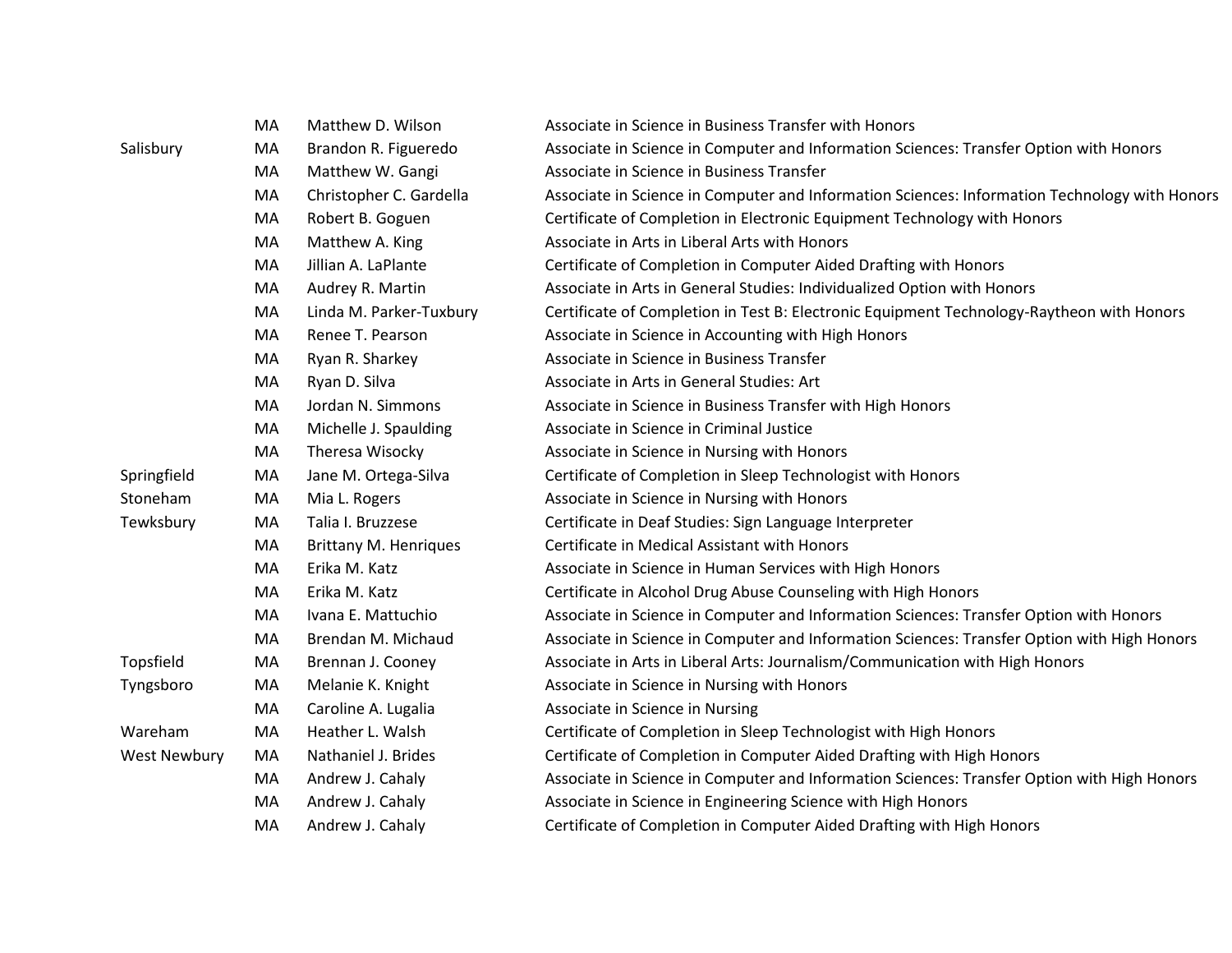|                      | МA        | Tyler D. Evans         | Associate in Science in Computer and Information Sciences: Information Technology with Honors |
|----------------------|-----------|------------------------|-----------------------------------------------------------------------------------------------|
|                      | MA        | Tyler D. Evans         | Associate in Science in Computer and Information Sciences: Transfer Option with Honors        |
|                      | MA        | Julia M. Fahey         | Associate in Arts in Liberal Arts: History                                                    |
|                      | MA        | Holly E. Flinn         | Associate in Science in Radiologic Technology with High Honors                                |
|                      | MA        | Cheyenne N. Huberdeau  | Associate in Science in Engineering Science with High Honors                                  |
|                      | MA        | Patrick A. Reardon     | Associate in Science in Business Management with Honors                                       |
| Westford             | MA        | Alison D. Orecchio     | Certificate in Deaf Studies Cert with High Honors                                             |
| Whitinsville         | MA        | Rebecca L. Harrigan    | Certificate of Completion in Sleep Technologist with High Honors                              |
| Wilmington           | MA        | Samantha L. O'Leary    | Associate in Arts in Deaf Studies with High Honors                                            |
|                      | MA        | Katelyn C. Richardson  | Certificate in Deaf Studies: Sign Language Interpreter with High Honors                       |
| Winchester           | MA        | Justin A. Michaud      | Associate in Science in Engineering Science with Honors                                       |
| Woburn               | MA        | Jessica P. Ballerstein | Certificate in Deaf Studies: Sign Language Interpreter with Honors                            |
|                      | MA        | Courtney Webb          | Associate in Science in Respiratory Care                                                      |
| Worcester            | MA        | Davi G. Guerrieri      | Certificate of Completion in Test B: Electronic Equipment Technology-Raytheon                 |
| Pittston             | ME        | Brian A. Ahearn        | Certificate of Completion in Sleep Technologist with High Honors                              |
| <b>Billings</b>      | MT        | Jennifer M. Alper      | Associate in Arts in Liberal Arts with Honors                                                 |
| Atkinson             | <b>NH</b> | Samantha M. Arena      | Associate in Science in Biology with High Honors                                              |
|                      | <b>NH</b> | Jeffrey R. Douphinette | Associate in Science in Paramedic (EMT-P) Technology with Honors                              |
|                      | <b>NH</b> | Logan E. Foster        | Associate in Science in Computer and Information Sciences: Transfer Option with Honors        |
|                      | <b>NH</b> | Abigail J. Huberdeau   | Associate in Science in Respiratory Care with Honors                                          |
|                      | <b>NH</b> | Jacqueline M. Karlberg | Associate in Science in Business Management                                                   |
|                      | <b>NH</b> | Nathan D. Kozlovski    | Associate in Arts in Liberal Arts: Physical Sciences Option with High Honors                  |
| Auburn               | <b>NH</b> | Susanna Pinson         | Associate in Science in Nursing                                                               |
| Barrington<br>Center | <b>NH</b> | Deana M. Burke         | Associate in Science in Accounting                                                            |
| Barnstead            | <b>NH</b> | Joshua T. Roux         | Certificate of Completion in Test B: Electronic Equipment Technology-Raytheon with Honors     |
| Chester              | <b>NH</b> | Jessica A. Costa       | Certificate in Community Support Human Services Practitioner with High Honors                 |
|                      | <b>NH</b> | Haley M. Townsend      | Associate in Science in Criminal Justice with High Honors                                     |
| Danville             | <b>NH</b> | Makensie Kalil         | Associate in Science in Early Childhood Education with Honors                                 |
| Derry                | <b>NH</b> | Jennifer M. Bencivenga | Associate in Science in Business Transfer                                                     |
|                      | <b>NH</b> | Emely P. Interiano     | Associate in Science in Criminal Justice                                                      |
|                      |           |                        |                                                                                               |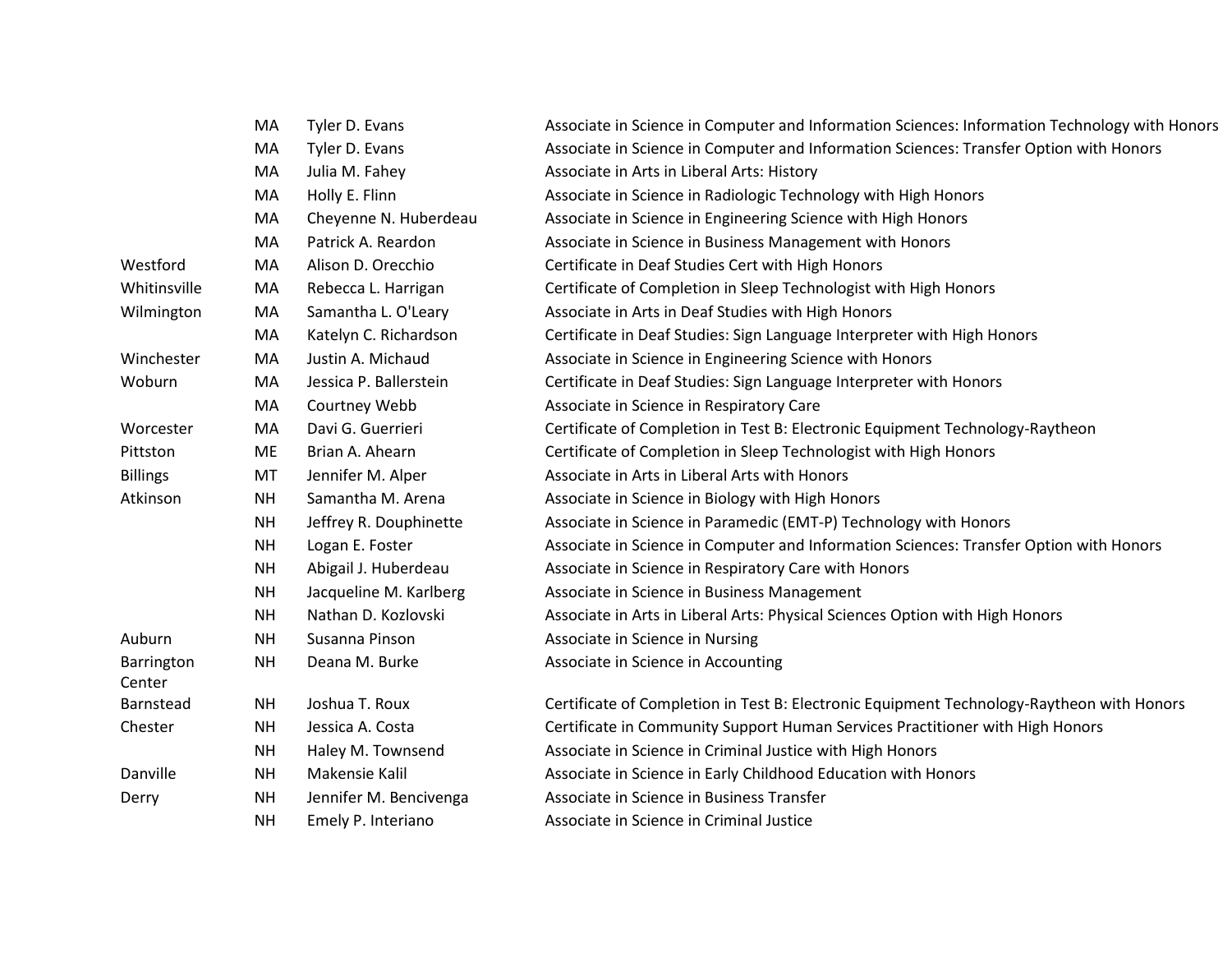|                      | <b>NH</b> | Emely P. Interiano    | Certificate of Completion in Law Enforcement                                                  |
|----------------------|-----------|-----------------------|-----------------------------------------------------------------------------------------------|
|                      | <b>NH</b> | Kaitlin R. Jacobs     | Associate in Arts in Liberal Arts: Journalism/Communication                                   |
|                      | <b>NH</b> | Erica M. Rose         | Certificate of Completion in Community Health Worker with Honors                              |
|                      | <b>NH</b> | Nicholas R. Walker    | Associate in Arts in General Studies: Art with High Honors                                    |
| Dover                | <b>NH</b> | Hannah L. Jones       | Associate in Arts in General Studies: Individualized Option with High Honors                  |
|                      | <b>NH</b> | Matthew N. McKinley   | Associate in Science in Computer and Information Sciences: Information Technology with Honors |
| <b>East Kingston</b> | NΗ        | Ronaldo G. Alpuerto   | Associate in Arts in General Studies: Health Specialization with Honors                       |
|                      | <b>NH</b> | Kristin S. Yahner     | Associate in Arts in General Studies: Individualized Option with Honors                       |
| Epping               | <b>NH</b> | Jasmin J. Kirby       | Certificate of Completion in Sleep Technologist with Honors                                   |
|                      | <b>NH</b> | Jesse D. Lannoo       | Associate in Arts in Liberal Arts with Honors                                                 |
| Exeter               | <b>NH</b> | Elise R. Felenchak    | Associate in Science in Early Childhood Education                                             |
|                      | <b>NH</b> | Erin P. Noyes         | Certificate in Deaf Studies: Sign Language Interpreter with High Honors                       |
|                      | NΗ        | Alison E. O'Brien     | Associate in Applied Science in Laboratory Science                                            |
| Fremont              | <b>NH</b> | Ryan J. Lavelle       | Associate in Science in Criminal Justice with Honors                                          |
|                      | <b>NH</b> | Cristin M. Vondrasek  | Associate in Science in Elementary Education with High Honors                                 |
| Goffstown            | <b>NH</b> | Mark A. Wilson        | Associate in Science in Respiratory Care with High Honors                                     |
| Greenland            | <b>NH</b> | Christian P. Duguay   | Associate in Science in Engineering Science                                                   |
| Hampstead            | <b>NH</b> | Elizabeth M. Giroux   | Associate in Applied Science in Laboratory Science with High Honors                           |
|                      | <b>NH</b> | John T. Mourikas      | Associate in Arts in Liberal Arts                                                             |
|                      | <b>NH</b> | Julia E. Vadeboncoeur | Associate in Science in Accounting with Honors                                                |
|                      | <b>NH</b> | Xavier J. Velez       | Associate in Arts in Liberal Arts: Psychology with Honors                                     |
| Hampton              | <b>NH</b> | Erika L. Robinson     | Certificate of Completion in Medical Coding with High Honors                                  |
| <b>Hampton Falls</b> | <b>NH</b> | Teagan R. Evans       | Associate in Science in Radiologic Technology with Honors                                     |
|                      | <b>NH</b> | Laura F. McIlveen     | Associate in Science in Nursing with High Honors                                              |
|                      | <b>NH</b> | Andrew M. Mullen      | Associate in Science in Business Management with Honors                                       |
|                      | NΗ        | Sarah H. Regan-Kelley | Associate in Arts in Liberal Arts with High Honors                                            |
|                      | <b>NH</b> | Kerrie Ward           | Associate in Science in Business Management                                                   |
| Hudson               | <b>NH</b> | Tyler B. Gantt        | Associate in Science in Business Management: Healthcare Practice with High Honors             |
|                      | <b>NH</b> | Khanh L. Ho           | Certificate of Completion in Test B: Electronic Equipment Technology-Raytheon                 |
|                      | <b>NH</b> | Michelle A. Rourke    | Associate in Arts in General Studies: Individualized Option                                   |
| Kensington           | <b>NH</b> | Jesse S. Loring       | Associate in Science in Computer and Information Sciences: Transfer Option                    |
|                      |           |                       |                                                                                               |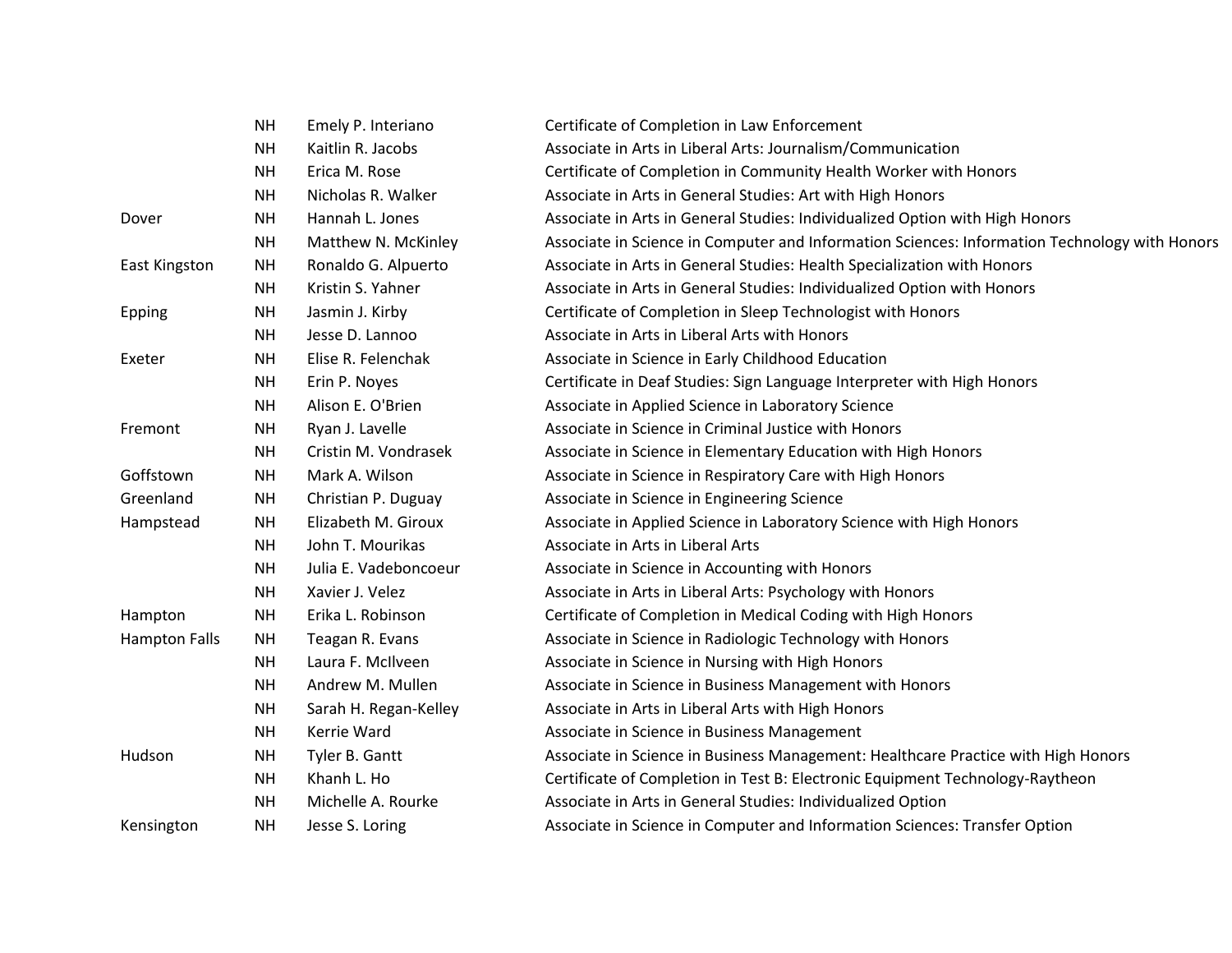| Kingston      | <b>NH</b> | Kyle G. Ballard       | Associate in Arts in General Studies: Individualized Option with High Honors                   |
|---------------|-----------|-----------------------|------------------------------------------------------------------------------------------------|
|               | <b>NH</b> | Kaylee N. Bell        | Associate in Arts in General Studies: Health Specialization                                    |
|               | <b>NH</b> | Kaylee N. Bell        | Associate in Science in Radiologic Technology                                                  |
|               | <b>NH</b> | Tiffany V. Lyons      | Associate in Science in Nursing with Honors                                                    |
|               | <b>NH</b> | Jessica C. Michel     | Associate in Science in Business Management with Honors                                        |
|               | <b>NH</b> | Maegan E. Silvers     | Associate in Science in Computer and Information Sciences: Information Technology with Honors  |
| Laconia       | <b>NH</b> | Savannah L. Charest   | Certificate in Medical Assistant with High Honors                                              |
| Londonderry   | <b>NH</b> | Mallory S. Manning    | Associate in Arts in Liberal Arts with Honors                                                  |
|               | <b>NH</b> | Nicholas A. Musto     | Associate in Arts in Liberal Arts: Middle/HS Teaching Option                                   |
|               | <b>NH</b> | Maggie L. Sawyer      | Associate in Science in Business Management                                                    |
| Manchester    | <b>NH</b> | Melissa L. Arrajj     | Associate in Science in Business Management                                                    |
|               | <b>NH</b> | John F. Barrett       | Certificate of Completion in Test B: Electronic Equipment Technology-Raytheon                  |
|               | <b>NH</b> | Ashleigh L. Bennet    | Certificate in Deaf Studies: Sign Language Interpreter with Honors                             |
|               | <b>NH</b> | Dillon M. Dossey      | Associate in Science in Business Transfer with High Honors                                     |
|               | <b>NH</b> | Walter J. Manter      | Associate in Science in Engineering Science with High Honors                                   |
|               | <b>NH</b> | Luis A. Santiago      | Associate in Science in Business Transfer with High Honors                                     |
| Milford       | NΗ        | Alyssa Klem           | Associate in Arts in General Studies: Dance Option                                             |
| Nashua        | <b>NH</b> | Connor P. Donnelly    | Certificate of Completion in Test B: Electronic Equipment Technology-Raytheon with High Honors |
| Newton        | <b>NH</b> | Tina A. Greenwood     | Associate in Science in Nursing with Honors                                                    |
|               | <b>NH</b> | Geehae Moon           | Associate in Arts in Liberal Arts: Theater with Honors                                         |
|               | <b>NH</b> | Patrick J. O'Keefe    | Associate in Science in Respiratory Care with Honors                                           |
|               | <b>NH</b> | Brian M. Sevigny      | Associate in Science in Radiologic Technology with High Honors                                 |
|               | <b>NH</b> | Madison S. Smith      | Associate in Science in Accounting with Honors                                                 |
|               | <b>NH</b> | Seth J. Vasquez       | Associate in Arts in General Studies: Individualized Option                                    |
| North Hampton | <b>NH</b> | Erika Ayala           | Associate in Science in Nursing with Honors                                                    |
| Nottingham    | <b>NH</b> | Heather M. Figueroa   | Associate in Arts in General Studies: Health Specialization                                    |
|               | <b>NH</b> | Heather M. Figueroa   | Certificate of Completion in Healthcare Technician                                             |
| Pelham        | <b>NH</b> | Nicholas M. Aswani    | Associate in Science in Computer and Information Sciences: Transfer Option with High Honors    |
|               | <b>NH</b> | Magdalie E. Descopins | Certificate of Completion in Community Health Worker with Honors                               |
|               | <b>NH</b> | Sirena R. Hilbert     | Certificate in Dental Assisting with High Honors                                               |
|               | <b>NH</b> | April Reidy           | Associate in Science in Respiratory Care with Honors                                           |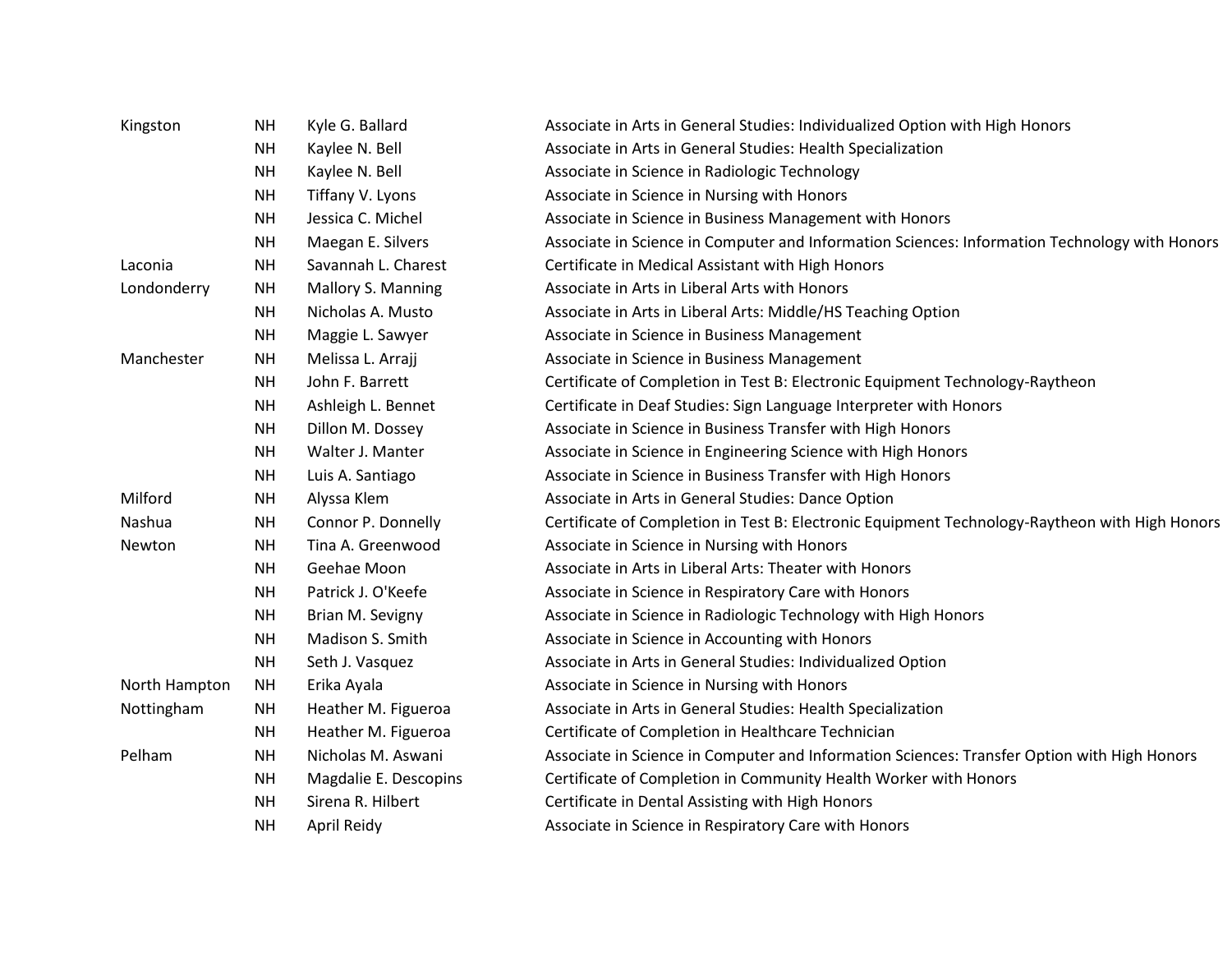| Plaistow   | <b>NH</b> | Jean-Christophe Boudreau | Associate in Arts in Liberal Arts                                            |
|------------|-----------|--------------------------|------------------------------------------------------------------------------|
|            | <b>NH</b> | Courtney B. Cabuzzi      | Associate in Arts in General Studies: Individualized Option                  |
|            | <b>NH</b> | Natasha N. Clark         | Associate in Science in Business Management: Computer Applications           |
|            | <b>NH</b> | Kaileen M. Donahue       | Associate in Science in Human Services with Honors                           |
|            | <b>NH</b> | Kaileen M. Donahue       | Certificate in Community Support Human Services Practitioner with Honors     |
|            | <b>NH</b> | Lauren E. Donahue        | Certificate in Dental Assisting with Honors                                  |
|            | <b>NH</b> | Emily J. Gelinas         | Associate in Arts in General Studies: Individualized Option with Honors      |
|            | <b>NH</b> | Christopher R. Jackson   | Associate in Science in Business Management with Honors                      |
|            | <b>NH</b> | Jace T. Martinez         | Associate in Science in Accounting                                           |
|            | <b>NH</b> | Jace T. Martinez         | Associate in Science in Business Management                                  |
|            | <b>NH</b> | Olivia R. Mullins        | Associate in Science in Elementary Education with Honors                     |
|            | <b>NH</b> | Joseph Paquin            | Associate in Arts in General Studies: Individualized Option with Honors      |
|            | <b>NH</b> | Vince T. Pigott          | Associate in Arts in Liberal Arts: Journalism/Communication                  |
|            | <b>NH</b> | Walkiria Y. Pinedo       | Associate in Science in Business Management                                  |
|            | <b>NH</b> | Malina D. Popa           | Associate in Science in Engineering Science with High Honors                 |
|            | <b>NH</b> | Samantha L. Subatch      | Associate in Arts in Deaf Studies with Honors                                |
|            | <b>NH</b> | Ashley Wheeler           | Associate in Arts in General Studies: Individualized Option with High Honors |
| Portsmouth | <b>NH</b> | Taryn S. Decker          | Certificate in Deaf Studies: Sign Language Interpreter with High Honors      |
| Salem      | <b>NH</b> | Spencer M. Adamson       | Associate in Science in Business Transfer                                    |
|            | <b>NH</b> | Laura A. Alexandrou      | Associate in Science in Business Management                                  |
|            | <b>NH</b> | Rachel R. Amiss          | Associate in Arts in General Studies: Individualized Option with High Honors |
|            | <b>NH</b> | Benjamin Baker           | Associate in Arts in Liberal Arts with Honors                                |
|            | <b>NH</b> | <b>Tyler Bergeron</b>    | Associate in Science in Business Transfer with High Honors                   |
|            | <b>NH</b> | Andrew P. Bistany        | Associate in Arts in Liberal Arts with Honors                                |
|            | <b>NH</b> | Nathaniel T. Blair       | Associate in Arts in Liberal Arts with Honors                                |
|            | <b>NH</b> | Kristy M. Bolvin         | Certificate of Completion in Medical Office Assistant with High Honors       |
|            | <b>NH</b> | Gracyn E. Cunningham     | Associate in Arts in Liberal Arts                                            |
|            | <b>NH</b> | Ellen M. DeRosa          | Associate in Arts in General Studies with Honors                             |
|            | <b>NH</b> | Nikki DiMario            | Associate in Science in Business Management: Hospitality Option              |
|            | <b>NH</b> | Ryan M. Dowgiert         | Associate in Science in Business Transfer                                    |
|            | <b>NH</b> | Christina L. Eichhorn    | Associate in Arts in General Studies: Art and Design with High Honors        |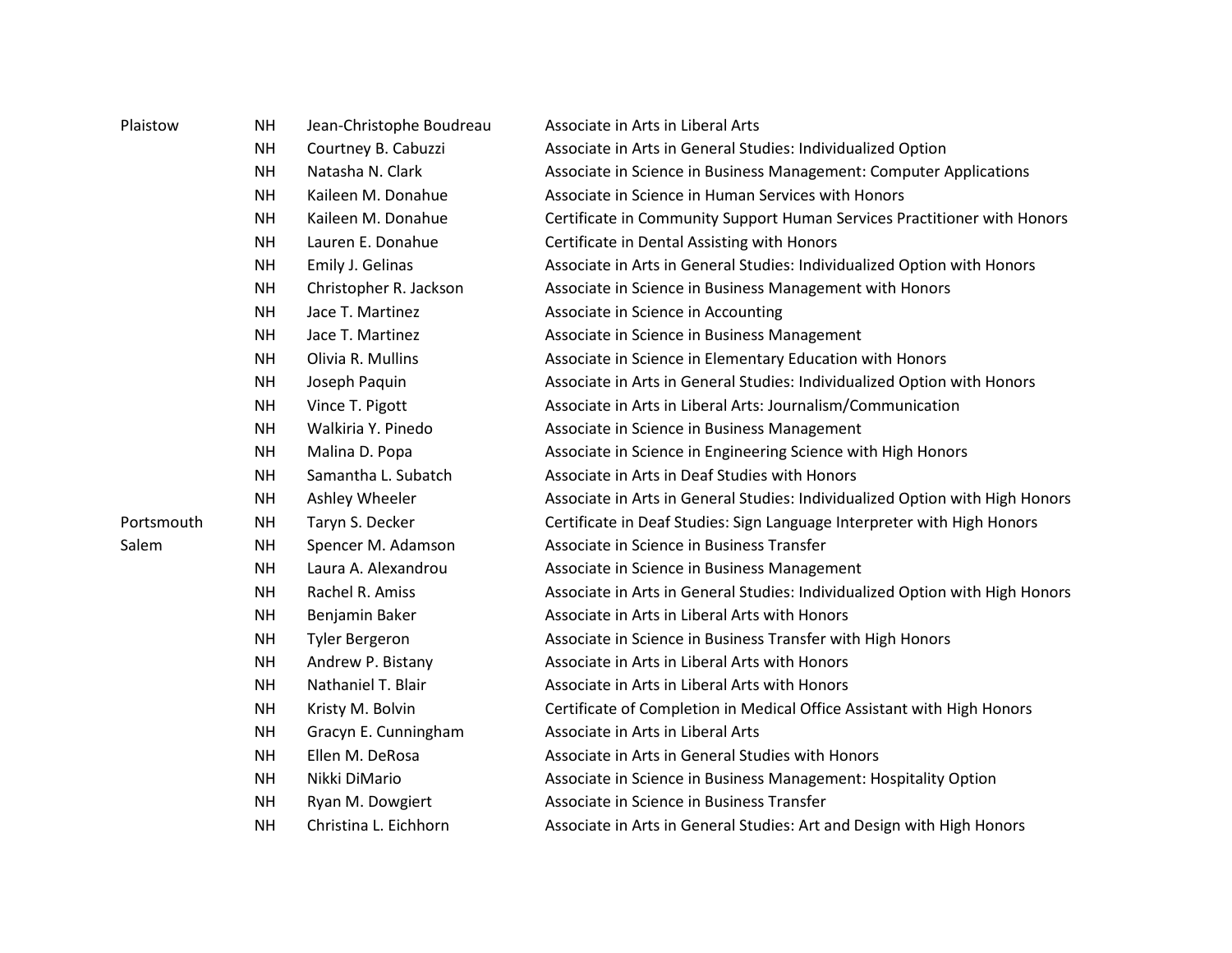|         | <b>NH</b> | Cassandra N. Ellson     | Associate in Arts in Liberal Arts: Journalism/Communication                                 |
|---------|-----------|-------------------------|---------------------------------------------------------------------------------------------|
|         |           |                         | Associate in Science in Computer and Information Sciences: Information Technology with High |
|         | <b>NH</b> | Kenneth A. Errico       | <b>Honors</b>                                                                               |
|         | <b>NH</b> | <b>Kimberly Fuentes</b> | Associate in Science in Business Transfer with Honors                                       |
|         | <b>NH</b> | Lauren M. Griskevich    | Associate in Science in Nursing with Honors                                                 |
|         | <b>NH</b> | Ashley E. Jordan        | Associate in Arts in Liberal Arts with Honors                                               |
|         | <b>NH</b> | James J. Kerrigan       | Associate in Arts in Liberal Arts                                                           |
|         | <b>NH</b> | Jessica Laycock         | Associate in Arts in Liberal Arts                                                           |
|         | <b>NH</b> | Erin P. Lehner          | Associate in Arts in Liberal Arts: Theater with Honors                                      |
|         | <b>NH</b> | Alexander E. Lewis      | Associate in Arts in Liberal Arts with Honors                                               |
|         | <b>NH</b> | Zachary L. Lewis        | Associate in Arts in General Studies: Individualized Option                                 |
|         | <b>NH</b> | Jenna K. Libby          | Certificate in Dental Assisting with Honors                                                 |
|         | <b>NH</b> | Margaret R. Matte       | Associate in Arts in Deaf Studies with High Honors                                          |
|         | <b>NH</b> | Margaret R. Matte       | Associate in Arts in Liberal Arts with High Honors                                          |
|         | <b>NH</b> | Cameron A. Messer       | Associate in Science in Engineering Science with High Honors                                |
|         | <b>NH</b> | Angelique C. Morris     | Associate in Applied Science in Laboratory Science with High Honors                         |
|         | <b>NH</b> | Fiona P. O'Brien        | Associate in Arts in General Studies: Health Specialization                                 |
|         | <b>NH</b> | Fiona P. O'Brien        | Associate in Arts in General Studies: Individualized Option                                 |
|         | <b>NH</b> | Nimisha P. Patel        | Certificate of Completion in Test B: Electronic Equipment Technology-Raytheon               |
|         | <b>NH</b> | Robert S. Petralia      | Certificate in Community Support Human Services Practitioner with Honors                    |
|         | <b>NH</b> | Christine M. Powell     | Certificate of Completion in Medical Coding with High Honors                                |
|         | <b>NH</b> | Samantha C. Riel        | Associate in Science in Radiologic Technology with High Honors                              |
|         | <b>NH</b> | Kayla D. Riley          | Associate in Science in Radiologic Technology with High Honors                              |
|         | <b>NH</b> | Zachary P. Ryer         | Associate in Arts in Liberal Arts with Honors                                               |
|         | <b>NH</b> | Elizabeth K. Voltero    | Associate in Science in Criminal Justice with High Honors                                   |
| Sandown | <b>NH</b> | Patrick J. Freitas      | Associate in Science in Criminal Justice with High Honors                                   |
|         | <b>NH</b> | Maria A. Lewellyn       | Associate in Science in Business Management with High Honors                                |
|         | <b>NH</b> | Jessica R. McCarthy     | Associate in Science in Accounting with Honors                                              |
|         | <b>NH</b> | Tyler R. McCormack      | Associate in Science in Computer and Information Sciences: Transfer Option with High Honors |
|         | <b>NH</b> | Arianna Mesina          | Certificate of Completion in Sleep Technologist                                             |
|         | <b>NH</b> | Allyson M. Tapley       | Associate in Science in Early Childhood Education with High Honors                          |
|         |           |                         |                                                                                             |